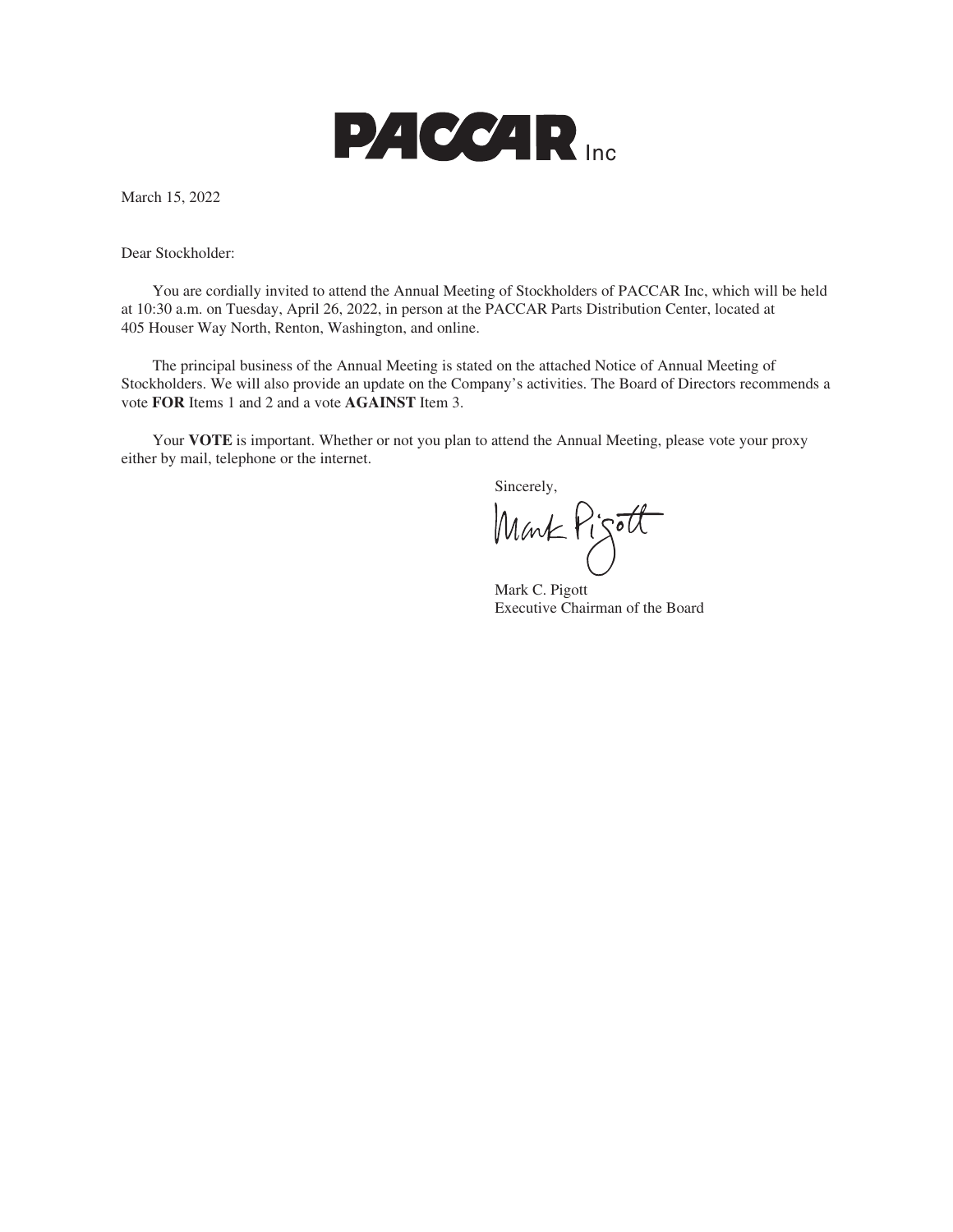

#### **Notice of Annual Meeting of Stockholders**

The Annual Meeting of Stockholders of PACCAR Inc will be held at 10:30 a.m. on Tuesday, April 26, 2022, in person at the PACCAR Parts Distribution Center, located at 405 Houser Way North, Renton, Washington, and online, for these purposes:

- 1. To elect as directors the eleven nominees named in the attached proxy statement to serve a one-year term ending in 2023.
- 2. To approve an amendment to the Amended and Restated Certificate of Incorporation to eliminate supermajority vote provisions.
- 3. To vote on a stockholder proposal regarding special stockholder meetings if properly presented at the meeting.
- 4. To transact such other business as may properly come before the meeting.

Stockholders entitled to vote at this meeting are those of record as of the close of business on February 28, 2022.

# **IMPORTANT: The vote of each stockholder is important regardless of the number of shares held. Whether or not you plan to attend the meeting, please complete and return your proxy form.**

Directions to the PACCAR Parts Distribution Center can be found on the back cover of the attached proxy statement. For the health and safety of our stockholders and employees, there is a limit on the number of stockholders who may attend the meeting in person and all in-person attendees are required to provide proof of COVID-19 vaccination. Stockholders must register in advance to attend the meeting, whether in person or online. Registration for the meeting is at register.proxypush.com/pcar.

By order of the Board of Directors

Michael Beers

M. R. Beers Secretary

Bellevue, Washington March 15, 2022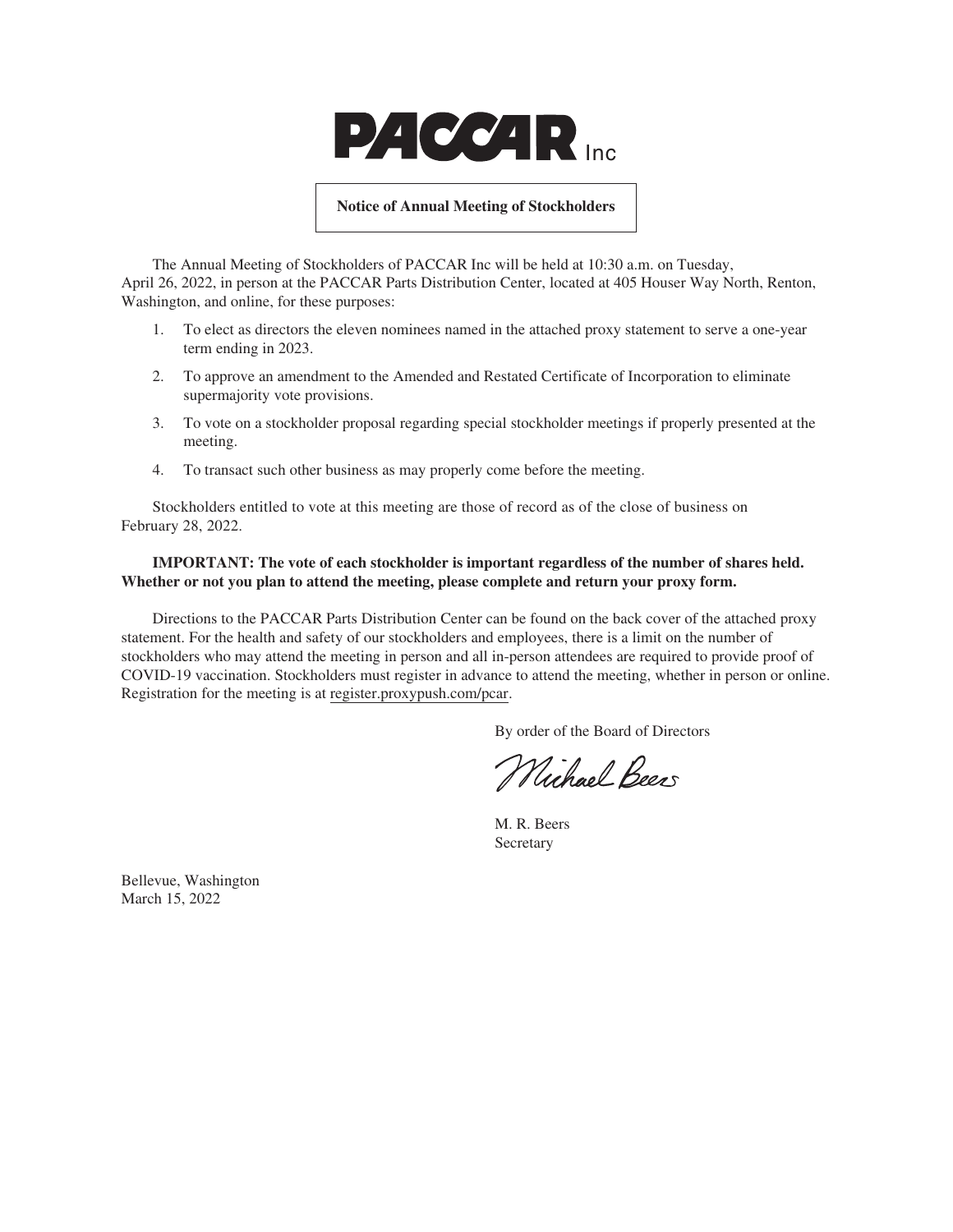# **TABLE OF CONTENTS**

|                                                                     | 1              |
|---------------------------------------------------------------------|----------------|
|                                                                     | 1              |
|                                                                     | 1              |
|                                                                     | 1              |
|                                                                     | $\overline{2}$ |
|                                                                     | $\overline{2}$ |
|                                                                     | $\overline{2}$ |
|                                                                     | 3              |
|                                                                     | $\overline{4}$ |
|                                                                     | 5              |
|                                                                     | 5              |
|                                                                     | 8              |
|                                                                     | 12             |
|                                                                     | 13             |
|                                                                     | 14             |
|                                                                     | 14             |
|                                                                     | 24             |
|                                                                     | 25             |
|                                                                     | 26             |
|                                                                     | 27             |
|                                                                     | 28             |
|                                                                     | 28             |
|                                                                     | 30             |
|                                                                     | 31             |
|                                                                     | 33             |
|                                                                     | 33             |
|                                                                     | 34             |
|                                                                     | 35             |
|                                                                     | 36             |
| Item 3: Stockholder Proposal Regarding Special Stockholder Meetings | 37             |
|                                                                     | 38             |
|                                                                     | 39             |
|                                                                     | 39             |
|                                                                     | $A-1$          |
|                                                                     |                |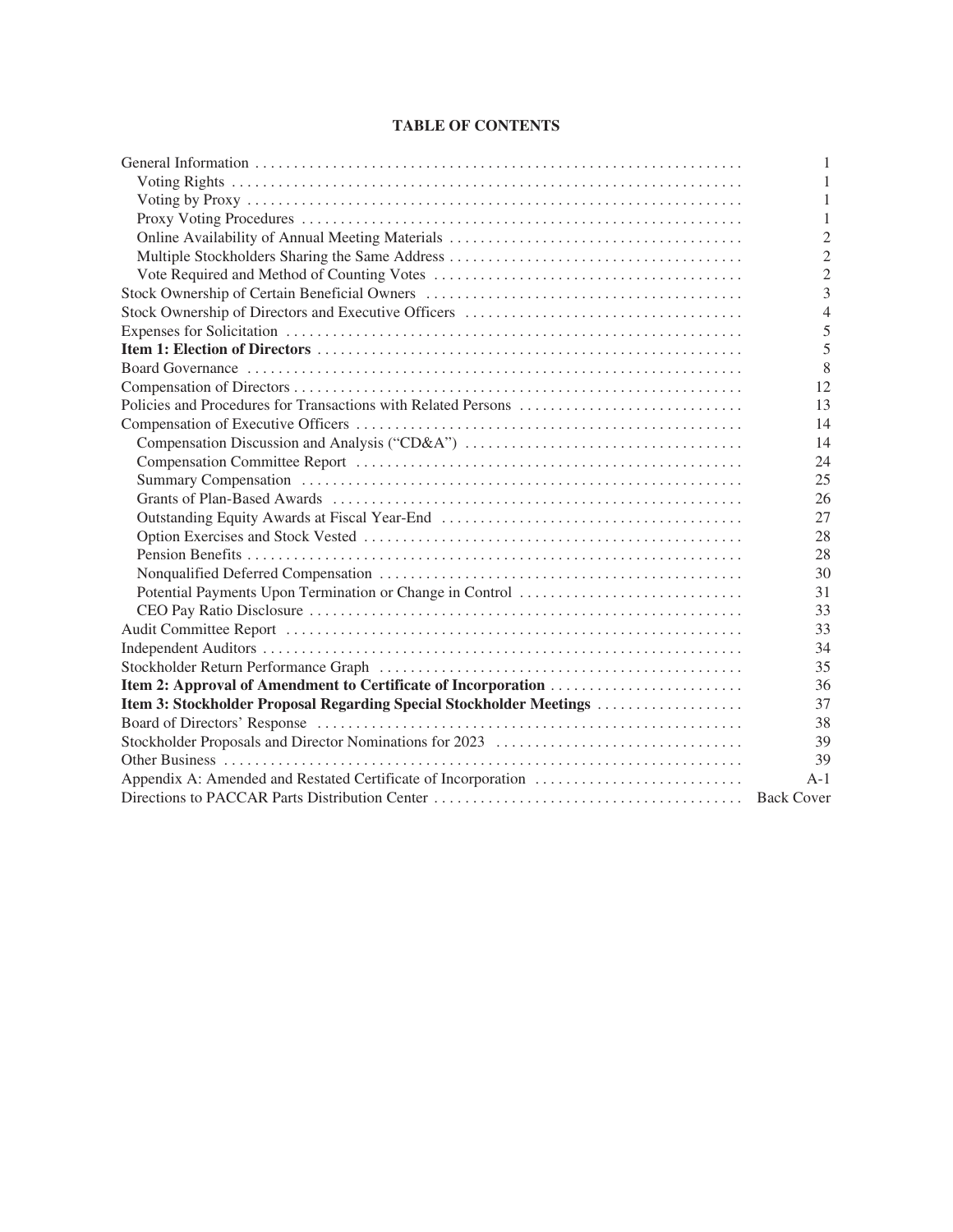#### **PROXY STATEMENT**

The Board of Directors of PACCAR Inc issues this proxy statement to solicit proxies for use at the Annual Meeting of Stockholders at 10:30 a.m., local time, on Tuesday, April 26, 2022, in person at the PACCAR Parts Distribution Center in Renton, Washington, and online. This proxy statement includes information about the business matters that will be voted upon at the meeting. The executive offices of the Company are located at 777 106th Avenue N.E., Bellevue, Washington 98004. This proxy statement and proxy form were sent to stockholders on or about March 15, 2022.

# **GENERAL INFORMATION**

#### <span id="page-3-1"></span><span id="page-3-0"></span>**Voting Rights**

Stockholders eligible to vote at the meeting are those identified as owners at the close of business on the record date, February 28, 2022. Each outstanding share of common stock is entitled to one vote on each of the items presented at the meeting. At the close of business on February 28, 2022, the Company had 347,674,693 shares of common stock outstanding and entitled to vote.

Stockholders may vote at the meeting (in person or online) or by proxy. Execution of a proxy does not affect the right of a stockholder to attend the meeting. **The Board recommends that stockholders exercise their right to vote by promptly completing and returning the proxy form either by mail, telephone or the internet.**

# <span id="page-3-2"></span>**Voting by Proxy**

Mark C. Pigott and Mark A. Schulz are designated proxy holders to vote shares on behalf of stockholders at the 2022 Annual Meeting. The proxy holders are authorized to:

- vote shares as instructed by the stockholders who have properly completed and returned the proxy form;
- vote shares as recommended by the Board when stockholders have executed and returned the proxy form, but have given no instructions; and
- vote shares at their discretion on any matter not identified in the proxy form that is properly brought before the Annual Meeting.

The Trustee for the PACCAR Inc Savings Investment Plan (the "SIP") votes shares held in the SIP according to each member's instructions on the proxy form. If no voting instructions are received, the Trustee will vote the shares in direct proportion to the shares for which it has received timely voting instructions, as provided in the SIP.

# <span id="page-3-3"></span>**Proxy Voting Procedures**

The proxy form allows registered stockholders to vote in one of three ways:

*Mail.* Stockholders may complete, sign, date and return the proxy form in the pre-addressed, postagepaid envelope provided.

*Telephone.* Stockholders may call the toll-free number listed on the proxy form and follow the voting instructions given.

*Internet.* Stockholders may access the internet address listed on the proxy form and follow the voting instructions given.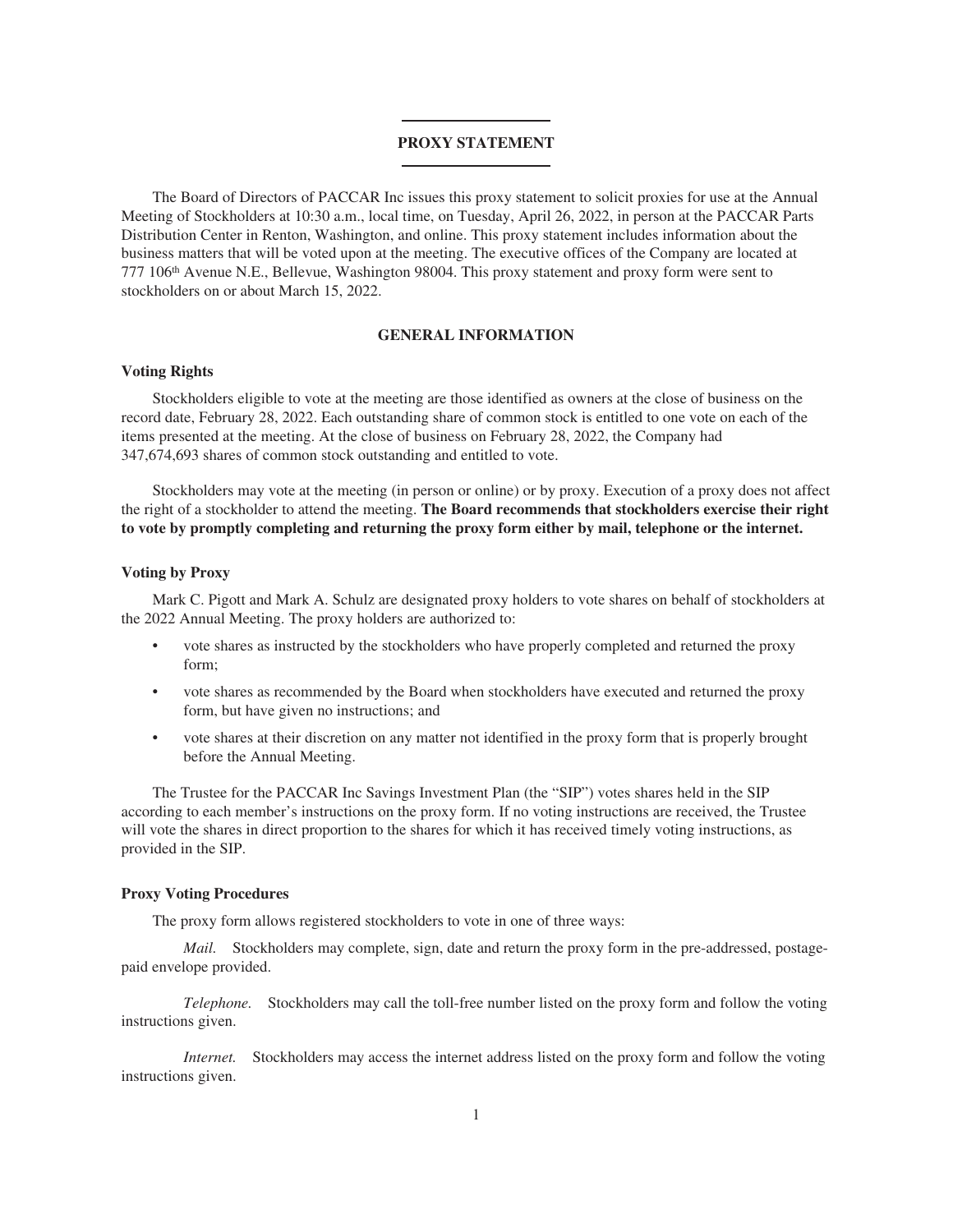Telephone and internet voting procedures authenticate each stockholder by using a control number. The voting procedures will confirm that your instructions have been properly recorded. Stockholders who vote by telephone or internet should not return the proxy form.

Stockholders who hold shares through a broker or agent should follow the voting instructions received from that broker or agent.

*Revoking Proxy Voting Instructions.* A proxy may be revoked by a later-dated proxy or by written notice to the Secretary of the Company at any time before it is voted. Stockholders who hold shares through a broker should contact the broker or other agent if they wish to change their vote after executing the proxy.

#### <span id="page-4-0"></span>**Online Availability of Annual Meeting Materials**

**Important Notice Regarding the Availability of Proxy Materials for the Annual Stockholder Meeting to be held at 10:30 a.m. on April 26, 2022, in person at the PACCAR Parts Distribution Center in Renton, Washington, and online. The 2022 proxy statement and the 2021 Annual Report to stockholders are available on the Company's website at www.paccar.com/2022annualmeeting.**

Stockholders who hold shares in a bank or brokerage account who previously elected to receive the annual meeting materials electronically and now wish to change their election and receive paper copies may contact their bank or broker to change their election.

Stockholders who receive annual meeting materials electronically will receive a notice when the proxy materials become available with instructions on how to access them over the internet.

#### <span id="page-4-1"></span>**Multiple Stockholders Sharing the Same Address**

Registered stockholders at a shared address who would like to discontinue receipt of multiple copies of the annual report and proxy statement in the future should write to EQ Shareowner Services, Attn: Householding, P.O. Box 64854, St. Paul, Minnesota 55164-0854. Street name stockholders at a shared address who would like to discontinue receipt of multiple copies of the annual report and proxy statement in the future should contact their bank or broker.

Some street name stockholders elected to receive one copy of the 2021 Annual Report and 2022 Proxy Statement at a shared address prior to the 2022 Annual Meeting. If those stockholders wish to change that election, they may do so by contacting their bank, broker or PACCAR at 425.468.7581 or P.O. Box 1518, Bellevue, Washington 98009.

#### <span id="page-4-2"></span>**Vote Required and Method of Counting Votes**

The presence at the Annual Meeting – in person, online or by duly authorized proxy – of a majority of all the stock issued and outstanding and having voting power shall constitute a quorum for the transaction of business. Abstentions are counted as shares present at the meeting.

#### **Item 1: Election of Directors**

In an uncontested director election, each director nominee shall be elected by the affirmative vote of the majority of the votes cast with respect to that director's election at any meeting for the election of directors at which a quorum is present. A majority of votes cast means that the number of shares voted "for" a director's election exceeds 50 percent of the number of votes cast with respect to that director's election. Votes cast include votes "against" but exclude "abstentions" and "broker nonvotes" with respect to that director's election. Pursuant to the Company's Bylaws, an incumbent director that is not elected by a majority vote will tender his or her resignation subject to acceptance by the Board. The Company's Certificate of Incorporation does not provide for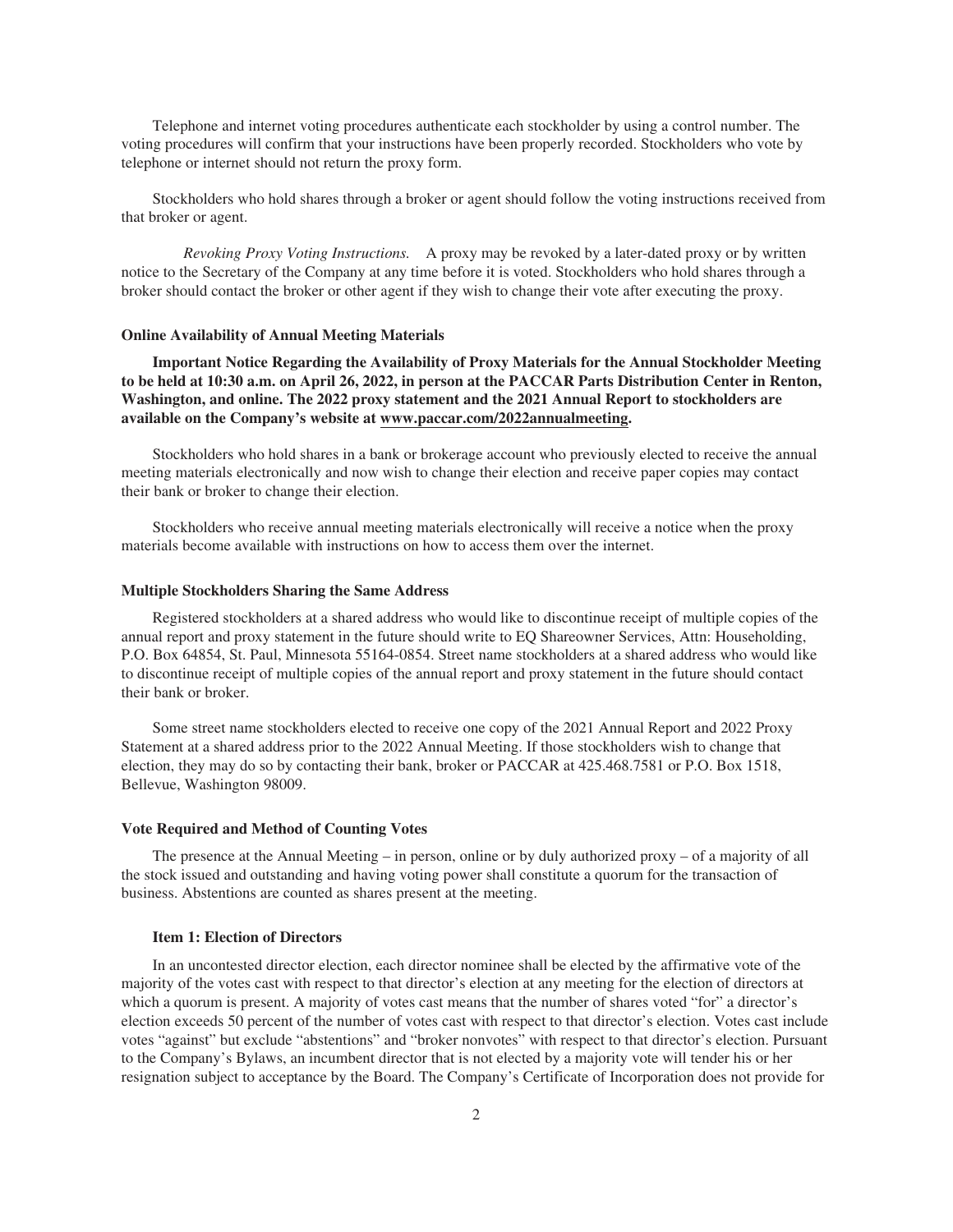cumulative voting. Proxies signed, dated and returned unmarked will be voted **FOR** all of the nominees. **Please note that brokers and custodians may not vote on the election of directors in the absence of specific client instruction. Those who hold shares in such accounts are encouraged to provide voting instructions to the broker or custodian.**

If any nominee is unable to act as director because of an unexpected occurrence, the proxy holders may vote the proxies for another person or the Board of Directors may reduce the number of directors to be elected.

#### **Item 2: Amendment to Amended and Restated Certificate of Incorporation**

Proxies signed, dated and returned unmarked will be voted **FOR** Item 2.

To be approved, Item 2 must receive the affirmative vote of two-thirds of the shares outstanding. Abstentions will have the effect of a vote against the item.

#### **Item 3: Stockholder Proposal**

Proxies signed, dated and returned unmarked will be voted **AGAINST** Item 3.

<span id="page-5-0"></span>To be approved, Item 3 must receive the affirmative vote of a majority of shares present in person, online or by proxy and entitled to vote at the Annual Meeting. Abstentions will have the effect of a vote against the item.

# **STOCK OWNERSHIP OF CERTAIN BENEFICIAL OWNERS**

The following persons are known to the Company to be the beneficial owner of five percent or more of the Company's common stock as of December 31, 2021 (amounts shown are rounded to whole shares):

| Name and Address of Beneficial Owner                  | <b>Shares</b><br><b>Beneficially Owned</b> | <b>Percent</b><br>of Class |
|-------------------------------------------------------|--------------------------------------------|----------------------------|
| 55 East 52 <sup>nd</sup> Street<br>New York, NY 10055 | 23,751,523(a)                              | 6.8                        |
| 100 Vanguard Blvd.<br>Malvern, PA 19355               | 35,786,296(b)                              | 10.3                       |

(a) BlackRock, Inc. and its subsidiaries reported on Schedule 13G filed February 1, 2022 that BlackRock has sole voting power over 20,419,171 shares and sole dispositive power over 23,751,523 shares.

(b) The Vanguard Group reported on Schedule 13G filed January 10, 2022 that it has shared voting power over 550,960 shares; sole dispositive power over 34,366,575 shares and shared dispositive power over 1,419,721 shares.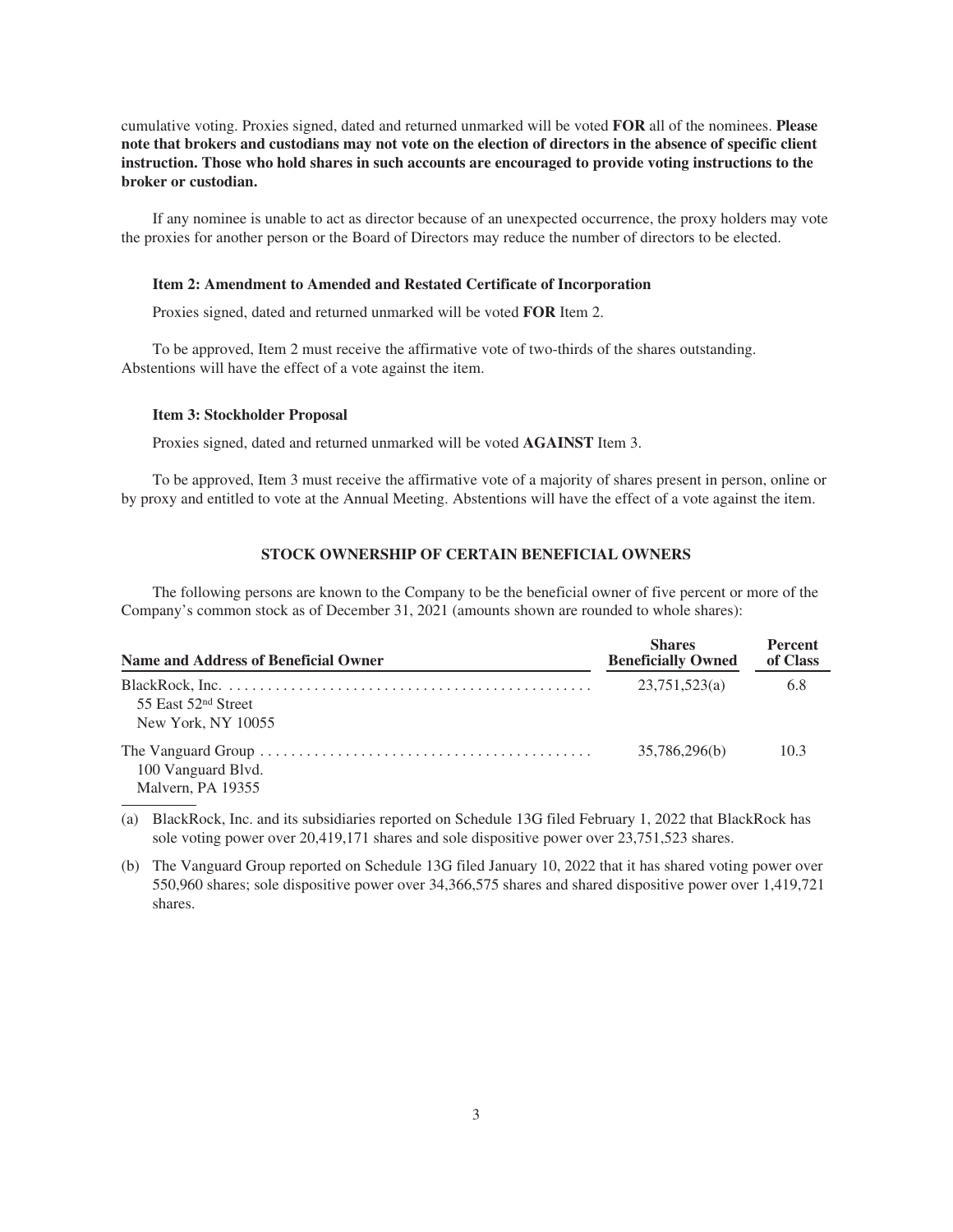### **STOCK OWNERSHIP OF DIRECTORS AND EXECUTIVE OFFICERS**

<span id="page-6-0"></span>The following list includes all shares of the Company's common stock beneficially owned by each Company director and Named Executive Officer, and by Company directors and executive officers as a group as of February 28, 2022 (amounts shown are rounded to whole share amounts).

| <b>Name</b>                                                                                                               | <b>Shares</b><br><b>Beneficially Owned</b> | <b>Percent</b><br>of Class |
|---------------------------------------------------------------------------------------------------------------------------|--------------------------------------------|----------------------------|
|                                                                                                                           | 100,416(a)                                 | ∗                          |
|                                                                                                                           | 8,558(b)                                   | ∗                          |
|                                                                                                                           | 47,530(a)                                  | *                          |
| Franklin L. Feder $\dots \dots \dots \dots \dots \dots \dots \dots \dots \dots \dots \dots \dots \dots \dots \dots \dots$ | 10,381(b)                                  | *                          |
|                                                                                                                           | 161.284(a)                                 | *                          |
|                                                                                                                           | 33,803(b)                                  | *                          |
|                                                                                                                           | 39.513(b)                                  | *                          |
|                                                                                                                           | 26.084(b)                                  | $\ast$                     |
|                                                                                                                           | 2,313,545(b)(c)                            | *                          |
|                                                                                                                           | 3.951.018(d)                               | 1.14                       |
|                                                                                                                           | 4.596(b)                                   | *                          |
|                                                                                                                           | 165,225(a)                                 | *                          |
|                                                                                                                           | 25,652(b)                                  | *                          |
|                                                                                                                           | 83.397(a)                                  | *                          |
|                                                                                                                           | 40.612(b)                                  | *                          |
| Total of all directors and executive officers as a group (19 individuals)                                                 | 7.134.132                                  | 2.05                       |

\* Does not exceed one percent.

- (a) Includes shares allocated in the SIP for which the participant has sole voting and investment power as follows: R. P. Feight 9,641; H. C. Schippers 1,508; M. T. Barkley 21,516; C. M. Dozier 11,197; D. C. Siver 13,929. Also includes restricted shares for which the participant has voting power as follows: R. P. Feight 15,166. Also includes restricted stock units (RSUs) without voting rights to be settled in shares of common stock as follows: R. P. Feight 40,344; H. C. Schippers 22,680; M. T. Barkley 8,408; C. M. Dozier 8,117; D. C. Siver 8,573. Also includes options to purchase shares exercisable within 60 days of February 28, 2022 as follows: R. P. Feight 59,504; H. C. Schippers 89,761; M. T. Barkley 39,482; C. M. Dozier 19,468; D. C. Siver 29,052. Also includes deferred cash awards accrued as stock units without voting rights under the Deferred Compensation Plan that are settled in shares of common stock: M. T. Barkley 1,088; D. C. Siver 2,403.
- (b) Includes shares in the Restricted Stock and Deferred Compensation Plan for Non-Employee Directors (the "RSDC Plan") over which the participant has sole voting but no investment power. Also includes deferred stock units without voting rights in the RSDC Plan to be settled in shares of common stock as follows: A. J. Carnwath 8,558; F. L. Feder 10,381; B. E. Ford 33,803; K. S. Hachigian 39,513; R. C. McGeary 26,084; J. M. Pigott 36,948; G. Ramaswamy 4,596; M. A. Schulz 16,681; G. M. E. Spierkel 40,612.
- (c) Includes shares held in the name of a spouse and/or children to which beneficial ownership is disclaimed.
- (d) Includes 99,429 shares allocated in the SIP for which he has sole voting and investment power. Also includes options to purchase 194,332 shares exercisable within 60 days of February 28, 2022, and deferred cash awards accrued as 218,955 stock units without voting rights under the Deferred Compensation Plan and the Long-Term Incentive Plan that are settled in shares of common stock. Includes shares held in the name of a spouse and/or children to which beneficial ownership is disclaimed.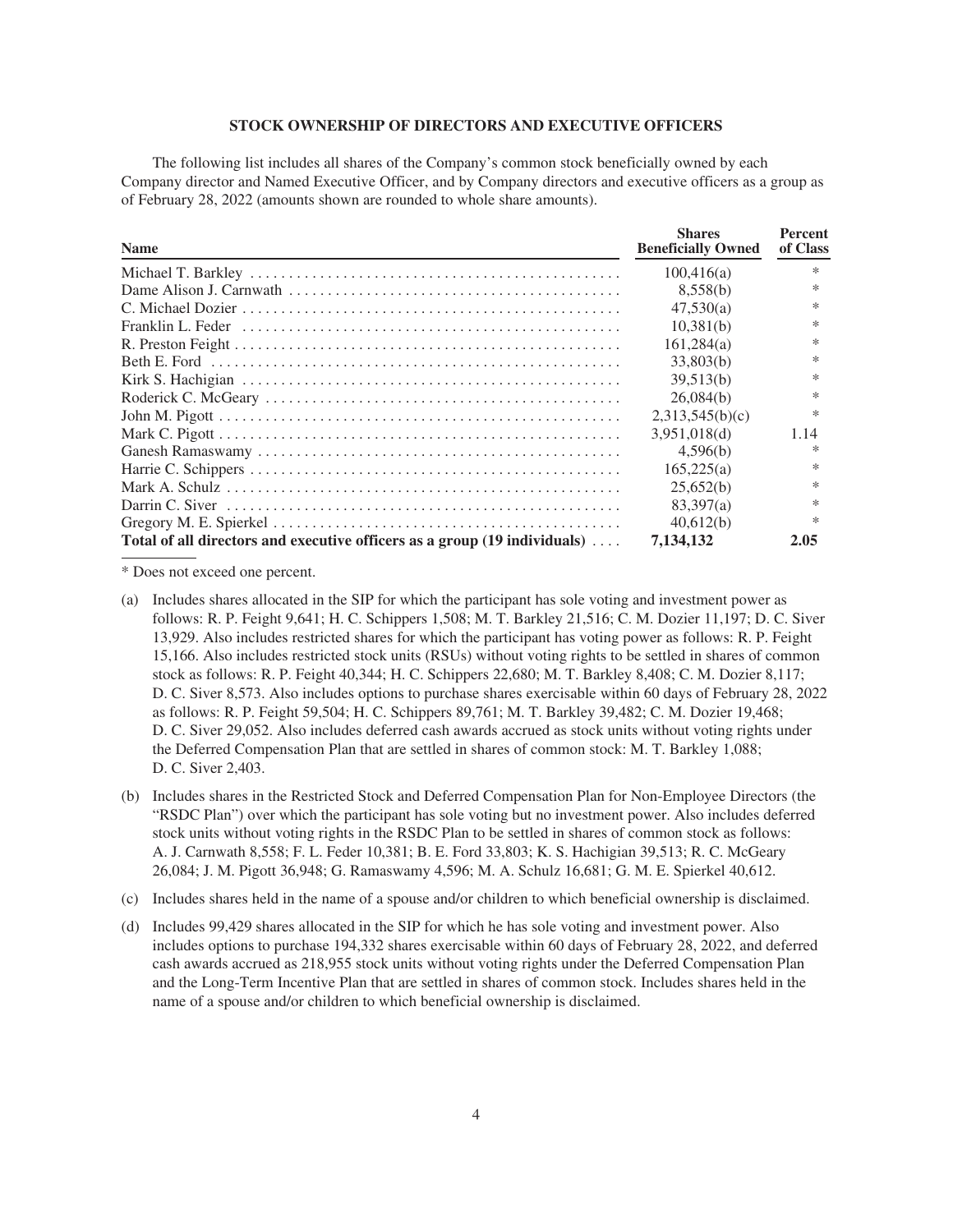#### **EXPENSES FOR SOLICITATION**

<span id="page-7-0"></span>Expenses for solicitation of proxies will be paid by the Company. In addition to the mailing of these proxy materials, solicitation may be made by directors, officers and employees of the Company through electronic, telephone or personal solicitation, which will be made without additional compensation. The Company has retained D. F. King & Co., Inc. to aid in the solicitation of stockholders for a fee of approximately \$11,000 plus reimbursement of expenses. The Company will request banks and brokers to solicit proxies from their customers and will reimburse those banks and brokers reasonable out-of-pocket costs for this solicitation.

#### <span id="page-7-1"></span>**ITEM 1: ELECTION OF DIRECTORS**

Eleven directors are to be elected at the meeting. The persons named below have been designated by the Board as nominees for election as directors for a term expiring at the Annual Meeting of Stockholders in 2023. All of the nominees are currently serving as directors of the Company.

# **BOARD NOMINEES FOR DIRECTORS (TERMS EXPIRE AT THE 2022 ANNUAL MEETING)**

MARK C. PIGOTT, age 68, is Executive Chairman of the Company and has held that position since April 2014. Mr. Pigott was Chairman and Chief Executive Officer of the Company from January 1997-April 2014, Vice Chairman from January 1995-December 1996, Executive Vice President from December 1993-January 1995, Senior Vice President from January 1990-December 1993, and Vice President from October 1988- December 1989. He served as a director of Franklin Resources Inc., an investment management company, from 2011-2021. He is the brother of John M. Pigott, a director of the Company. He has served as a director of the Company since 1994. Mr. Pigott has the attributes and qualifications listed in the Company guidelines for board membership including engineering and business degrees from Stanford University, thorough knowledge of the global commercial vehicle industry and an outstanding record of profitable growth generated through 43 years with the Company. PACCAR has benefited from an excellent record of industry-leading stockholder returns generated under his leadership.

DAME ALISON J. CARNWATH, age 69, has been a senior adviser to Evercore Partners, an independent corporate finance advisory firm (formerly known as Lexicon Partners) since 2005, and chair of the advisory board at Living Bridge Equity Partners, LLP, a private equity firm (formerly known as ISIS Equity Partners, LLP) since 1999, both based in the United Kingdom. She has served as a director of Coller Capital Ltd. since 2015, a director and audit committee chair of EG Group since 2021 and a director of ASDA Group since 2021, all United Kingdom-based companies. She has been a member of the supervisory board and chair of the audit committee of BASF, a leading chemical company based in Germany, since 2014 and she has served as a director of Zurich Insurance Group since 2012. She previously served as chair of Land Securities plc, the United Kingdom's largest property company listed on the London Stock Exchange (2008-2018); as non-executive chair of MF Global Holdings Ltd. (2008-2010); and as a non-executive director of BP p.l.c. (2018-2021) and the Man Group plc (2001-2013), both based in the United Kingdom. She has served as a director of the Company since 2005. Dame Alison has the attributes and qualifications listed in the Company guidelines for board membership including certification as a chartered accountant, service as chair (1999-2004) and chief executive (2001) of the Vitec Group plc, a British supplier to the broadcast industry, and 32 years' experience in international finance and investment banking including three years as a managing director of Donaldson, Lufkin and Jenrette (1997-2000).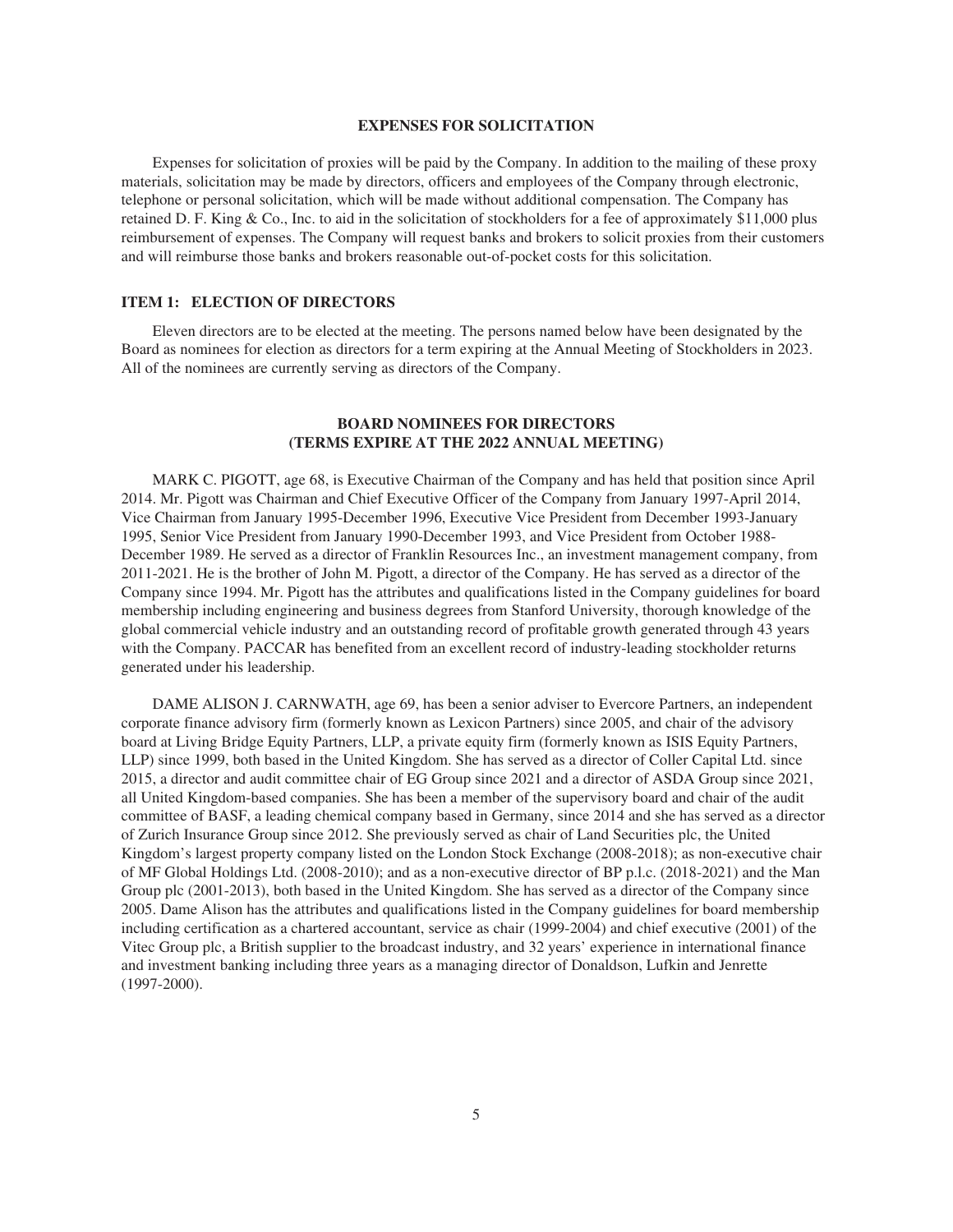FRANKLIN L. FEDER, age 70, served as chief executive officer, Alcoa Latin America & Caribbean of Alcoa Inc., a global producer of bauxite, alumina and aluminum, from 2004-2014. He previously served as vice president and director of corporate development of Alcoa Inc. from 1999-2004, chief financial officer of Alcoa Latin America from 1994-1999 and director corporate planning from 1990-1994. He was also managing partner of Technomic Consultores from 1978-1988, and a partner at Booz, Allen & Hamilton from 1989-1990. He has served as a director of Minerals Technologies Inc. since 2017. He has also served as a director of Companhia Brasileira de Aluminio and AES Tiete Energia since 2016 and of Prumo Logistica S.A. since 2019, all Brasilbased companies. He previously served as a director of Intercement from 2017-2020, a director of Loma Negra Corporation from 2018-2020, a director of Unigel from 2016-2018, a director of Grupo Dahma from 2015-2016, and a director of Alexander Proudfoot from 2014-2016. He has served as a director of the Company since 2018. Mr. Feder has the attributes and qualifications listed in the Company guidelines for board membership including an M.B.A. from IMD in Lausanne, Switzerland and a B.A. from the Getulio Vargas Foundation in Sao Paulo, Brasil.

R. PRESTON FEIGHT, age 54, is Chief Executive Officer of the Company and has held that position since July 2019. Mr. Feight served as Executive Vice President of the Company from September 2018-June 2019, PACCAR Vice President and President of DAF Trucks from April 2016-August 2018, General Manager of Kenworth Truck Company and Vice President of PACCAR from January 2015-March 2016, Kenworth Assistant General Manager for Marketing and Sales from April 2012-December 2014, Kenworth Chief Engineer from August 2008-March 2012. Previously he worked as an engineer at Ford for six years and as an engineer at Allied Signal for two years. He has served as a director of the Company since 2019. Mr. Feight has the attributes and qualifications listed in the Company guidelines for board membership including a B.S. in mechanical engineering from Northern Arizona University, an M.S. in engineering management from the University of Colorado and thorough knowledge of the global commercial vehicle industry gained through 24 years with the Company.

BETH E. FORD, age 58, is president and chief executive officer at Land O'Lakes, a member-owned agricultural production and dairy cooperative and has held that position since July 2018. She previously served as Land O'Lakes' chief operating officer, business units, from 2017-2018, group executive vice president and chief operating officer from 2015-2017 and as executive vice president and chief supply chain and operations officer from 2012-2015. Ms. Ford served as executive vice president and head of supply chain at International Flavor and Fragrances (2008-2011). She has served as director of Blackrock, Inc. since 2021. Ms. Ford also served as a director of Clearwater Paper Corporation (2013-2018). She is on the Dean's Advisory Committee for the College of Business at Iowa State University and the Columbia University Business School – Deming Center Board of Advisors. She has served as a director of the Company since 2015. Ms. Ford has the attributes and qualifications listed in the Company guidelines for board membership including an M.B.A. from Columbia University Business School and a B.B.A. from Iowa State University. Ms. Ford has a background in agribusiness, chemicals, consumer package goods, publishing and oil and gas gained through 35 years in operating and senior leadership positions with global companies including International Flavor and Fragrances, PepsiCo, Hachette Book Group, Scholastic Corporation and Mobil Corporation.

KIRK S. HACHIGIAN, age 62, served as executive chairman of JELD-WEN Holding, Inc., a global manufacturer of windows and doors from 2016-2019; and as JELD-WEN's chairman and chief executive officer from 2014-2016. He served as chairman and chief executive officer of Cooper Industries plc, a global manufacturer of electrical products, from 2005 to 2012. Prior to joining Cooper in 2001, Mr. Hachigian was an executive with General Electric Company for eight years, including assignments in Mexico and Asia. He has served as lead director for Allegion plc and director of NextEra Energy Inc. since 2013 and as a director of Cabinetworks Group from 2021-2022. He has served as a director of the Company since 2008. Mr. Hachigian has the attributes and qualifications listed in the Company guidelines for board membership including a B.S. degree in mechanical engineering from University of California at Berkeley and an M.B.A. from the University of Pennsylvania's Wharton School.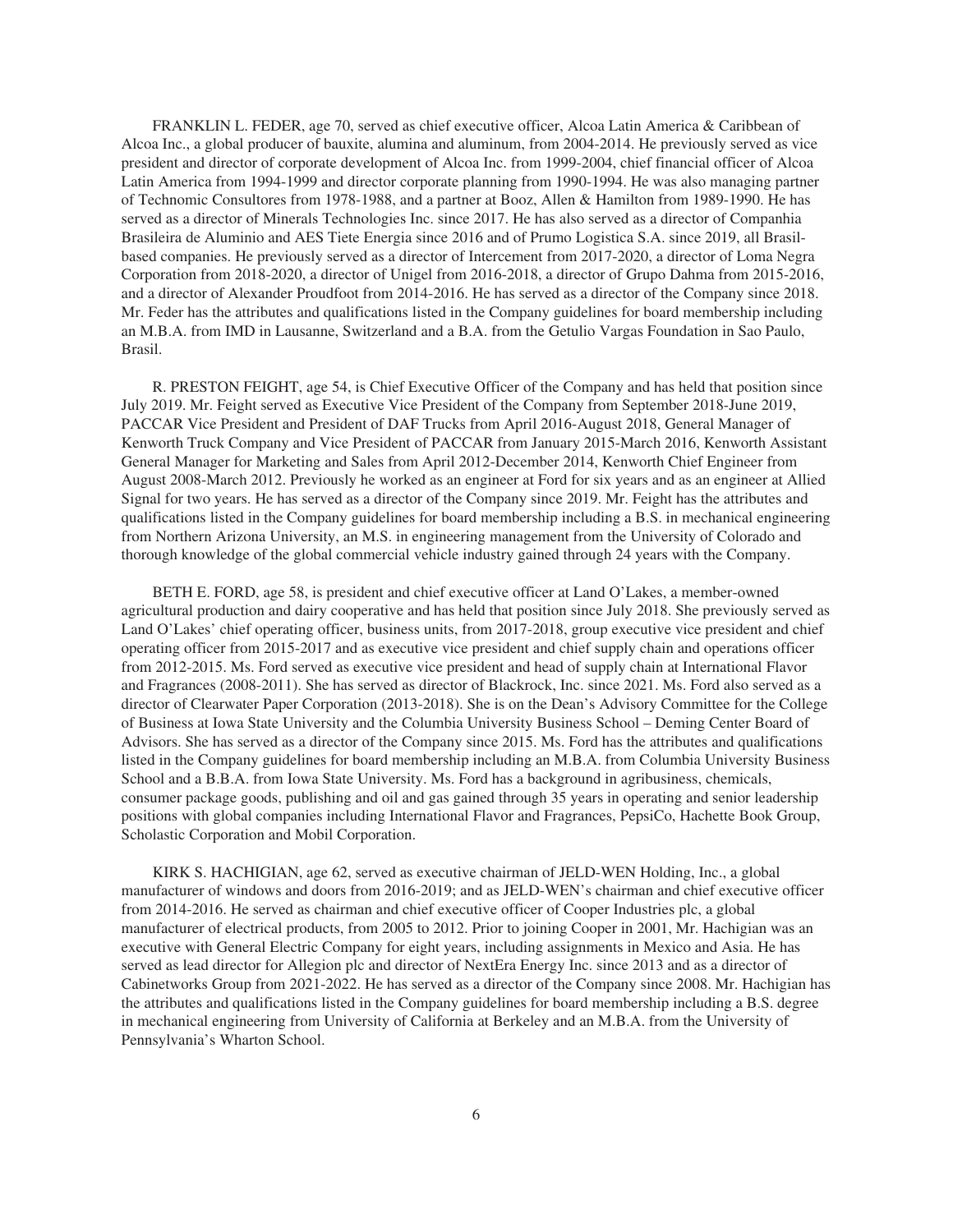RODERICK C. MCGEARY, age 71, served in consulting and audit roles with KPMG LLP from 1972-2000 culminating in the position as co-vice chairman of consulting (1997-1999). He has served as a director of Raymond James Financial, Inc. since September 2015. He was chairman of BearingPoint Inc., formerly KPMG Consulting, LLC, a management and technology consulting firm, from 2004-2009 and was its interim chief executive officer from 2004-2005. He has served as a director of Cisco Systems since 2003. He has served as a director of the Company since 2012. Mr. McGeary has the attributes and qualifications listed in the Company guidelines for board membership including a B.S. degree in accounting from Lehigh University, strong experience as a certified public accountant and extensive experience in management and technology consulting.

JOHN M. PIGOTT, age 58, is a partner in Beta Business Ventures, LLC, a private investment company concentrating in natural resources, and was a partner in the predecessor company Beta Capital Group, LLC since 2003. He is the brother of Mark C. Pigott, a director of the Company. He has served as a director of the Company since 2009. Mr. Pigott has the attributes and qualifications listed in the Company guidelines for board membership including an engineering degree from Stanford, an M.B.A. from UCLA and a background in manufacturing gained through 12 years with the Company including five years as a senior manager of Company truck operations in the United Kingdom and in the United States. He is a substantial long-term stockholder in the Company.

GANESH RAMASWAMY, age 53, has served as Vice President and President, Global Services, for Johnson Controls International, a global provider of building technologies and solutions, since December 2019. From 2015 to 2019, Mr. Ramaswamy served in executive leadership roles at Danaher Corporation, a diversified manufacturer of life sciences, diagnostics, and industrial products and services. His roles at Danaher included Group Executive, Marking & Coding; President, Videojet Technologies; and Senior Vice President, High Growth markets for Beckman Coulter Diagnostics. From 2011 to 2015, Mr. Ramaswamy served in various executive roles at Pentax Medical, a provider of endoscopic imaging devices and solutions, including as President of Pentax Medical from 2013 to 2015. Earlier in his career, Mr. Ramaswamy served in roles of increasing responsibility with the General Electric Company in product development, quality management, service operations, and general management. Mr. Ramaswamy brings a broad range of experiences from diverse industries in the areas of global business management, technology-based innovation, commercial strategies in emerging markets, and business systems. Mr. Ramaswamy has the attributes and qualifications listed in the Company guidelines for board membership including a Ph.D. in mechanical engineering from the University of Pennsylvania, an M.B.A. from the University of Wisconsin – Milwaukee, an M.S. in mechanical engineering from Auburn University, and a B.Tech. in mechanical engineering from the University of Kerala.

MARK A. SCHULZ, age 69, is currently president and chief executive officer of M. A. Schulz and Associates, a management consulting firm, and a founding partner in Fontinalis Partners, LLC, a transportation technology strategic investment firm. He served as president of international operations at Ford Motor Company from 2005 until his retirement in 2007 and in a variety of executive roles during 35 years with Ford, including running Ford's Mazda, Jaguar, Land Rover and Aston Martin affiliates and setting up manufacturing and distribution operations in South America, Europe, Asia and Africa. He served as a director of Dana Incorporated (2008-2018), as a director of YRC Worldwide, Inc. (2007-2009) and as a director of the National Committee of United States-China Relations and the United States-China Business Council. He has served as a director of the Company since 2012 and as lead director since January 2020. Mr. Schulz has the attributes and qualifications listed in the Company guidelines for board membership including engineering degrees from Valparaiso University and the University of Michigan, an M.B.A. from the University of Detroit, an M.S. in management from the Massachusetts Institute of Technology and over 35 years of management experience in the automotive industry worldwide.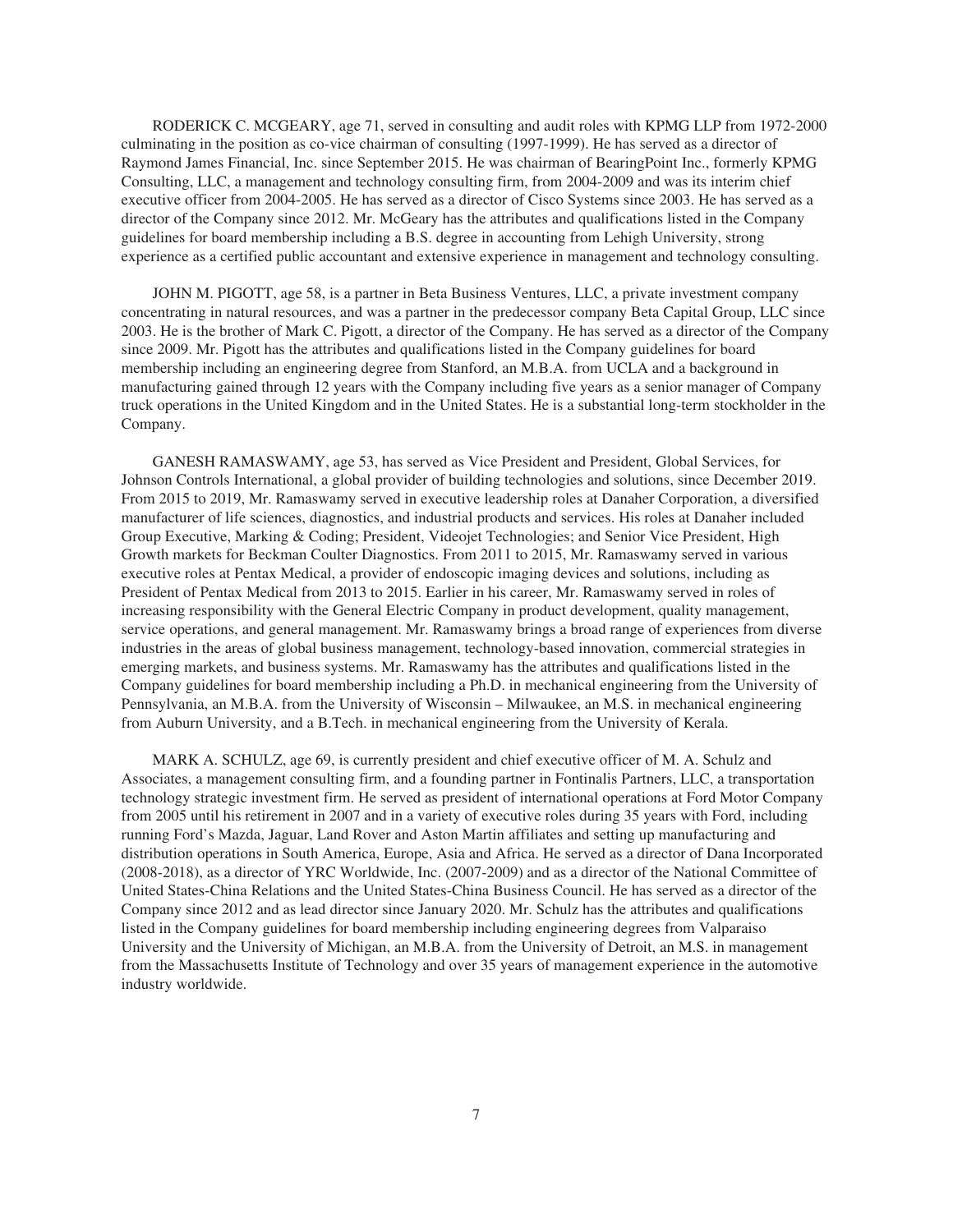GREGORY M. E. SPIERKEL, age 65, served as chief executive officer of Ingram Micro Inc., a worldwide distributor of technology products, from 2005-2012. He previously served as president from March 2004-April 2005. During his 14-year tenure with that company he held other senior positions including executive vice president. He has served as a director of MGM Resorts International since 2013 and as a director of Schneider Electric (Paris) since 2014. He has served as a director of the Company since 2008. Mr. Spierkel has the attributes and qualifications listed in the Company guidelines for board membership including an M.B.A. from Georgetown University and 32 years of management experience around the world including seven years as chief executive of Ingram Micro.

# **THE BOARD RECOMMENDS A VOTE FOR EACH OF THE NOMINEES.**

# **BOARD GOVERNANCE**

<span id="page-10-0"></span>The Board of Directors has determined that the following persons served as independent directors in 2021 as defined by Nasdaq Rule 5605(a)(2): Dame Alison J. Carnwath, Franklin L. Feder, Beth E. Ford, Kirk S. Hachigian, Roderick C. McGeary, Ganesh Ramaswamy, Mark A. Schulz and Gregory M. E. Spierkel.

The Board of Directors maintains a corporate governance section on the Company's website, which includes key information about its governance practices. The Company's Corporate Governance Guidelines, its Board committee charters and its Code of Business Conduct and Code of Ethics for Senior Financial Officers are located at www.paccar.com/about-us/board-of-directors. The Corporate Governance Guidelines prohibit the Company's directors and executive officers from hedging or pledging their ownership of PACCAR stock. Employees, other than executive officers, are generally permitted to engage in transactions designed to hedge or offset market risk.

The Company's leadership structure includes an Executive Chairman, a Chief Executive Officer and an independent lead director who serves for a three-year term. M. A. Schulz currently serves as lead director. This leadership structure, in which the roles of the Executive Chairman and Chief Executive Officer are separate, together with an experienced and engaged lead director and independent key committees, is appropriate for the Company because it effectively allocates authority, responsibility and oversight between management, the Executive Chairman and the independent members of the Board.

The Company has policies to ensure a strong and independent board. The Board regularly meets in executive session without management. The lead director presides over the executive sessions of the Board's independent directors. Seventy-three percent of the Company's eleven current directors are independent as defined under Nasdaq rules.

The Board oversees risk through management presentations at Board meetings and through its Audit, Compensation and Nominating and Governance Committees. The Audit Committee charter provides that the Committee shall discuss with management the Company's risk exposures, including cybersecurity risk, and the steps management has taken to monitor and control such exposures. As part of this process, the Committee receives periodic reports from the Company's internal auditor and from its general counsel and the Committee reports to the full Board at least four times a year. The Compensation Committee oversees risk arising from the Company's compensation programs and annually reviews how those programs manage and mitigate risk. The Nominating and Governance Committee oversees potential environmental, social and governance (ESG) risks and monitors legal developments and trends.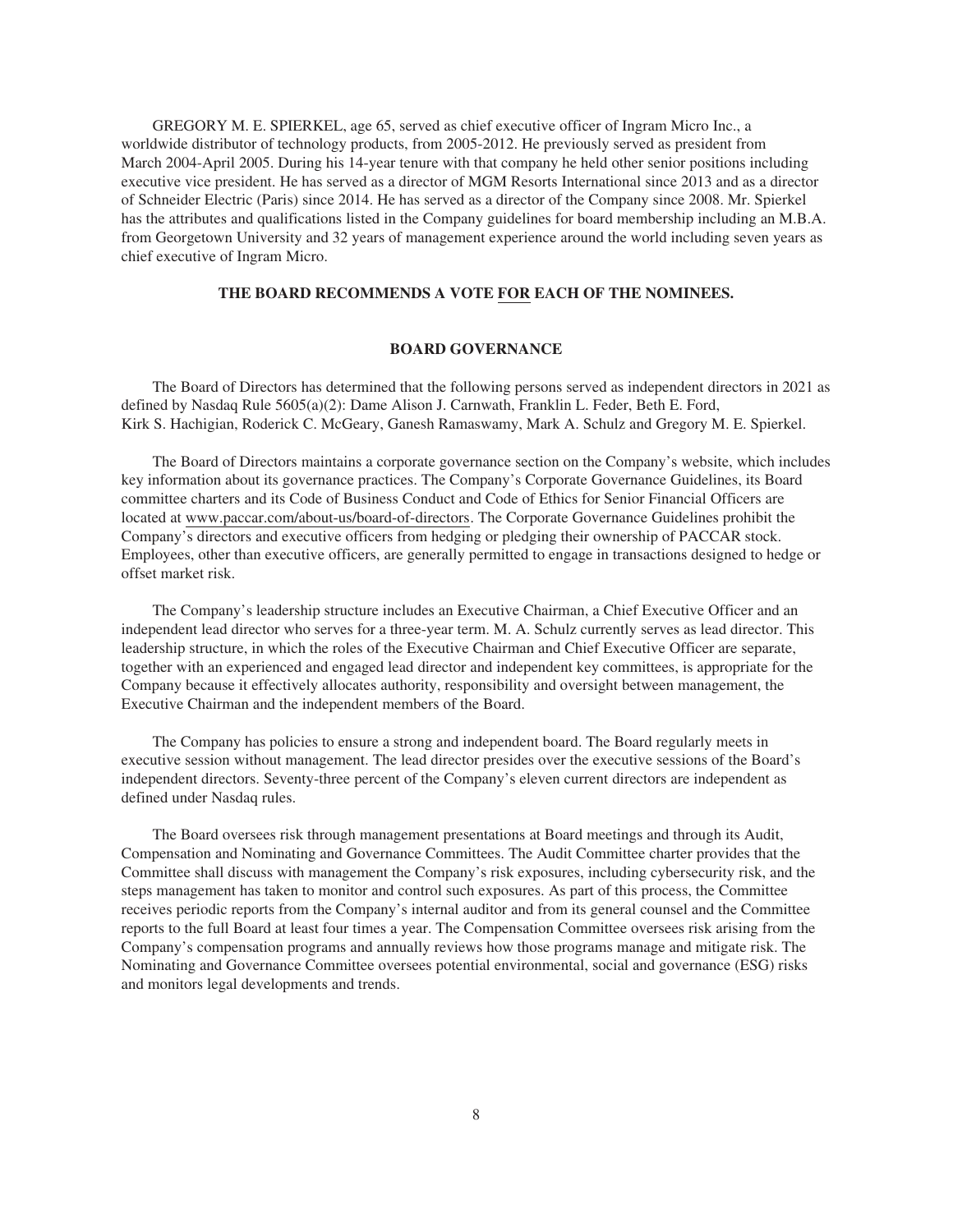Stockholders may contact the Board of Directors by writing to: The Board of Directors, PACCAR Inc, 11th Floor, P.O. Box 1518, Bellevue, WA 98009, or by e-mailing PACCAR.Board@paccar.com. The Corporate Secretary will receive, process and acknowledge receipt of all written stockholder communications. Suggestions or concerns involving accounting, internal controls or auditing matters will be directed to the Audit Committee chairman. Concerns regarding other matters will be directed to the individual director or committee named in the correspondence. If no identification is made, the matter will be directed to the Executive Committee of the Board.

The Board of Directors met four times during 2021. Each member attended at least 75 percent of the combined total of meetings of the Board of Directors and the committees of the Board on which each served. All Company directors are expected to attend each annual stockholder meeting. All directors attended the annual stockholder meeting in April 2021.

The Board has four standing committees. The members of each committee in 2021 are listed below with the chair of each committee listed first:

| Audit<br><b>Committee</b> | <b>Compensation</b><br><b>Committee</b> | <b>Executive</b><br><b>Committee</b> | Nominating and<br>Governance<br><b>Committee</b> |
|---------------------------|-----------------------------------------|--------------------------------------|--------------------------------------------------|
| R. C. McGeary             | G. M. E. Spierkel                       | M. C. Pigott                         | M. A. Schulz                                     |
| A. J. Carnwath            | B. E. Ford                              | J. M. Pigott                         | A. J. Carnwath                                   |
| F. L. Feder               | K. S. Hachigian                         | M. A. Schulz                         | B. E. Ford                                       |
| G. M. E. Spierkel         | G. Ramaswamy                            |                                      | R. C. McGeary                                    |

**Nominating and**

#### **Audit Committee**

The Audit Committee has responsibility for the selection, evaluation and compensation of the independent auditors and approval of all services they provide. The Committee annually assesses the independent public accounting firm's qualifications, independence, performance and whether there should be a rotation of the Company's independent accounting firm. The Committee and its chairperson are involved in the selection of the audit firm's lead engagement partner. The Committee reviews the Company's annual and quarterly financial statements, monitors the integrity and effectiveness of the audit process and reviews the corporate compliance programs. It monitors the Company's system of internal controls over financial reporting and oversees the internal audit function.

The Company has a rigorous and thorough cybersecurity protocol. The Company's information security risk council updates the Audit Committee throughout the year and also prepares reports for the Board of Directors.

The Audit Committee charter describes the Committee's responsibilities. It is posted at www.paccar.com/ about-us/board-of-directors/audit-committee-charter. All four members of the Audit Committee meet the independence and financial literacy requirements of the SEC and Nasdaq rules. The Board of Directors designated all four members of the Audit Committee as financial experts. The Committee met six times in 2021.

#### **Compensation Committee**

The Compensation Committee has responsibility for reviewing and approving salaries and other compensation matters for executive officers. It administers the Long-Term Incentive Plan, the Senior Executive Yearly Incentive Compensation Plan and the Deferred Compensation Plan. The Committee establishes base salaries and annual and long-term performance goals for executive officers. It considers the opinion of the CEO when determining compensation for the executives that report to him. It also evaluates the CEO's performance annually in executive session. It approves the attainment of annual and long-term goals by the executive officers.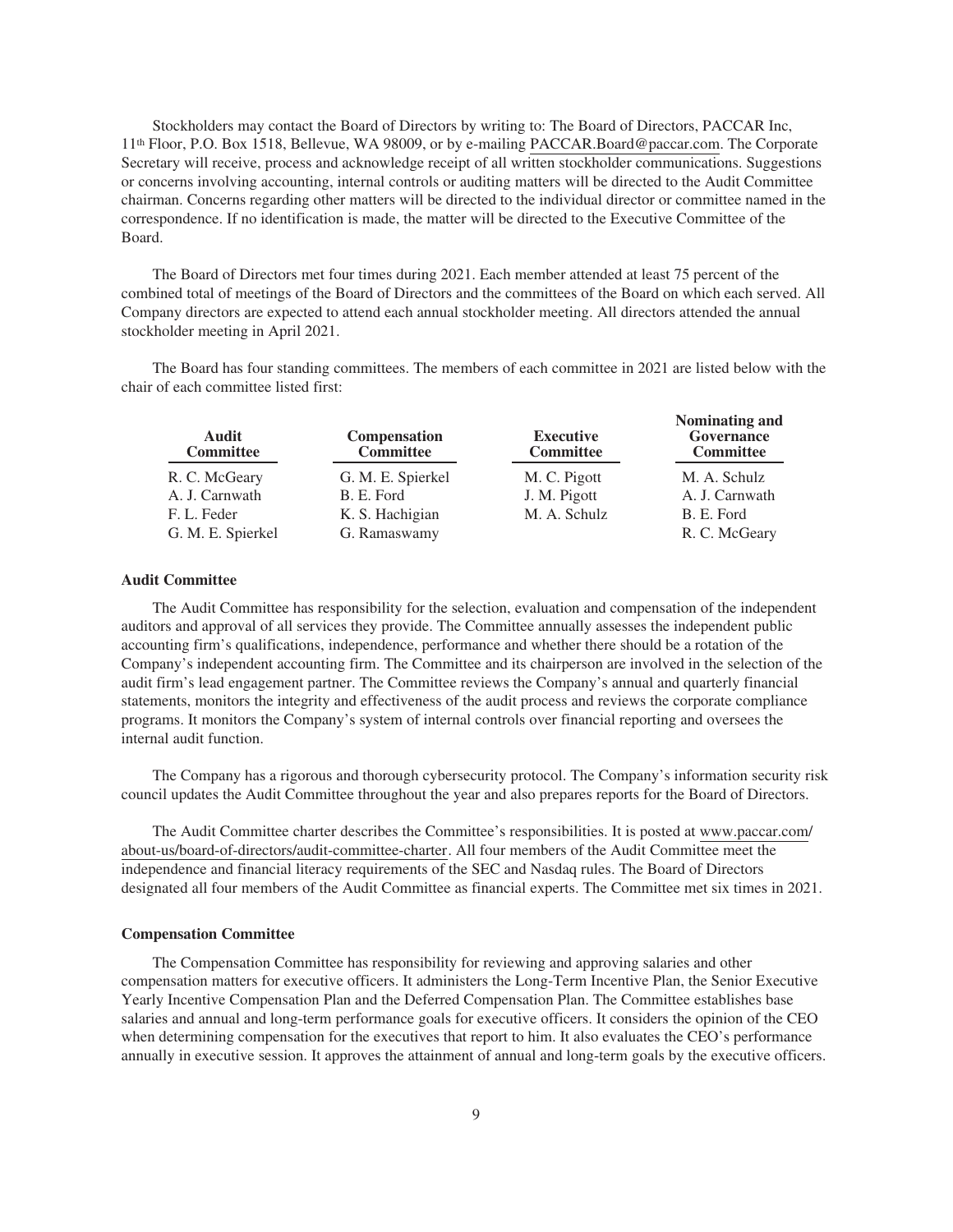The Committee has authority to employ a compensation consultant to assist in the evaluation of the compensation of the Company's CEO and other executive officers. It did not employ a compensation consultant in 2021.

The Compensation Committee charter describes the Committee's responsibilities. It is posted at www.paccar.com/about-us/board-of-directors/compensation-committee-charter. All four members of the Committee meet the director independence requirements of the SEC and Nasdaq rules and the "nonemployee director" requirements of Rule 16b-3 of the Securities Exchange Act of 1934 (the "Exchange Act"). The Committee met five times in 2021.

#### **Nominating and Governance Committee**

The Nominating and Governance Committee is responsible for evaluating director candidates and selecting nominees for approval by the independent members of the Board of Directors. It also makes recommendations to the Board on corporate governance matters, including director compensation, and environmental and social matters.

The Committee has established written criteria for the selection of new directors, which are available at www.paccar.com/about-us/board-of-directors/guidelines-for-board-membership . The criteria state that a diversity of perspectives, skills and business experience relevant to the Company's global operations should be represented on the Board. The Committee recognizes the importance of having a diversity of gender, heritage and backgrounds to ensure that a variety of opinions and perspectives are represented on the Board. Initial lists of director candidates include qualified racially/ethnically and gender diverse candidates. To be a qualified director candidate, a person must have achieved significant success in business, education or public service, must not have a conflict of interest and must be committed to representing the long-term interests of the stockholders. In addition, the candidate must have the following attributes:

- the highest ethical and moral standards and integrity;
- the intelligence, education and experience to make a meaningful contribution to board deliberations;
- the commitment, time and diligence to effectively discharge board responsibilities;
- mature judgment, objectivity, practicality and a willingness to ask difficult questions; and
- the commitment to work together as an effective group member to deliberate and reach consensus for the betterment of the stockholders and the long-term viability of the Company.

The Committee considers the names of director candidates submitted by management and members of the Board of Directors. It also considers recommendations by stockholders submitted in writing to: Chairman, Nominating and Governance Committee, PACCAR Inc, 11<sup>th</sup> Floor, P.O. Box 1518, Bellevue, WA 98009. Nominations by stockholders must include information set forth in the Company's Bylaws. The Committee engages the services of a private search firm from time to time to assist in identifying and screening director candidates. The Committee evaluates qualified director candidates and selects nominees for approval by the members of the Board of Directors.

The Company's Bylaws provide for proxy access by eligible stockholders. Stockholder nominations require compliance with Article III, Section 7 of the Bylaws.

The Nominating and Governance Committee charter describes the Committee's responsibilities. It is posted at www.paccar.com/about-us/board-of-directors/nominating-and-governance-committee. Each of the four Committee members meets the independence requirements of the Nasdaq rules. The Committee met four times in 2021.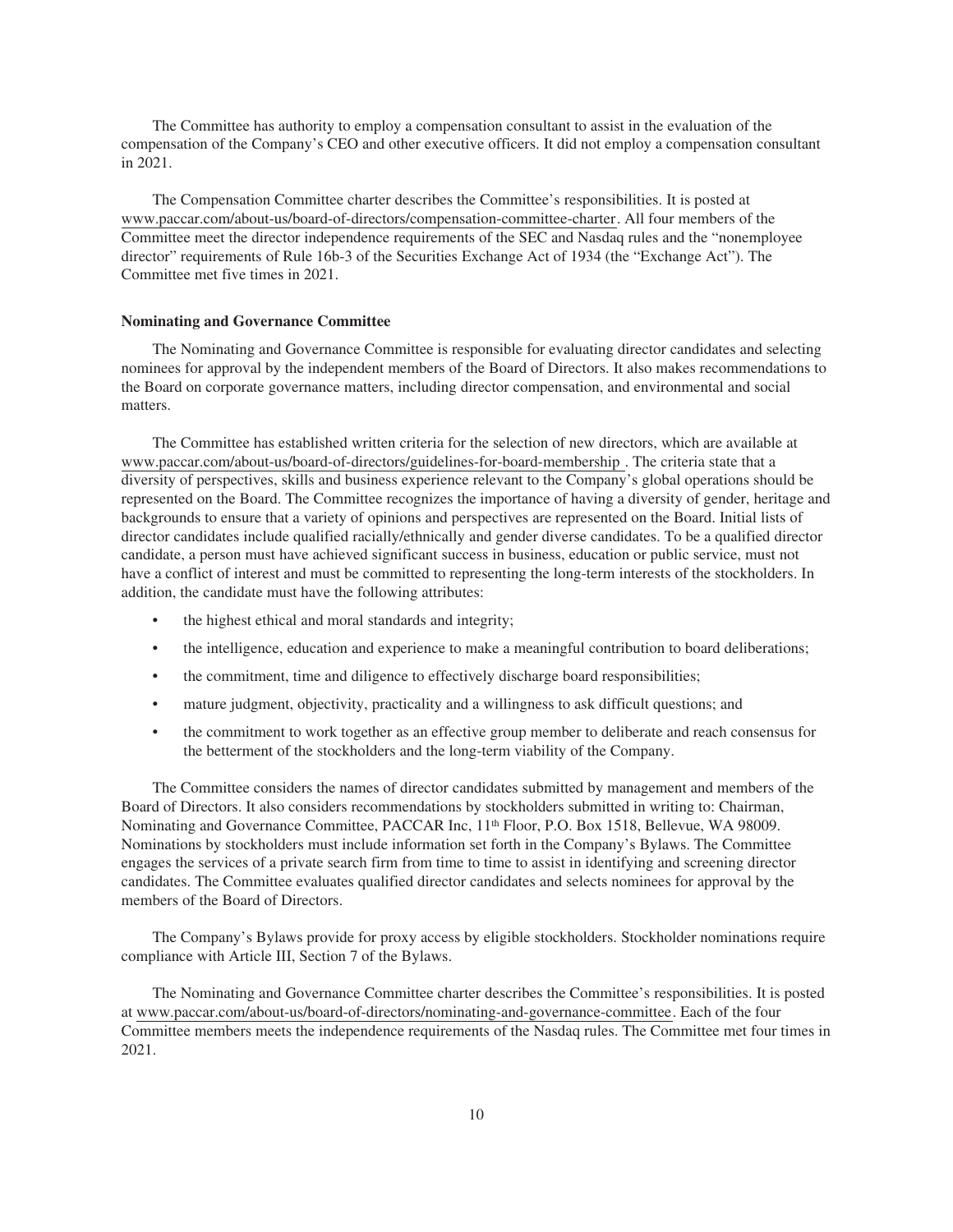# **Executive Committee**

The Executive Committee acts on routine Board matters when the Board is not in session. The Committee took action two times in 2021.

# **Board Composition and Diversity**

PACCAR's Board of Directors is committed to a broad range of experience and expertise that will build on the Company's 116-year record of success. The composition of the Board reflects different genders, ethnicities, and geographic and cultural backgrounds that enhance the Board's understanding of our employees, customers, dealers and other stakeholders.

| <b>Board Diversity Matrix (as of March 15, 2022)</b> |               |             |  |
|------------------------------------------------------|---------------|-------------|--|
| Total Number of Directors                            |               |             |  |
|                                                      | <b>Female</b> | <b>Male</b> |  |
| <b>Part I: Gender Identity</b>                       |               |             |  |
| <b>Directors</b>                                     |               |             |  |
| <b>Part II: Demographic Background</b>               |               |             |  |
| Asian                                                |               |             |  |
| White                                                |               |             |  |
| LGBTQ+                                               |               |             |  |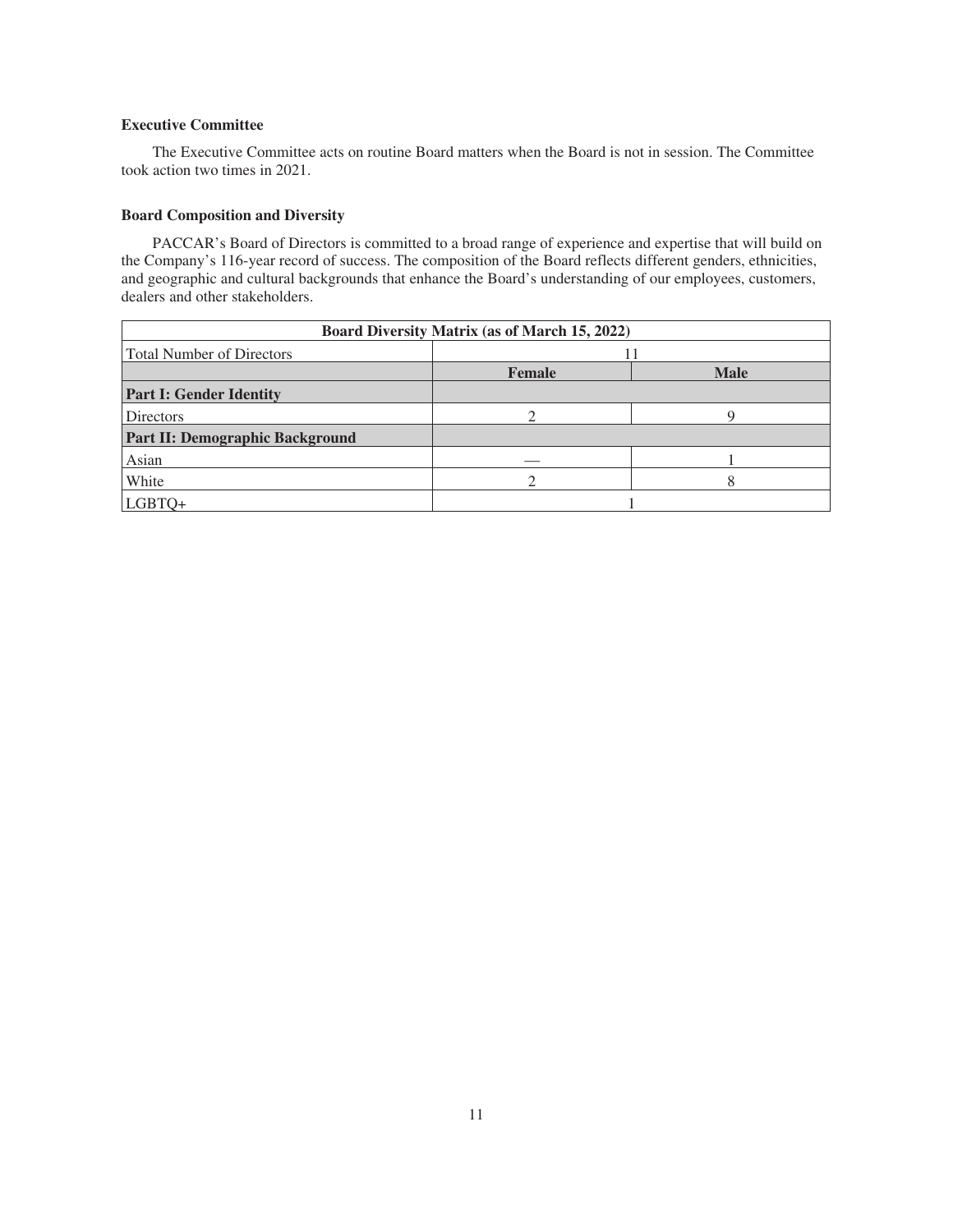#### **COMPENSATION OF DIRECTORS**

<span id="page-14-0"></span>The following table provides information on compensation for non-employee directors who served during the fiscal year ended December 31, 2021:

#### **Summary Compensation**

| <b>Name</b>                                                               | <b>Fees Earned or</b><br>Paid in Cash<br>$(a)$ $(\$)$ | <b>Stock</b><br>Awards<br>$(b)$ $($ \$) | <b>All Other</b><br><b>Compensation</b><br>$\left( \text{c} \right) \left( \text{\$} \right)$ | <b>Total</b><br>$(d)$ $(\$)$ |
|---------------------------------------------------------------------------|-------------------------------------------------------|-----------------------------------------|-----------------------------------------------------------------------------------------------|------------------------------|
|                                                                           | 140,000                                               | 150,039                                 | 5,000                                                                                         | 295,039                      |
|                                                                           | 120,000                                               | 150.039                                 | 5,000                                                                                         | 275,039                      |
|                                                                           | 130,000                                               | 150.039                                 | 5,000                                                                                         | 285,039                      |
|                                                                           | 130,000                                               | 150,039                                 | 5,000                                                                                         | 285,039                      |
| R. C. McGeary                                                             | 155,000                                               | 150,039                                 | 5,000                                                                                         | 310,039                      |
|                                                                           | 110,000                                               | 150,039                                 | 5,000                                                                                         | 265,039                      |
| G. Ramaswamy                                                              | 89.643                                                | 112.548                                 | 5,000                                                                                         | 207,191                      |
|                                                                           | 170,000                                               | 150.039                                 | 10,000                                                                                        | 330,039                      |
|                                                                           | 155,000                                               | 150.039                                 | 5,000                                                                                         | 310,039                      |
| $C. R.$ Williamson (e) $\ldots \ldots \ldots \ldots \ldots \ldots \ldots$ | 35,357                                                | 150,039                                 | $\Omega$                                                                                      | 185.396                      |

- (a) Fees for non-employee directors include the 2021 annual retainer of \$110,000, paid quarterly, and committee meeting fees of \$5,000 per meeting. In addition, an annual \$25,000 retainer is payable quarterly to the lead director, and an annual \$15,000 retainer is payable quarterly to the chairs of the audit, compensation, and nominating and governance committees. If newly elected or retired during the calendar year, the non-employee director receives a prorated retainer. A single meeting attendance fee is paid when more than one committee meeting is held on the same day. B. E. Ford and G. Ramaswamy elected to defer retainer and meeting fees into stock units pursuant to the terms of the RSDC Plan described in the narrative below.
- (b) The grant date fair value of the restricted stock or RSU award granted on January 4, 2021 to non-employee directors (other than G. Ramaswamy) was \$150,039, calculated in accordance with FASB ASC Topic 718. The award for G. Ramaswamy was prorated for his Board service, which commenced on April 27, 2021. See Note R, Stock Compensation Plans, to the Consolidated Financial Statements included in the Company's Annual Report on Form 10-K for the year ended December 31, 2021. On December 31, 2021, non-employee directors did not hold any unvested shares of restricted stock and held unvested RSUs as follows: Dame A. J. Carnwath 6,251; F. L. Feder 6,251; B. E. Ford 6,251; K. S. Hachigian 6,251; R. C. McGeary 6,251; J. M. Pigott 6,251; G. Ramaswamy 1,233; M. A. Schulz 6,251; G. M. E. Spierkel 6,251.
- (c) Directors may participate in the Company's matching gift program on the same basis as U.S. salaried employees. Under the program, the PACCAR Foundation matches donations participants make to eligible educational institutions up to a maximum annual donation of \$5,000 per participant. In 2021, the PACCAR Foundation matched a gift of \$5,000 made by M. A. Schulz to an educational institution. In addition to the Company's matching gift program, the PACCAR Foundation made donations of \$5,000 each to charitable organizations selected by Dame A. J. Carnwath, F. L. Feder, B. E. Ford, K. S. Hachigian, R. C. McGeary, J. M. Pigott, G. Ramaswamy, M. A. Schulz and G. M. E. Spierkel.
- (d) B. E. Ford and G. Ramaswamy deferred some or all of their cash compensation earned in 2021 into stock units. None of the deferred compensation earned a rate of interest that exceeded 120 percent of the applicable federal long-term rate prescribed under Section 1274(d) of the Internal Revenue Code. Perquisites were less than the \$10,000 reporting threshold.
- (e) C. R. Williamson served as a director until his retirement from the Board of Directors on April 26, 2021.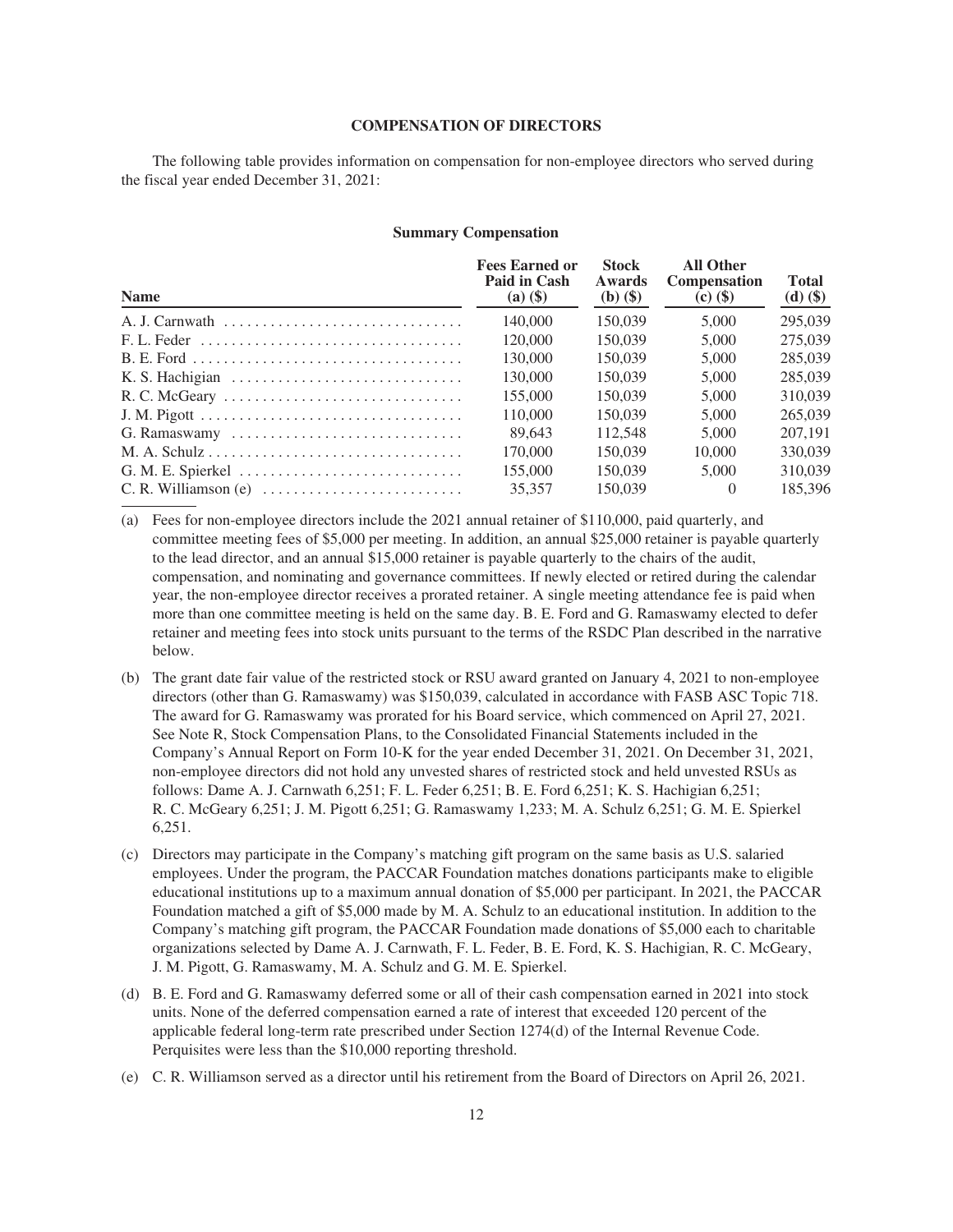#### **Non-Employee Director Compensation Program**

In addition to the cash compensation described in footnote (a) above, on the first business day of the year, each non-employee director receives \$150,000 in restricted stock or RSUs under the RSDC Plan. The number of restricted shares or RSUs is determined by dividing \$150,000 by the closing price of a share of Company stock on the first business day of the year and rounding up to the nearest whole share. Non-employee directors newly elected during the calendar year receive a prorated award to reflect the number of calendar quarters the director will serve in the year of election. RSUs are credited to the director's deferred stock unit account. Restricted shares or RSUs vest three years after the date of grant or upon retirement, death or disability. Restricted shares receive dividends and voting rights and RSUs receive dividend equivalents (treated as if reinvested at the closing price of Company stock on the dividend date) and have no voting rights.

Non-employee directors may also elect to defer all or a part of their cash retainer and fees to an income account or to a stock unit account under the RSDC Plan. The income account accrues interest at a rate equal to the simple combined average of the monthly Aa Industrial Bond yield averages for the immediately preceding quarter and is compounded quarterly. The stock unit account is credited with the number of shares of Company common stock that could have been purchased at the closing price on the date the cash compensation is payable. Stock units receive dividend equivalents (as described above) and have no voting rights.

Deferred accounts are paid out at or after retirement or termination in accordance with the director's election. The stock unit account is distributed in shares of the Company's common stock. The deferred stock units held by non-employee directors are reflected in footnote (b) to the Stock Ownership Table on page 4.

The Company provides transportation or reimburses non-employee directors for travel and out-of-pocket expenses incurred in connection with their services. It also pays or reimburses directors for expenses incurred to participate in continuing education programs related to their service as a PACCAR director.

Effective January 1, 2022, PACCAR non-employee director compensation has been increased as follows: the annual \$150,000 grant of restricted stock or RSUs has been increased to \$165,000; the annual \$110,000 cash retainer has been increased to \$125,000; the annual \$15,000 fee paid to the chairman of each of the compensation and nominating and governance committees has been increased to \$17,500; the annual \$15,000 fee paid to the chairman of the audit committee has been increased to \$25,000; the annual \$25,000 fee paid to the lead independent director has been increased to \$30,000. Fees paid for attendance at committee meetings have been eliminated and replaced with annual retainers of \$20,000 for each member of the audit committee and \$15,000 for each member of the compensation and nominating and governance committees.

# **Stock Ownership Guidelines for Non-Employee Directors**

All non-employee directors are expected to hold at least five times their annual cash retainer in Company stock and/or deferred stock units while serving as a director. Directors have five years from date of appointment to attain this ownership threshold. All non-employee directors with five or more years of service have the required stockholding as of January 1, 2022.

#### **POLICIES AND PROCEDURES FOR TRANSACTIONS WITH RELATED PERSONS**

<span id="page-15-0"></span>Under its Charter, the Audit Committee of the Board of Directors is responsible for reviewing and approving related-person transactions as set forth in Item 404 of the Securities and Exchange Commission Regulation S-K. The Committee will consider whether such transactions are in the best interests of the Company and its stockholders. The Company has written procedures designed to bring such transactions to the attention of management. Management is responsible for presenting related-person transactions to the Audit Committee for review and approval.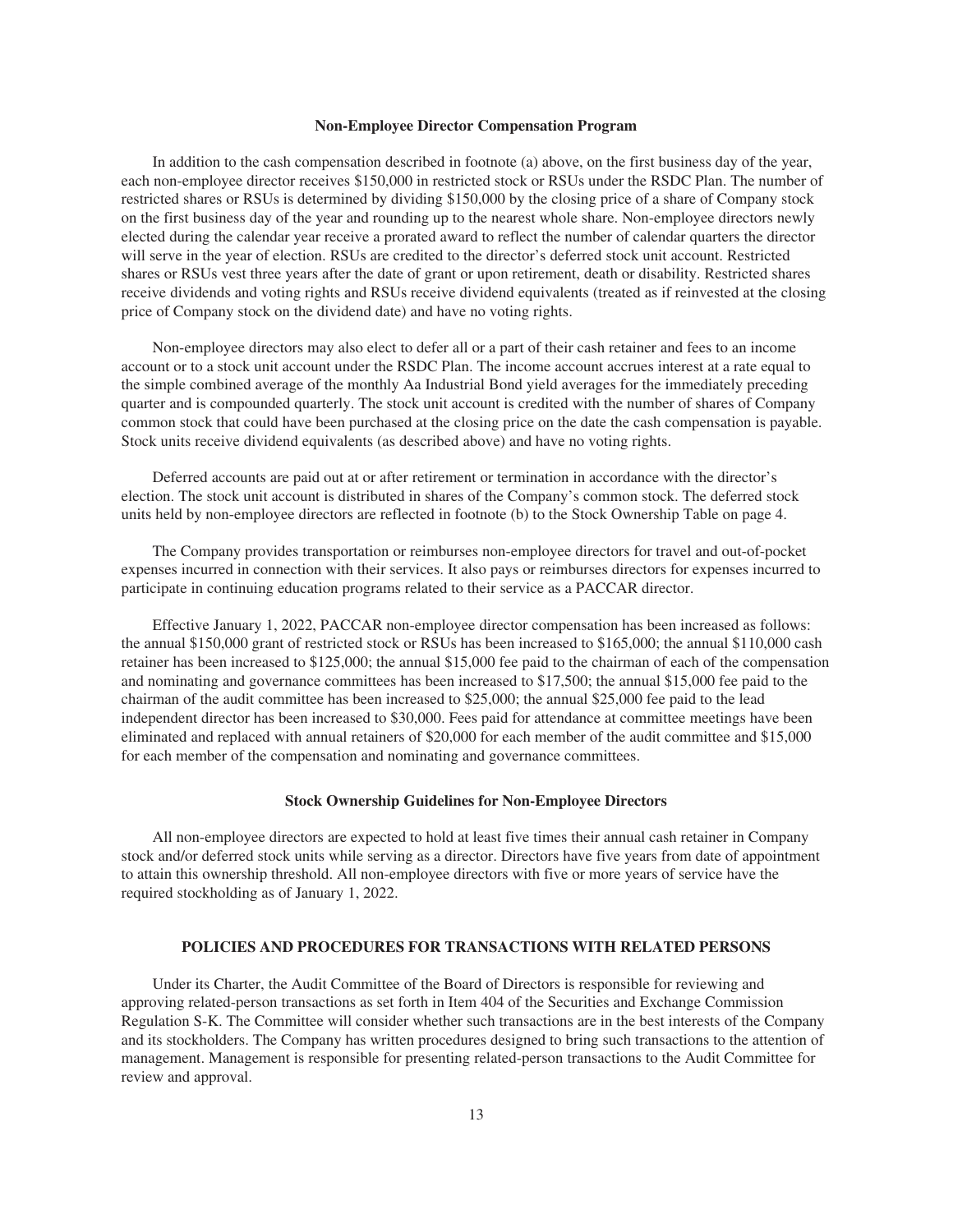# **COMPENSATION OF EXECUTIVE OFFICERS COMPENSATION DISCUSSION AND ANALYSIS ("CD&A")**

# <span id="page-16-1"></span><span id="page-16-0"></span>**Executive Summary of Company Performance and Compensation Practices**

In 2021, the Company reported net sales and revenues of \$23.52 billion and net income of \$1.85 billion. The Company has achieved 83 consecutive years of net income, paid annual dividends every year since 1941 and delivered an average annual total return to stockholders over the past 20 years of 13.71 percent versus 9.51 percent for the S&P 500 Index.

#### *2021 Financial Results and Business Highlights:*

- Consolidated net sales and revenues of \$23.52 billion
- Net income of \$1.85 billion
- 7.9% after-tax return on revenues
- PACCAR Parts revenue of \$4.94 billion
- PACCAR Parts pre-tax income of \$1.10 billion
- Financial Services assets of \$15.42 billion
- Financial Services new business volume of \$5.67 billion
- Financial Services pre-tax income of \$437.6 million
- Cash provided by operations of \$2.19 billion
- Dividends declared of \$988.1 million
- Medium-term note issuances of \$1.97 billion
- PACCAR invested \$835.9 million in capital projects and research and development
- Record year-end stockholders' equity of \$11.44 billion
- Delivered 162,700 vehicles worldwide

#### *Key Compensation and Governance Practices*

The Company emphasizes pay for performance and equity-based incentive programs designed to compensate executives for generating outstanding performance for stockholders.

- Incentive-based pay ("Pay for Performance") represents approximately 66 percent of the Named Executive Officers' target total compensation.
- Net income is the key metric in the annual incentive compensation program.
- The key metrics for long-term incentive cash awards are the three-year change in net income, return on sales and return on capital compared with Peer Companies.
- Executive officer stock ownership guidelines and holding requirements align executives' long-term goals with that of stockholders.
- There are no employment contracts, excise tax gross ups or significant perquisites for executive officers.
- The Company does not discount, backdate, reprice or grant equity awards retroactively and prohibits the buy-out of underwater options.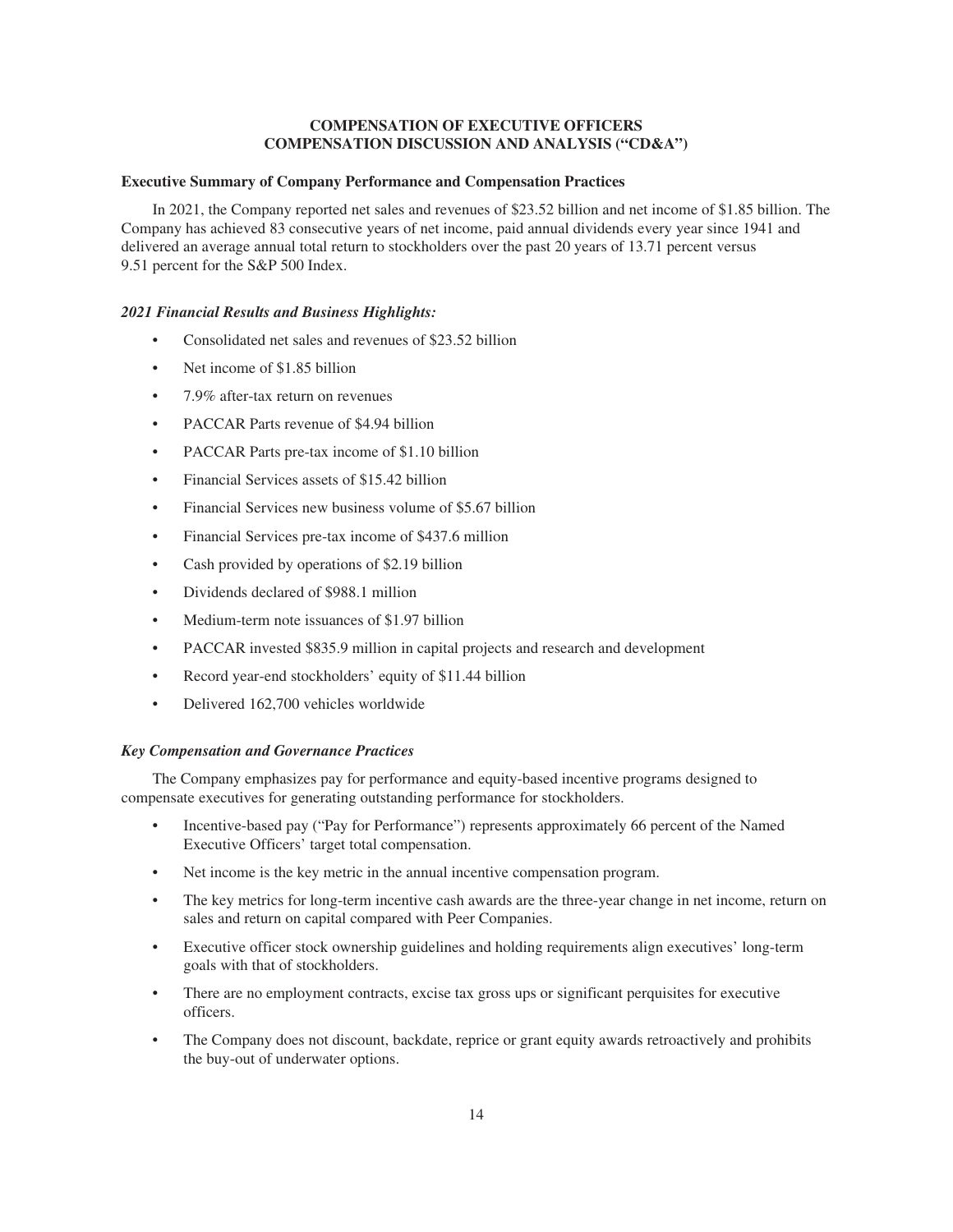- The Company prohibits the hedging or pledging of Company stock or purchasing stock on margin for directors and executive officers.
- The Company may claw back executive officer incentive compensation where a financial restatement is caused by fraud and the incentive compensation was based on financial results impacted by the restatement.

# **Compensation Program Objectives and Structure**

PACCAR's compensation programs are directed by the Compensation Committee of the Board of Directors (the "Committee"), composed exclusively of independent directors. The programs are designed to attract and retain high-quality executives, link incentives to the Company's performance and align the interests of management with those of stockholders. These programs offer compensation that is competitive with companies that operate in the same industries globally. PACCAR's goal is to achieve superior performance measured against its industry peers. The Company has delivered 83 consecutive years of net income, paid annual dividends every year since 1941 and delivered excellent stockholder returns. The Company delivered an average annual total return to stockholders over the past 20 years of 13.71 percent versus 9.51 percent for the S&P 500 Index. The compensation framework has these components:

#### *Short-term performance compensation:*

- Salary. The fixed amount of compensation for performing day-to-day responsibilities.
- Annual incentive cash compensation. Annual cash awards that focus on the attainment of Company profit targets and individual business unit goals.

#### *Long-term performance compensation:*

• An equity- and cash-based Long-Term Incentive Plan ("LTIP") that focuses on long-term growth in stockholder value, including three-year performance versus industry peers as measured by net income change, return on sales and return on capital. The equity-based compensation consists of stock options and restricted stock or restricted stock units (RSUs).

The Committee believes that this combination of salary, cash incentives and equity-based compensation provides appropriate incentives for executives to deliver superior short- and long-term business performance and stockholder returns.

The Named Executive Officers and all U.S. salaried employees participate in the Company's retirement programs. The Named Executive Officers also participate in the Company's unfunded Supplemental Retirement Plan described on page 29, which provides a retirement benefit to those employees affected by the maximum benefit limitations permitted for qualified plans by the Internal Revenue Code and other qualified plan benefit limitations.

The Company does not provide any other significant perquisites or executive benefits to its Named Executive Officers.

#### **Stockholder Approval for the Company's Executive Compensation Programs**

In 2020, stockholders voted on an advisory basis to approve the compensation of the Named Executive Officers (known as a "say on pay" vote), with 96 percent of the shares voting to approve the Company's compensation practices. The Committee believes the stockholder vote affirms the Company's conservative approach to executive compensation. In 2017, an advisory vote was taken on the frequency of review of our executive compensation program. A majority of the shares that voted on this proposal approved a three-year period for review of the executive compensation program.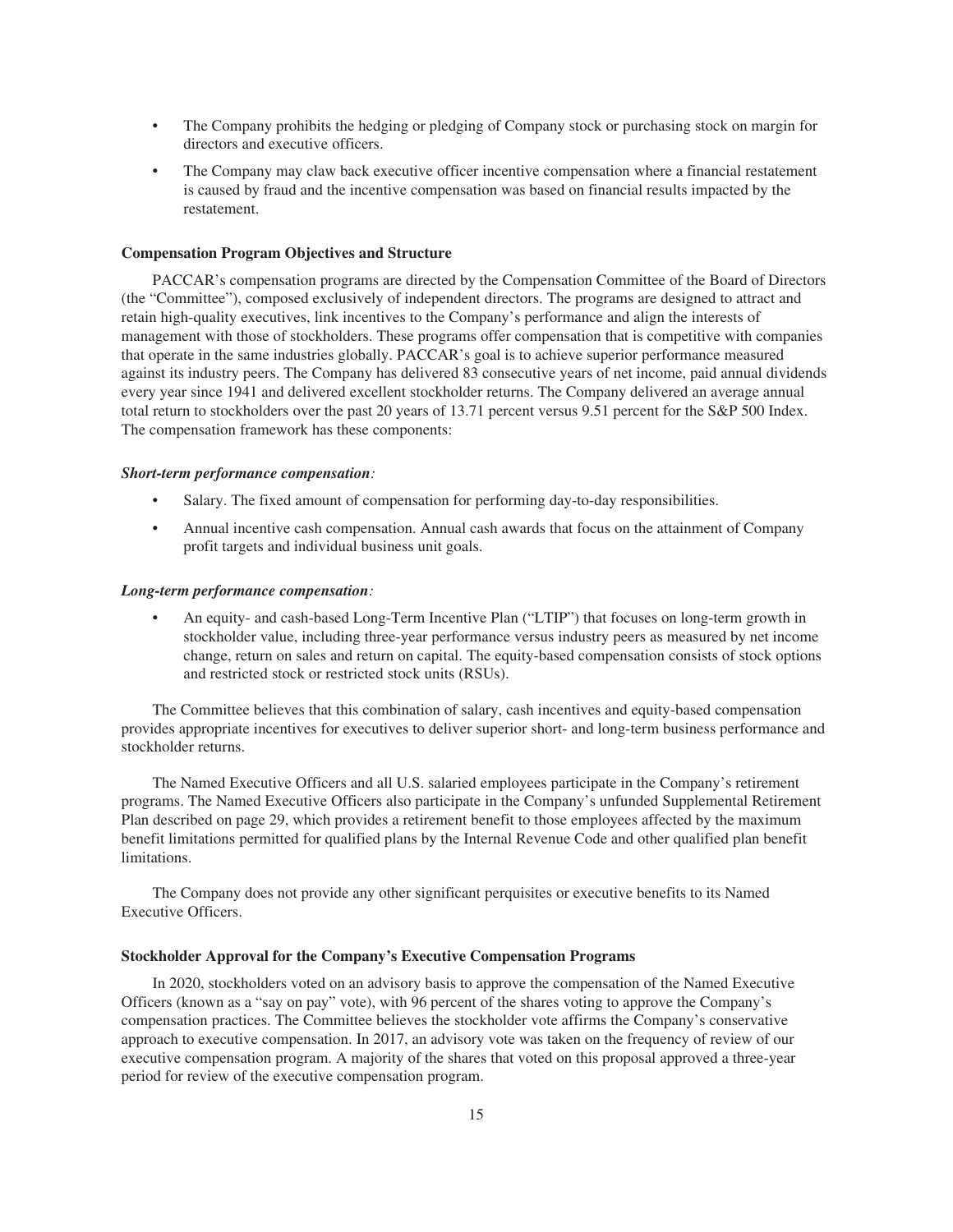#### **Executive Compensation Criteria**

The Committee considers a number of important factors when reviewing and determining executive compensation, including job responsibilities, Company performance, business unit performance, individual performance and compensation for executives among peer organizations. The Committee also considers the opinion of the Chief Executive Officer when determining compensation for the executives that report to him.

*Industry Compensation Comparison Groups.* The Committee periodically utilizes information from published compensation surveys as well as compensation data from Peer Companies to determine if compensation for the Chief Executive Officer and other executive officers is competitive with the market. The Committee believes that comparative compensation information should be used in its deliberations. It does not specify a "target" compensation level for any given executive but rather a range of target compensation. The Committee has discretion to determine the nature and extent to which it will use comparative compensation data.

*Role of Compensation Consultants.* The Committee periodically retains a compensation consultant to assess the competitiveness of the Company's compensation programs. In 2020, the Committee retained Mercer, a wholly owned subsidiary of Marsh and McLennan Companies, to evaluate the executive base salaries and total compensation structure, which were previously reviewed in 2018. Mercer compiled compensation data from the Company's Peer Companies, as well as from a Mercer study concerning executive compensation in the United States and a Willis Towers Watson survey. Mercer provided the Committee with aggregated data obtained from the surveyed companies.

The Company did not utilize a compensation consultant in 2021.

*Peer Companies.* As part of its analysis of comparative data, the Committee includes compensation data from Peer Companies. In particular, the Company measures its financial performance against Peer Companies when evaluating achievement of the cash portion of the LTIP Company performance goal. The Committee reviews the composition of the Peer Companies annually to ensure the companies are appropriate for comparative purposes. The Peer Companies are listed below. The Peer Group Index is listed on page 35.

| <b>Company Name</b>                                                                                              | FY 2021 Revenue<br>(in \$ billions) |
|------------------------------------------------------------------------------------------------------------------|-------------------------------------|
|                                                                                                                  | 23.5                                |
|                                                                                                                  | 11.1                                |
|                                                                                                                  | 51.0                                |
|                                                                                                                  | 33.4                                |
|                                                                                                                  | 24.0                                |
|                                                                                                                  | 8.9                                 |
|                                                                                                                  | 44.0                                |
|                                                                                                                  | 19.6                                |
|                                                                                                                  | 3.8                                 |
|                                                                                                                  | 7.7                                 |
| TRATON SE (a) $\ldots$ $\ldots$ $\ldots$ $\ldots$ $\ldots$ $\ldots$ $\ldots$ $\ldots$ $\ldots$ $\ldots$ $\ldots$ | 25.8                                |
|                                                                                                                  | 43.4                                |

(a) Reflects FY 2020 revenue. TRATON SE announced its FY 2021 financial results after the printing of this proxy statement.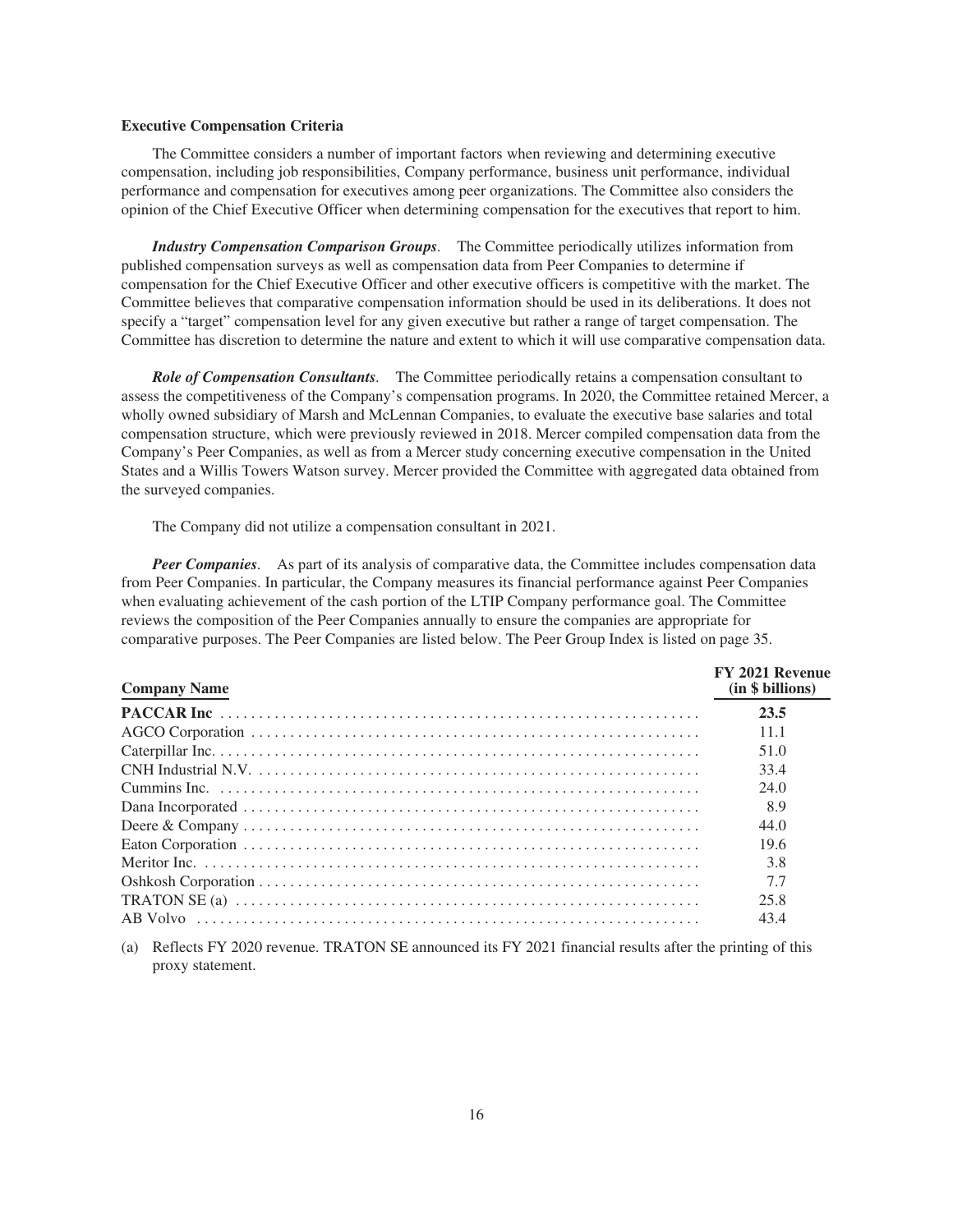#### **Elements of Total Compensation**

The Company's executive compensation program is comprised of base salaries, annual incentive cash and long-term incentives consisting of cash, stock options and restricted stock/RSUs.

| <b>Compensation Element</b>                        | <b>Designed To Reward</b>                                                                                                          | <b>Relationship To The Objectives</b>                                                                                                                                                                                                                                                                                            |  |  |
|----------------------------------------------------|------------------------------------------------------------------------------------------------------------------------------------|----------------------------------------------------------------------------------------------------------------------------------------------------------------------------------------------------------------------------------------------------------------------------------------------------------------------------------|--|--|
| <b>Base Salary</b>                                 | Experience,<br>knowledge of<br>the industry,<br>duties and scope<br>of responsibility                                              | Provides a level of cash compensation to attract and<br>$\bullet$<br>retain talented executives to the Company who can<br>continue to improve the Company's overall<br>performance                                                                                                                                               |  |  |
| <b>Short-Term Incentive</b><br><b>Compensation</b> | Success in<br>achieving annual<br>objectives                                                                                       | Motivates executives to achieve specific Company-<br>wide and business unit objectives<br>Provides competitive compensation to attract and<br>$\bullet$<br>retain talented executives                                                                                                                                            |  |  |
| <b>Long-Term Incentive</b><br>Compensation         | Continued<br>excellence and<br>attainment of<br>objectives over<br>time<br>Success in long-<br>٠<br>term growth and<br>development | Motivates executives to achieve long-term business<br>$\bullet$<br>unit and Company-wide objectives<br>Aligns the executives' interests with long-term<br>$\bullet$<br>stockholder interests in order to increase overall<br>stockholder value<br>Provides competitive compensation to attract and<br>retain talented executives |  |  |

*Compensation Mix.* The Company's executive compensation program structure includes a balance of salary and annual and long-term incentives, including Company equity. For 2021, the Committee approved target allocations as displayed below for R. P. Feight, the Company's CEO, and the other Named Executive Officers. The Company believes these allocations promote its objectives of profitable growth and superior long-term results, which benefit stockholders.



*Base Salary*. Base salary provides a level of compensation that is competitive with industry Peer Companies to attract and retain high-caliber executives. The midpoints of the base salary ranges are set at approximately the market median of the 2020 Mercer report with the minimum salary at 70 percent of the midpoint and the maximum salary at 130 percent of the midpoint. An executive officer's actual salary relative to this salary range reflects his or her responsibility, experience, tenure with the Company and individual performance.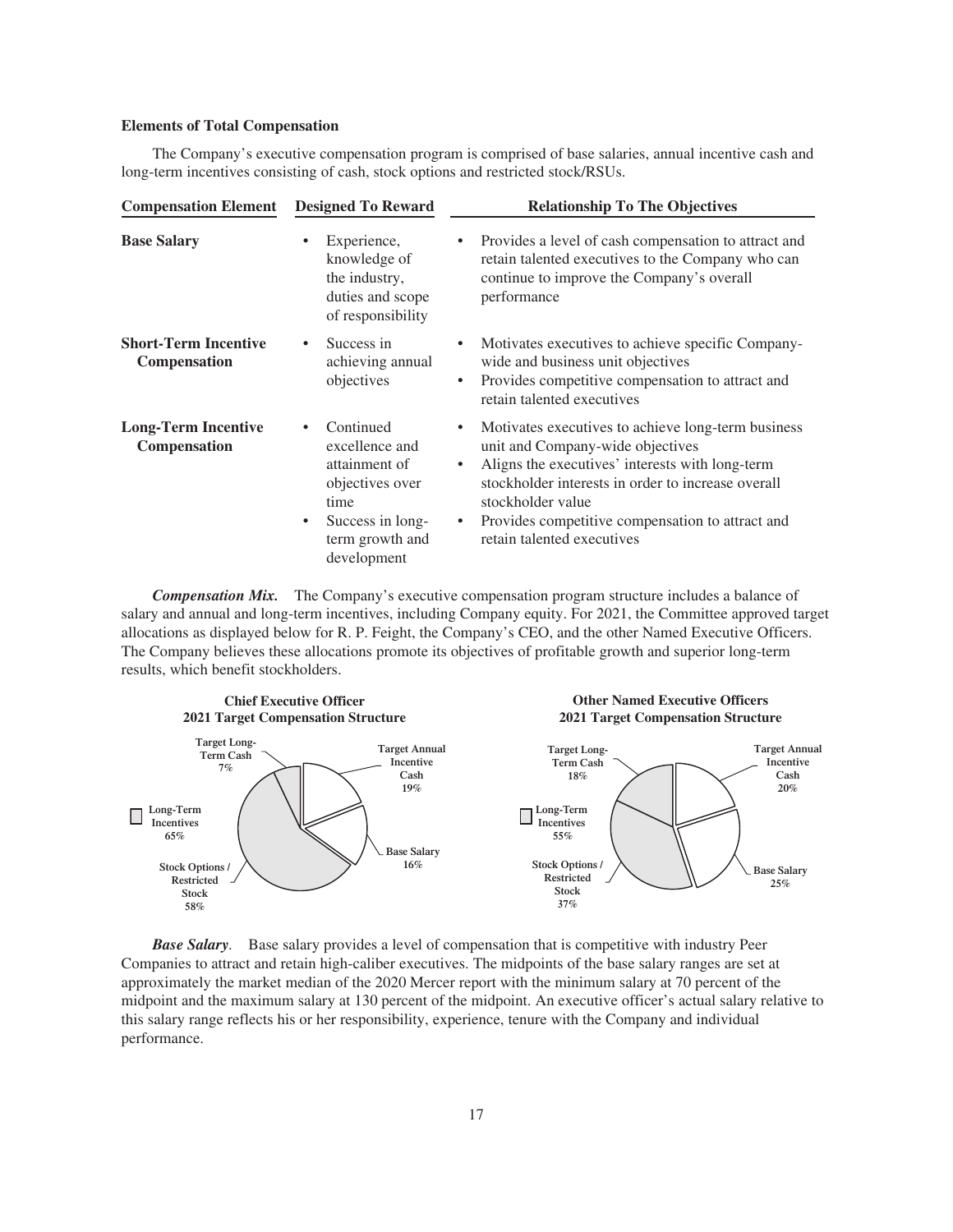The Committee reviews base salaries every 12 to 24 months and may or may not approve changes. Consistent with this practice, the Committee reviewed the salary of each Named Executive Officer in 2021. The Committee considered performance, the addition of new responsibilities and the midpoint of the base salary range. The Chief Executive Officer suggested salary revisions for the other Named Executive Officers. The Committee approved salary percentage increases in 2021 as follows: R. P. Feight, 16.7 percent, H. C. Schippers, 5.6 percent; M. T. Barkley, 15.4 percent, C. M. Dozier, 20.0 percent. The Committee believes these increases align the Named Executive Officers with the salaries of the median of the industry Peer Group reflecting current market trends and the responsibilities of the Named Executive Officers. The Committee believes that the base salary of each Named Executive Officer is appropriate based on scope of responsibility, experience, tenure with the Company, individual performance and competitive pay practices.

*Annual Incentive Cash Compensation ("IC").* This program provides yearly cash incentives for the Named Executive Officers to achieve annual Company profit and business unit goals. Subject to the funding maximums established by the Committee that are described below under the heading "IC Funding Limit", the Committee sets annual performance goals and a threshold, target and maximum award for each Named Executive Officer, expressed as a percentage of base salary. 2021 awards are measured on a sliding scale as follows:

| % of Goal Achieved $\leq 70\%$ 70% 85% 100% 115% 130% 140% and above |  |  |                                         |  |
|----------------------------------------------------------------------|--|--|-----------------------------------------|--|
| % of Target Paid                                                     |  |  | $0\%$ 40\% 70\% 100\% 130\% 160\% 200\% |  |

A hallmark of the annual cash incentive program has been a consistent and rigorous focus on achieving the Company's annual net income goal. The Committee has chosen net income, not EBITDA or operating profit, as the chief financial metric for this program because it is the primary indicator of corporate performance to stockholders. When setting incentive compensation goals for the Named Executive Officers, the Committee believes that corporate performance is an appropriate measure of individual performance. Accordingly, the majority of the 2021 annual incentive compensation for the Chief Executive Officer and a substantial portion of the annual incentive compensation for each of the Named Executive Officers is based upon Company net income performance. The net income goal is proposed by Company management and approved by the Board and the Committee before or within the first 90 days of each year. The target level represents an amount of net income that the Committee determines is attainable with excellent performance under expected economic conditions. The remaining goals for the Chief Executive Officer and the other Named Executive Officers are based upon individual business unit or leadership criteria determined by the Committee for the Chief Executive Officer and by the Chief Executive Officer for the other Named Executive Officers. The Committee assesses annual goal achievement and approves awards for the Named Executive Officers.

For 2021, the Company's net income target was \$1.70 billion with a minimum incentive compensation threshold of \$1.25 billion and a maximum incentive compensation threshold of \$2.30 billion. Actual net income achieved was \$1.85 billion. The Committee approved an overall payment for R. P. Feight of 130.2 percent of target, based on 110.1 percent achievement of the Company profit goal and 130 percent for his leadership in achieving the Company's strategic initiatives in his role as Chief Executive Officer. The Committee approved an overall payment for H. C. Schippers of 138.1 percent of target, including 140 percent achievement of the business unit profit goal and 100 percent achievement for his leadership of Company growth initiatives. The Committee approved an overall payment for M. T. Barkley of 129.1 percent of target, including 117.5 percent for his leadership of Company growth initiatives. The Committee approved an overall payment for C. M. Dozier of 114.8 percent of target, including 106.2 percent achievement of the business unit profit goals and 110 percent achievement for his leadership of Company growth initiatives. The Committee approved an overall payment for D. C. Siver of 118 percent of target, including 112.4 percent achievement of the business unit profit goals and 110 percent achievement for his leadership of Company growth initiatives. The Committee exercised discretion to reduce each Named Executive Officer's maximum funding amount described below under the heading "IC Funding Limit" in determining payout as described above.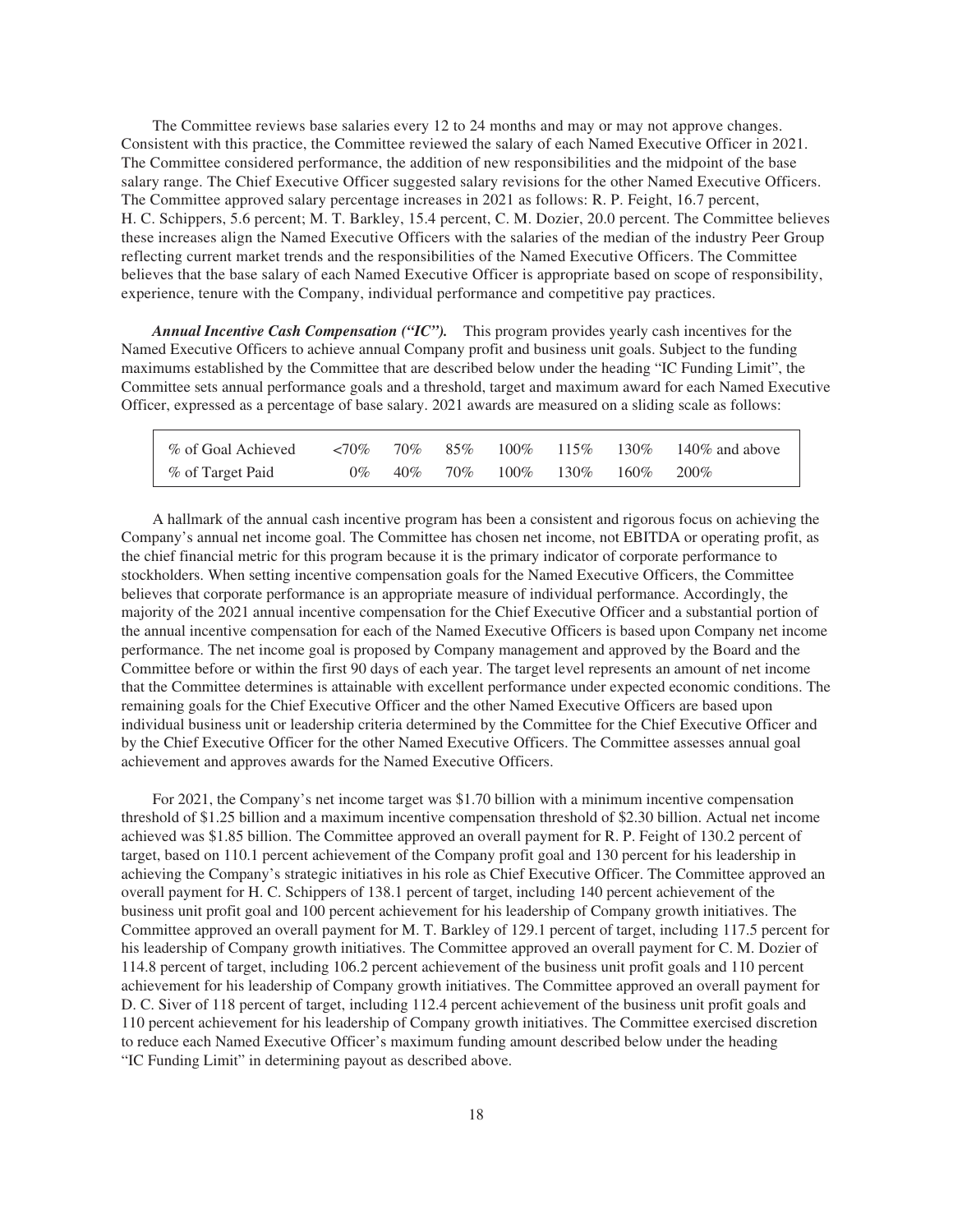The following table outlines the 2021 goals and incentive awards for each of the current Named Executive Officers:

| <b>Name and Principal Position</b>                                                              | <b>Performance</b><br><b>Measure</b>               | <b>Target Award</b><br>as a $\%$ of<br><b>Base Salary</b> | <b>Performance Measure</b><br>as a % of Target | <b>Award Achieved</b><br>as a $%$ of<br><b>Target</b> |
|-------------------------------------------------------------------------------------------------|----------------------------------------------------|-----------------------------------------------------------|------------------------------------------------|-------------------------------------------------------|
| Chief Executive Officer                                                                         | <b>Business Leadership</b>                         | 125                                                       | 75<br>25                                       | 130.2                                                 |
| H. C. Schippers Company Profit Goal<br>President & Chief Financial Officer Business Unit Profit | Business Leadership                                | 95                                                        | 40<br>30<br>30                                 | 138.1                                                 |
| Senior Vice President & Controller Business Leadership                                          |                                                    | 70                                                        | 40<br>60                                       | 129.1                                                 |
| Senior Vice President                                                                           | <b>Business Unit Profit</b><br>Business Leadership | 70                                                        | 40<br>30<br>30                                 | 114.8                                                 |
| Senior Vice President                                                                           | <b>Business Unit Profit</b><br>Business Leadership | 70                                                        | 40<br>30<br>30                                 | 118.0                                                 |

*IC Funding Limit*. IC Awards for the Named Executive Officers are subject to the terms of the Senior Executive Yearly Incentive Compensation Plan (the "IC Plan") approved by the stockholders. The maximum amount that may be paid to any eligible participant in any year under the IC Plan is \$4,500,000. Pursuant to the IC Plan, the Committee established a yearly funding plan limit for 2021 IC awards equal to a percentage of the Company's net income (the "Annual Pool") and assigned a percentage of the Annual Pool to each Named Executive Officer. The 2021 funding limit equaled three percent of the Company's net income and the corresponding maximum share of such pool for the current Chief Executive Officer and the next four most highly compensated executive officers was 44.7 percent, 23.2 percent, 10.7 percent, 10.7 percent and 10.7 percent, respectively. The Committee, in its sole discretion, may reduce or eliminate (but not increase) any award otherwise payable to the Named Executive Officers under each officer's funding maximum based on the achievement of the IC Plan goals, an assessment of individual performance and other factors within the discretion of the Committee. The Committee exercised such discretion in determining the IC awards for 2021 performance.

*Long-Term Incentive Compensation ("LTIP").* The Company's long-term incentive program is based on a multi-year performance period and provides annual grants of stock options and cash incentive awards. The program also includes restricted stock/RSUs, which are awarded to certain executives based on the attainment of an annual performance goal and vest over three years. The LTIP aligns the interests of executives with those of stockholders to focus on long-term growth in stockholder value. The 2021 target for each element of the longterm compensation program for each Named Executive Officer is calculated as a percentage of base salary as indicated in the table below:

| <b>Name</b>                                                   | Long-Term<br>Cash | <b>Stock</b><br><b>Options</b> | <b>Restricted</b><br><b>Stock/RSUs</b> |
|---------------------------------------------------------------|-------------------|--------------------------------|----------------------------------------|
|                                                               | 250\%             | $600\%$                        | 250%                                   |
|                                                               | 110%              | $400\%$                        | 120%                                   |
|                                                               | 80%               | $200\%$                        | 80%                                    |
| $C. M. Dozier \dots \dots \dots \dots \dots \dots \dots$      | 80%               | $200\%$                        | 80%                                    |
| $D. C. Siver \dots \dots \dots \dots \dots \dots \dots \dots$ | 80%               | $200\%$                        | 80%                                    |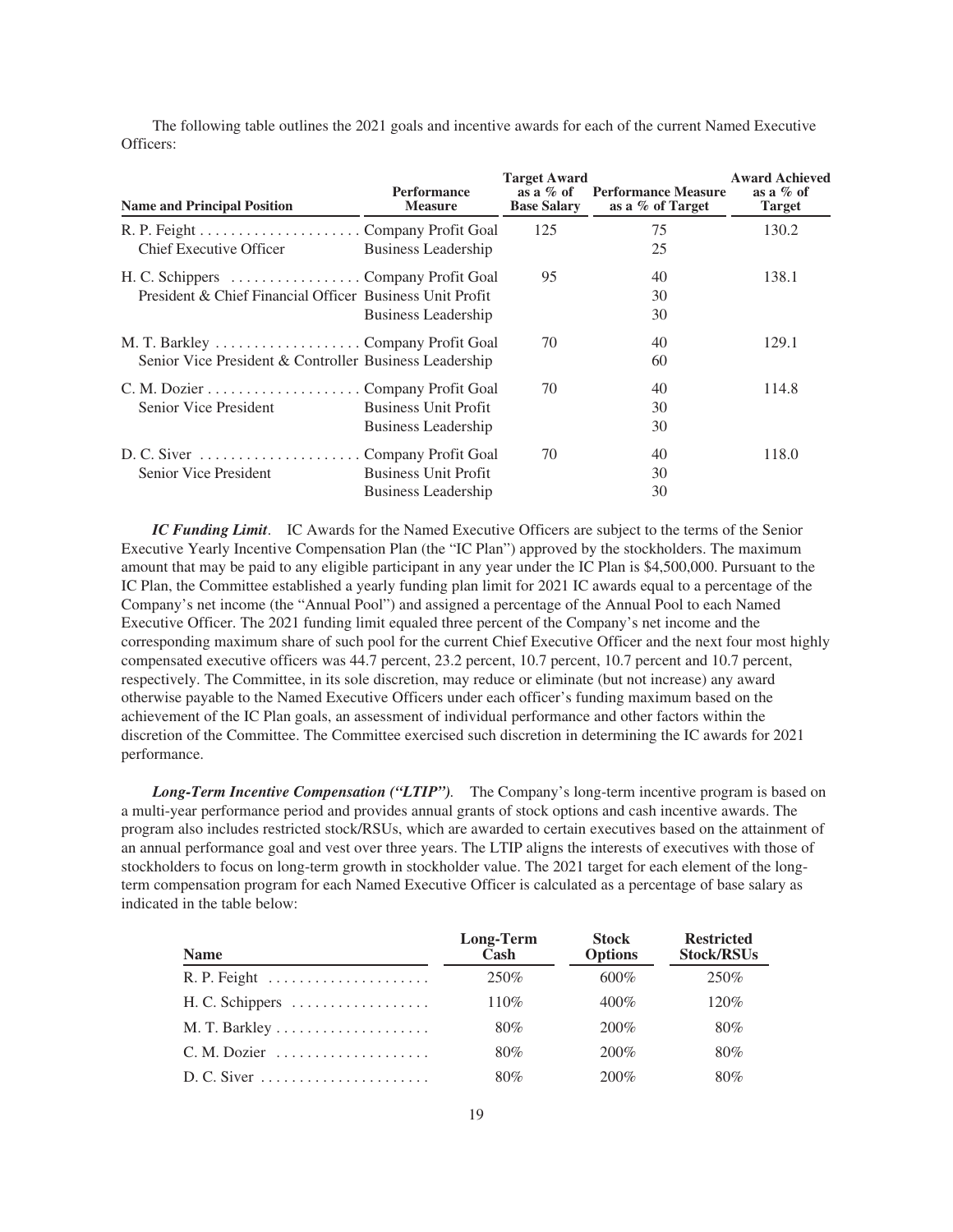*Long-term incentive compensation cash award.* This program focuses on long-term growth in stockholder value by providing an incentive for superior Company performance that is measured against Peer Companies' performance over a three-year period. Company performance is measured by the three-year change in net income, return on sales and return on capital (weighted equally) as compared to the Peer Companies ("Company Performance Goal"). Named Executive Officers and all executive officers are eligible for a longterm incentive cash award based upon three-year performance goals approved by the Committee with a new performance period beginning every calendar year. Subject to the funding maximums established by the Committee that are described below under the heading "LTIP Funding Limit", the Committee approved the following goals for the 2021-2023 cycle:

**Financial Performance and**

**Performance**

| <b>Name</b>                                           | FINANCIAL FUNDIMANCE AND<br><b>Individual Performance</b><br><b>Measures for</b><br><b>LTIP 2021-2023 Cycle</b> | T et tot mance<br><b>Measure as</b><br>$a \n% of$<br><b>Target</b> |
|-------------------------------------------------------|-----------------------------------------------------------------------------------------------------------------|--------------------------------------------------------------------|
|                                                       | Company Performance Goal<br><b>Business Leadership</b>                                                          | 75<br>25                                                           |
| H. C. Schippers $\dots \dots \dots \dots \dots \dots$ | Company Performance Goal<br><b>Business Unit Profit</b><br><b>Business Leadership</b>                           | 50<br>30<br>20                                                     |
|                                                       | Company Performance Goal<br>Company Profit<br>Business Leadership                                               | 40<br>30<br>30                                                     |
| C. M. Dozier                                          | Company Performance Goal<br><b>Business Unit Profit</b><br>Business Leadership                                  | 50<br>25<br>25                                                     |
|                                                       | Company Performance Goal<br><b>Business Unit Profit</b><br>Business Leadership                                  | 50<br>25<br>25                                                     |

The Committee believes that the three-year change in net income, return on sales and return on capital are excellent indicators of the Company's performance against the Peer Companies. The target amount will be earned if the Company's financial performance ranks above at least half of the Peer Companies. The maximum cash award amount will be earned if the Company's financial performance ranks above all of the Peer Companies. No award will be earned if the Company's financial performance ranks in the bottom 25 percent of the Peer Companies. The Company has used this rigorous comparison goal for over 15 years. During that period the Company ranked above 50 percent of the Peer Companies in 12 of the last 15 years, demonstrating excellent performance against the Peer Companies and providing superior returns to stockholders.

The remaining portion of the award for the Chief Executive Officer and the Named Executive Officers is based upon individual business unit and leadership goals determined by the Committee for the Chief Executive Officer, and by the Chief Executive Officer for the other Named Executive Officers, measured over a three-year performance cycle. The Committee assesses goal achievement for the prior three-year period in April following completion of the applicable cycle and approves awards for the Named Executive Officers at such time. Longterm incentive cash awards are measured on a sliding scale as indicated below:

| % of Goal Achieved |       |  |                        | $\langle 75\% \quad 75\% \quad 100\% \quad 125\% \quad 150\%$ and above |
|--------------------|-------|--|------------------------|-------------------------------------------------------------------------|
| % of Target Paid   | $0\%$ |  | 50\% 100\% 150\% 200\% |                                                                         |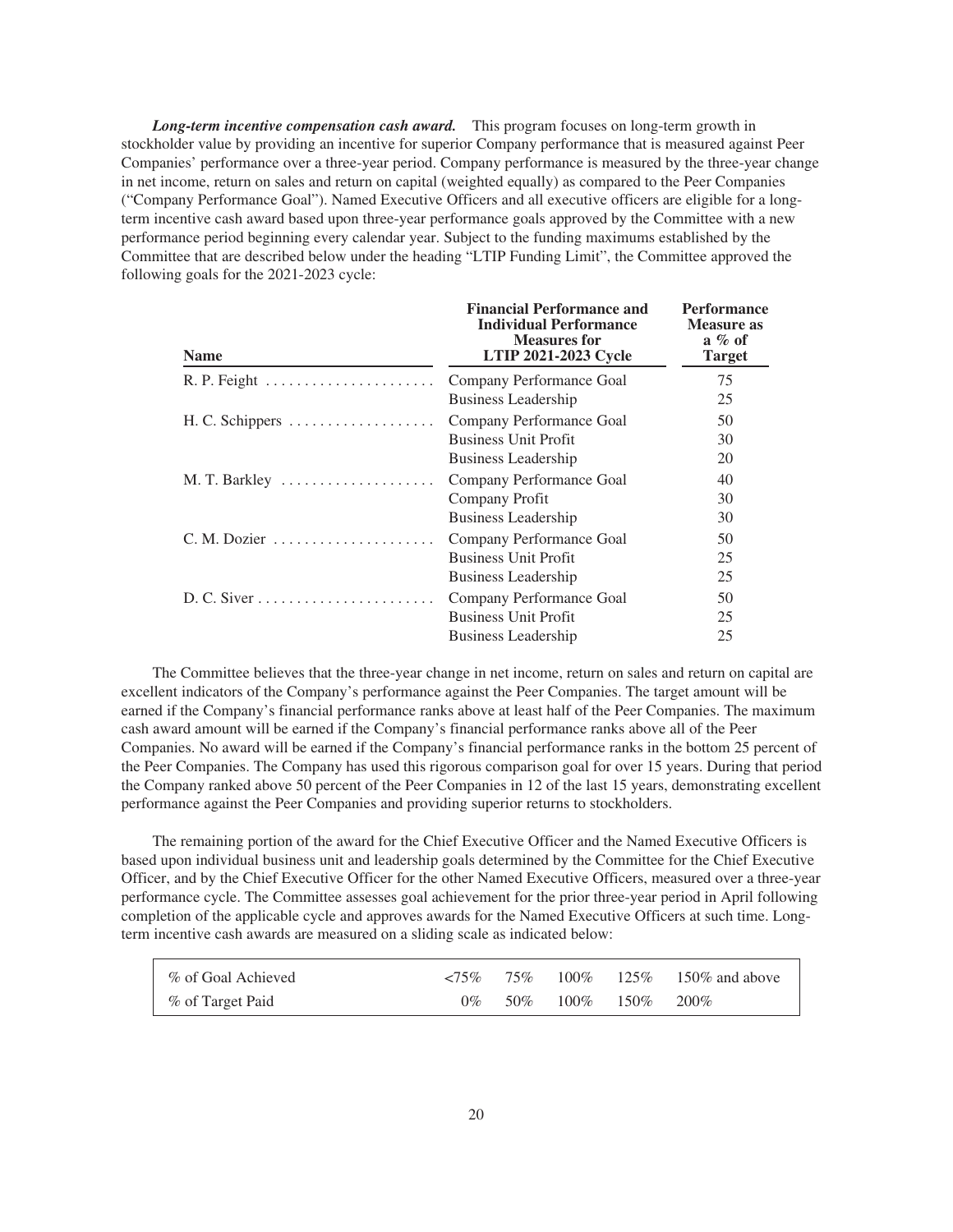In April 2021, the Committee determined cash awards for the three-year period ending December 31, 2020. For the 2018-2020 LTIP cycle, the Company ranked second among the twelve Peer Companies and the Committee approved a payout of 182 percent of target on the Company Performance Goal for each Named Executive Officer.

All Named Executive Officers in the 2018-2020 LTIP cycle had goals in addition to the Company Performance Goal. The award for R. P. Feight was based 35 percent on business unit profit at DAF, Leyland and Worldwide Parts and 25 percent on business unit leadership. The Committee determined that R. P. Feight exceeded each goal and approved an overall payout of 146.4 percent of target. The award for H. C. Schippers was based 30 percent on business unit profit at Kenworth and Worldwide Financial Services and 20 percent on business unit leadership. The Committee determined that H. C. Schippers exceeded each goal and approved an overall payout of 167.6 percent of target. The award for M. T. Barkley was based 60 percent on business unit leadership. The Committee determined that M. T. Barkley exceeded each goal and approved an overall payout of 156.7 percent of target. The award for C. M. Dozier was based 50 percent on business unit profit at Kenworth and 25 percent on business unit leadership. The Committee determined that C. M. Dozier exceeded each goal and approved an overall payout of 175.4 percent of target. The award for D. C. Siver was based 25 percent on business unit profit at Peterbilt and PACCAR Engine Company and 25 percent on business unit leadership. The Committee determined that D. C. Siver exceeded each goal and approved an overall payout of 160.9 percent of target. The Committee exercised discretion to reduce each Named Executive Officer's maximum funding amount described below under the heading "LTIP Funding Limit" in determining payout as described above. The longterm cash awards for the 2019-2021 LTIP cycle have not been determined as of the date of this proxy statement because Peer Group comparison data was not available.

*LTIP Funding Limit*. The maximum cash portion amount that may be paid to any eligible participant in any year under the LTIP program is \$7,000,000. The LTIP awards for the Named Executive Officers are subject to the conditions of payment set forth in the Long-Term Incentive Plan. Pursuant to the LTIP, the Committee established a funding limit for the 2021-2023 LTIP performance cycle equal to one percent of the Company's cumulative net income and the maximum share of such pool assigned to the current Chief Executive Officer and the next four most highly compensated executive officers was 58.5 percent, 17.5 percent, 8.0 percent, 8.0 percent and 8.0 percent, respectively. The Committee, in its sole discretion, may reduce or eliminate (but not increase) any award otherwise payable to the Named Executive Officers under each officer's funding maximum based on the achievement of the LTIP goals, an assessment of individual performance and other factors within the discretion of the Committee.

*Stock options***.** The Committee includes stock options in its compensation program because stock options link the interests of executives directly with stockholders' interests through increased individual stock ownership. Stock options are granted by the Committee once each year on a predetermined date after the fourth-quarter earnings release and are not repriced, backdated or purchased by the Company. The number of options is determined by multiplying the executive's base salary on the grant date by a target award percentage and dividing by the average closing price of the Company's stock on the first five trading days of the year. The exercise price of stock options is the closing price of the Company's stock on the date of grant. Options become exercisable at the end of a three-year vesting period and expire ten years after the date of grant. A participant who elects to retire at age 62 with 15 years of service, but before age 65, has ten years from date of grant to exercise vested options and a prorated number of stock options which are not otherwise exercisable at the time of retirement will become immediately exercisable, and may thereafter be exercised by the participant at any time within ten years after the date of grant. A participant who retires at or after age 65 has the full term to exercise options and unvested options will continue to vest. Vesting may be accelerated in the event of a change in control.

The Committee granted stock options on February 2, 2021 in accordance with the target award percentages listed on page 19. All stock options granted in 2021 vest and become exercisable on January 1, 2024 and remain exercisable until February 2, 2031, unless the participant's employment terminates earlier for reasons other than retirement or the participant is demoted to an ineligible position.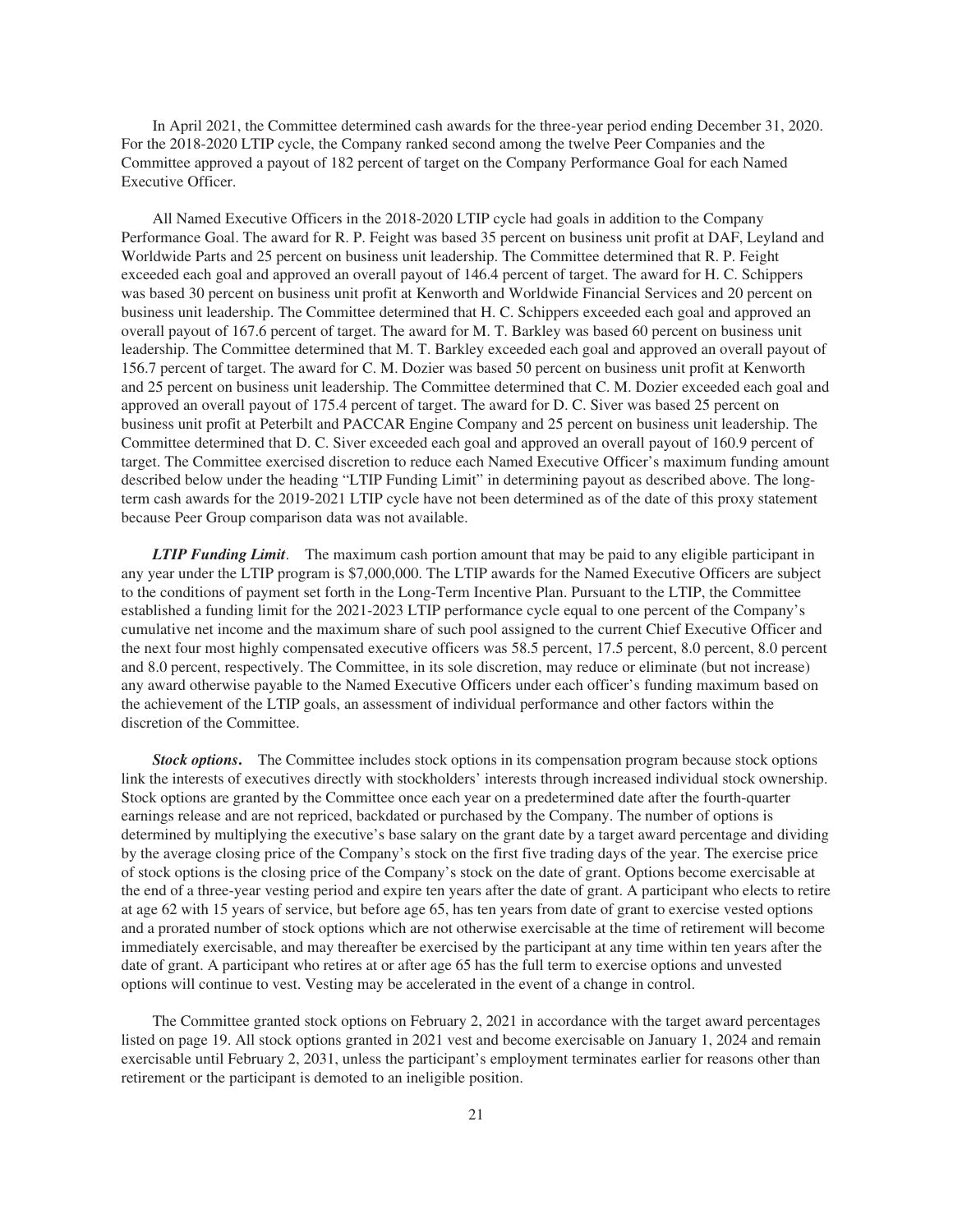*Annual restricted stock program***.** Performance-based restricted stock and RSUs are included in the program because they link the interests of executives directly with stockholders' interests through increased individual stock ownership and add a performance goal that is tied to the success of the Company's business. The Committee sets a Company performance goal on or before the first 90 days of the year, and restricted stock or RSU grants are made in the following year if the Committee determines that the performance goal is achieved. The number of restricted shares or RSUs is determined by multiplying the executive's base salary by the target award percentage and dividing by the average closing price of the Company's stock on the first five trading days of the year. The restricted stock or RSUs vest 25 percent on the first day of the month following the grant and an additional 25 percent on each succeeding first of January. Unvested awards are forfeited upon termination unless termination is by reason of death, disability or retirement. All awards vest immediately upon a change in control. Each Named Executive Officer has the same rights as all other stockholders to vote the restricted shares and to receive cash dividends. Named Executive Officers may elect to receive RSUs instead of restricted stock on the above terms, except that RSUs do not have voting rights and receive dividend equivalents that are credited to a stock unit account.

The performance goal for 2021 was five percent after-tax return on revenue. The goal was determined based on the average return on revenues of heavy- and medium-duty truck manufacturers in Europe and North America. Return on revenue is defined as net income divided by total revenues.

On February 7, 2022, the Committee determined that the 2021 performance goal was achieved and approved the grant of restricted stock or RSUs consistent with the target award percentages listed on page 19. The restricted stock or RSUs granted on February 7, 2022 for 2021 performance are included in footnote (b) on page 26.

#### **Compensation of the Chief Executive Officer**

The Committee applies the same compensation philosophy, policies and comparative data analysis to the Chief Executive Officer as it applies to the other Named Executive Officers. The Chief Executive Officer is the only officer with overall responsibility for all corporate functions and, as a result, has a greater percentage of his total compensation based on the overall financial performance of the Company. Under his leadership in 2021, the Company achieved good annual revenues and net income, while prioritizing employees' health and safety during a global pandemic.

#### **Deferral of Annual and Long-Term Performance Awards**

The Committee administers a Deferred Compensation Plan described on page 30, which allows eligible employees to defer cash incentive awards into an income account or a stock unit account. Both accounts are unfunded and unsecured. This program provides tax and retirement planning benefits to participants and marketbased returns on amounts deferred. Certain deferrals are subject to Internal Revenue Code Section 409A. Payouts from the income account are made in cash either in a lump sum or in a maximum of 15 annual installments in accordance with the executive's payment election. Stock unit accounts are paid out in Company stock either in a one-time distribution or in a maximum of 15 annual installments in accordance with the executive's payment election. Participation in the Deferred Compensation Plan is voluntary.

#### **Stock Ownership Guidelines**

The Company's executive officers are required to meet stock ownership guidelines that reflect alignment of senior executives' long-term goals with that of the Company stockholders. The minimum number of shares of Company stock and deferred stock units expected to be held by each category of executive officer is as follows: the Chief Executive Officer — five times base salary; other Named Executive Officers — three times base salary; and other executive officers — one times base salary. Company executive officers have three years from the first January after the executive first holds the qualifying position to attain the stock ownership target. The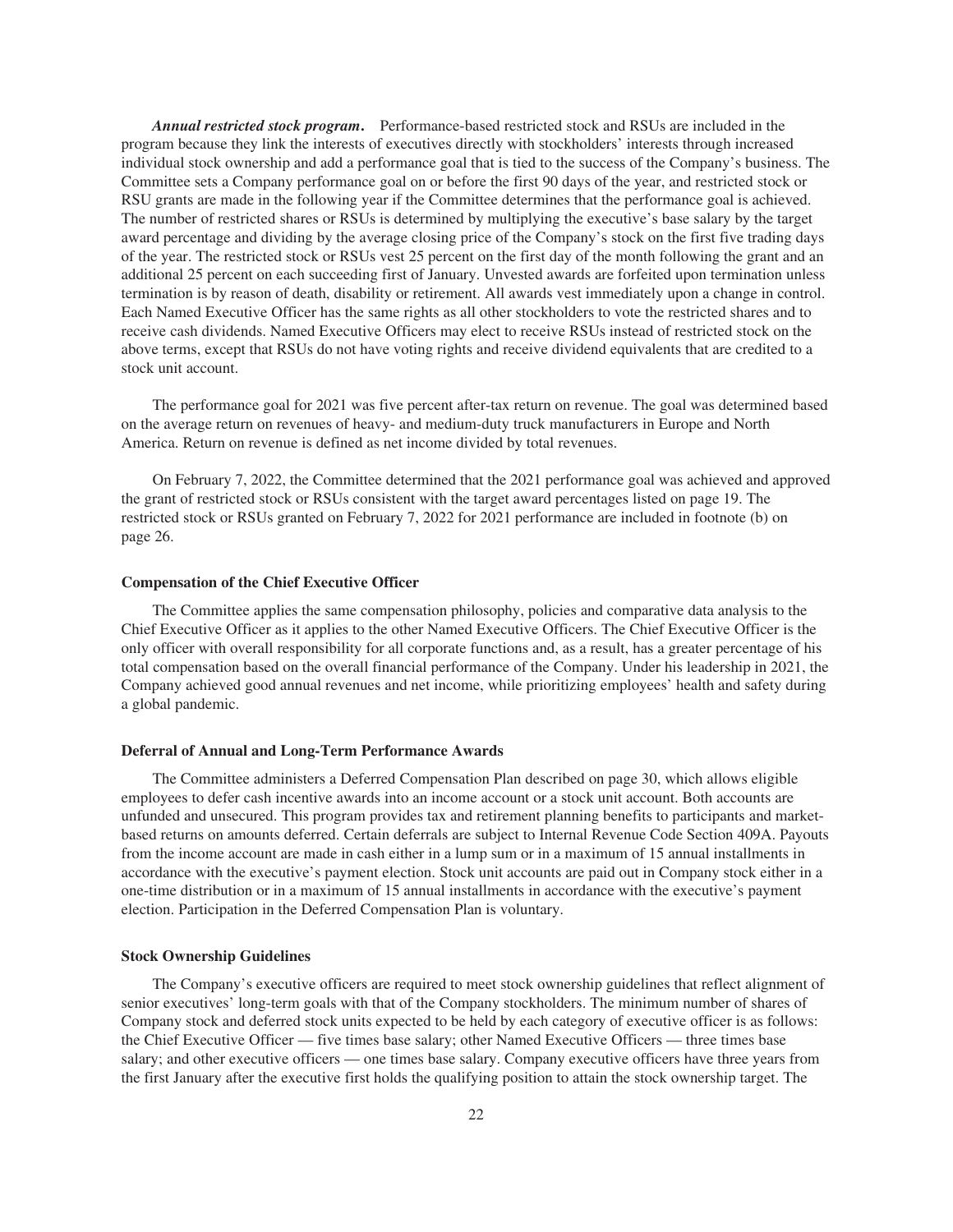Committee reviews compliance with the guidelines each year. Executives who are not in compliance with the ownership threshold must retain all vested stock awards and at least 50 percent of after-tax shares acquired through the exercise of stock options until the applicable stock ownership threshold is met. As of January 1, 2022, all executive officers either had achieved the stock ownership threshold or were within the time allowed to meet it.

# **Effect of Post-Termination Events**

The Company has no written employment agreement with its Chief Executive Officer or with any Named Executive Officer. Executive compensation programs provide full benefits only if a Named Executive Officer remains with the Company until normal retirement at age 65. In general, upon a termination without cause a Named Executive Officer retains vested benefits but receives no enhancements or severance. In a termination for cause, the executive forfeits all benefits except those provided under a qualified pension plan. Long-term cash incentives are prorated upon retirement at age 62, with 15 years of service, or death and are awarded at the maximum level upon a change in control. The annual restricted stock/RSU grants become fully vested at retirement, death or a change in control. The Company believes that the benefits described in this section help it attract and retain its executive officers by providing financial security in the event of certain qualifying terminations of employment or a change in control of the Company. The fact that the Company provides these benefits does not materially affect other decisions that the Company makes regarding compensation. The Company maintains a separation pay plan for all U.S. salaried employees that provides a single payment of up to six months of base salary in the event of job elimination in a business restructuring or reduction in the workforce. The Named Executive Officers are eligible for the benefit on the same terms as any other eligible U.S. salaried employee.

#### **Effect of Tax Treatment**

While the Committee considers the deductibility of compensation as one factor in determining executive compensation, the Committee believes that it is in the best interests of our stockholders to structure a program that is considered to be the most effective in attracting, motivating and retaining key executives.

#### **Compensation Forfeiture**

In the event the Board determines that an executive officer has engaged in misconduct detrimental to the Company, including fraudulent conduct which results in a material inaccuracy in the Company's financial statements, the officer may be terminated for cause and all unpaid compensation forfeited. Cause is defined to include: an act of embezzlement, fraud or theft; the deliberate disregard of the rules of the Company or a subsidiary; any unauthorized disclosure of any secret or confidential information of the Company or a subsidiary; any conduct which constitutes unfair competition with the Company or a subsidiary; or inducing any customer of the Company or a subsidiary to breach any contracts with the Company or a subsidiary. The provisions do not allow for recoupment of base salary which has been previously paid.

In the event the Board determines that an executive officer has engaged in fraud that has caused or substantially contributed to material restatement of the Company's financial statements, the Board in its discretion may recover from the officer or former officer any incentive compensation award which was based in whole or in part on financial results that were subject to a material restatement.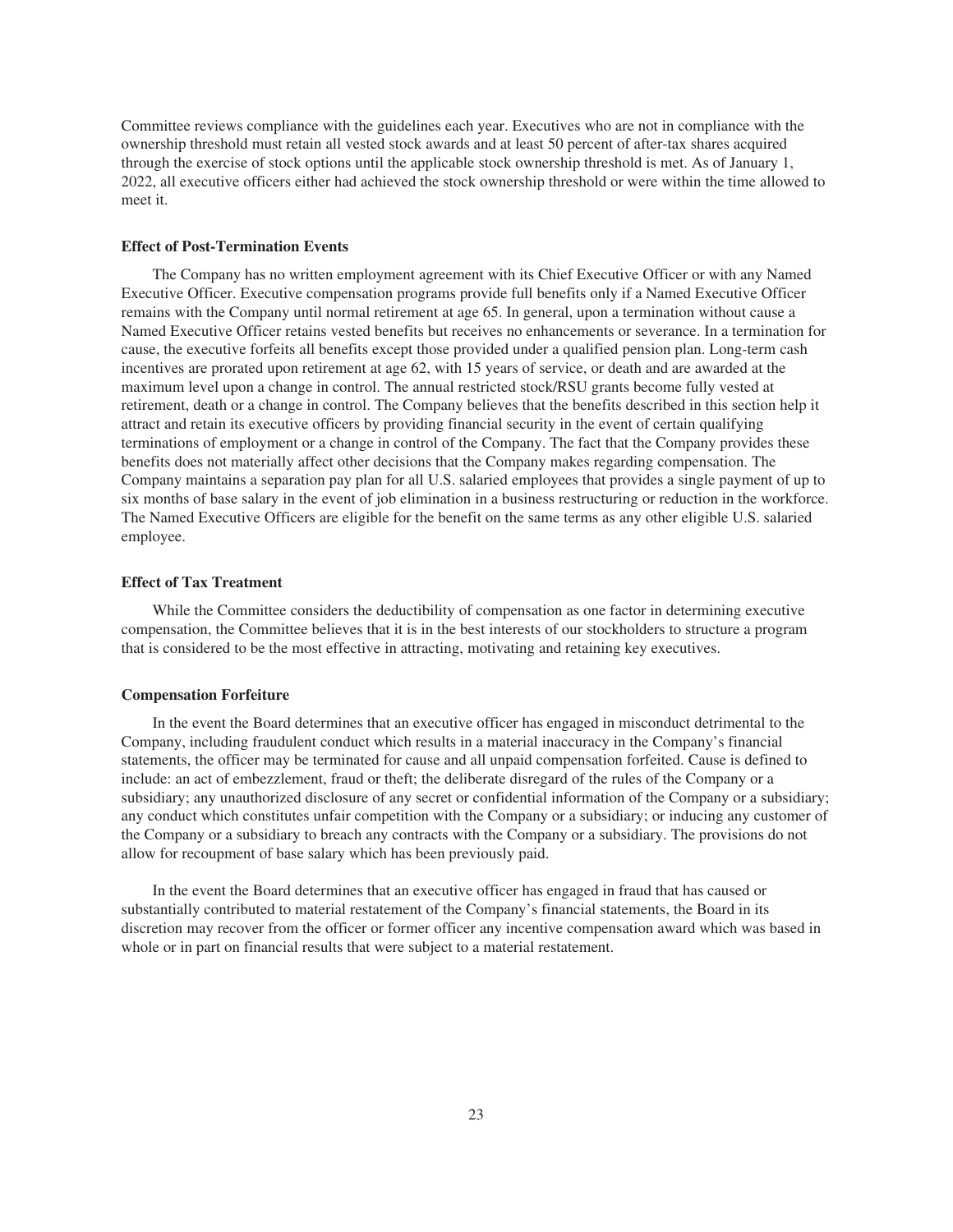# **Conclusion**

The Company's compensation programs are designed and administered in a manner consistent with its conservative executive compensation philosophy and guiding principles. The programs emphasize the retention of key executives and appropriate rewards for excellent results. The Committee monitors these programs in recognition of the dynamic marketplace in which the Company competes for talent. The Company will continue to emphasize pay-for-performance and equity-based incentive programs that compensate executives for results that are consistent with generating outstanding performance for its stockholders.

# **COMPENSATION COMMITTEE REPORT**

<span id="page-26-0"></span>The Committee reviewed and discussed the Compensation Discussion and Analysis Section ("CD&A") for 2021 with management. Based on the Committee's review and its discussions with management, the Committee recommends to the Board of Directors that the CD&A be included in the Company's proxy statement for the 2022 Annual Meeting and incorporated by reference into the Company's Annual Report on Form 10-K for the year ended December 31, 2021.

#### **THE COMPENSATION COMMITTEE**

- G. M. E. Spierkel, Chairman
- B. E. Ford
- K. S. Hachigian
- G. Ramaswamy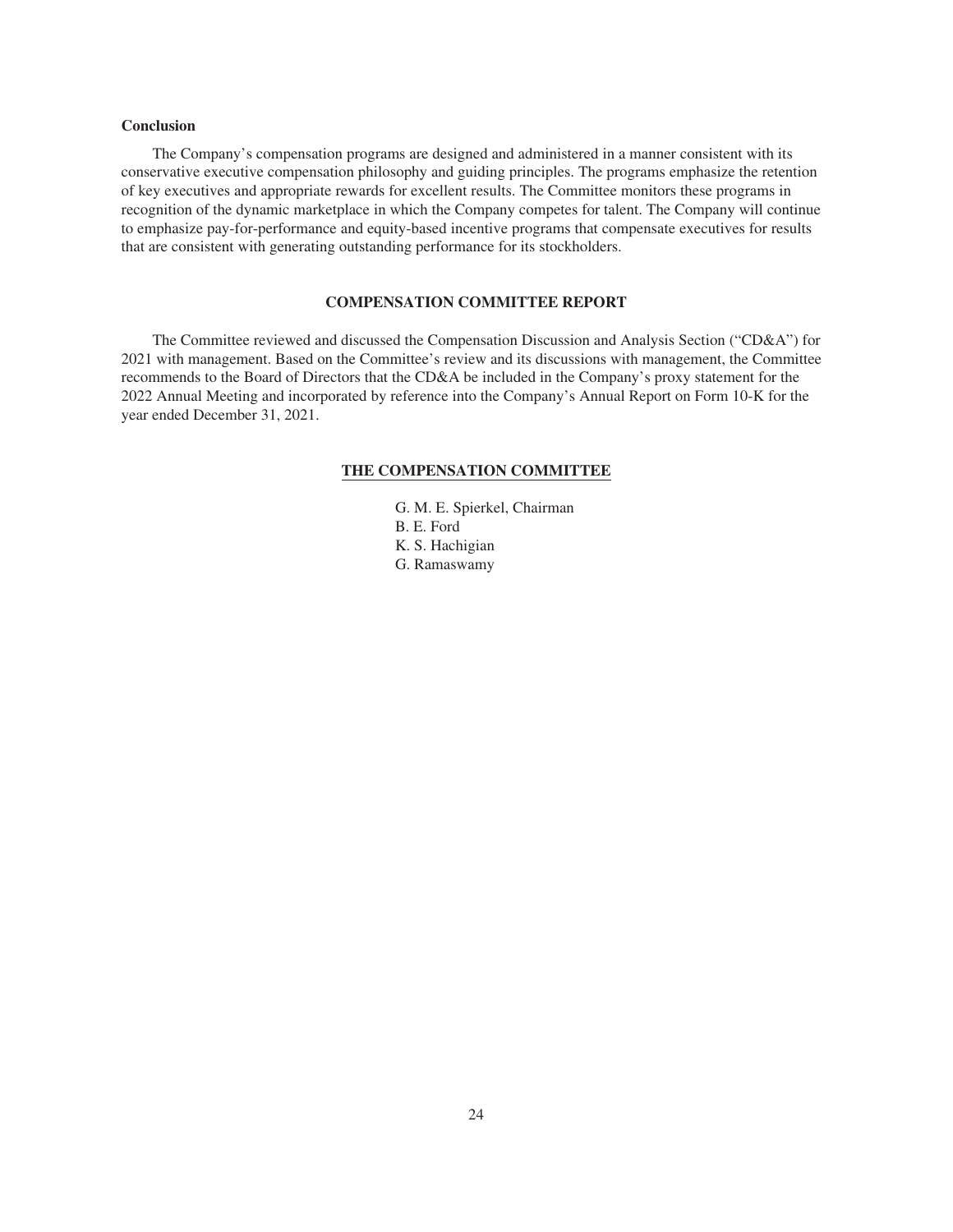#### **2021 Summary Compensation**

<span id="page-27-0"></span>The following table provides information on compensation for the Named Executive Officers for the last three fiscal years that ended December 31, 2021:

| <b>Name and Principal Position Year</b>               |      | <b>Salary</b><br>\$) | <b>Stock</b><br>Awards<br>(Restricted<br>Stock/<br>RSUs)<br>$($ \$) $(a)$ | Option<br>Awards<br>$(\$)$ (b) | <b>Non-Equity</b><br><b>Incentive Plan</b><br>Compensation<br>$(\$)$ (c) | Change in<br><b>Pension Value</b><br>and<br>Nonqualified<br><b>Deferred</b><br>Compensation<br><b>Earnings</b><br>$($ \$) $(d)$ | <b>All Other</b><br>Compensation<br>$\$$ (e) | <b>Total</b><br>\$) |
|-------------------------------------------------------|------|----------------------|---------------------------------------------------------------------------|--------------------------------|--------------------------------------------------------------------------|---------------------------------------------------------------------------------------------------------------------------------|----------------------------------------------|---------------------|
| $R. P. Feight \dots \dots \dots$                      |      | 2021 1,393,077       | 3,850,000                                                                 | 1,372,256                      | 2,278,500                                                                | 3,022,430                                                                                                                       | 19,500                                       | 11,935,763          |
| Chief Executive Officer                               | 2020 | 1,200,000            | 2,640,000                                                                 | 748,524                        | 1,398,660                                                                | 2,764,444                                                                                                                       | 19,250                                       | 8,770,878           |
|                                                       | 2019 | 940,385              | 770,000                                                                   | 336,744                        | 2,004,665                                                                | 2,248,599                                                                                                                       | 81,660                                       | 6,382,053           |
| H. C. Schippers                                       | 2021 | 948,269              | 1,254,000                                                                 | 620,806                        | 1,246,353                                                                | 1,176,042                                                                                                                       | 14,500                                       | 5,259,970           |
| President & Chief                                     | 2020 | 856,731              | 1,122,000                                                                 | 432,827                        | 2,021,209                                                                | 1,346,693                                                                                                                       | 14,250                                       | 5,793,710           |
| Financial Officer                                     | 2019 | 832,308              | 1,056,000                                                                 | 452,764                        | 2,214,999                                                                | 1,147,267                                                                                                                       | 32,087                                       | 5,735,425           |
| M. T. Barkley                                         | 2021 | 597,231              | 528,000                                                                   | 196,053                        | 542,220                                                                  | 345,714                                                                                                                         | 19,500                                       | 2,228,718           |
| Senior Vice President &                               | 2020 | 520,000              | 371,800                                                                   | 125,786                        | 867,252                                                                  | 892,293                                                                                                                         | 14,250                                       | 2,791,381           |
| Controller                                            | 2019 | 492,942              | 346,775                                                                   | 130,392                        | 1,065,669                                                                | 947,110                                                                                                                         | 14,000                                       | 2,996,888           |
| $C. M. Dozier \ldots \ldots$<br>Senior Vice President | 2021 | 596,538              | 528,000                                                                   | 196,053                        | 482,160                                                                  | 861,450                                                                                                                         | 14,500                                       | 2,678,701           |
| $D. C. Siver \dots \dots \dots$                       | 2021 | 600,000              | 528,000                                                                   | 196,053                        | 495,600                                                                  | 499,034                                                                                                                         | 14,500                                       | 2,333,187           |
| Senior Vice President                                 | 2020 | 556,731              | 393,250                                                                   | 133,040                        | 887,480                                                                  | 1,298,537                                                                                                                       | 14,250                                       | 3,283,288           |
|                                                       | 2019 | 532,308              | 357,500                                                                   | 134,423                        | 1,169,548                                                                | 1,173,791                                                                                                                       | 14,000                                       | 3,381,570           |

(a) Represents dollar-denominated restricted equity rights awarded in 2021 under the LTIP and settled in restricted stock or RSUs in February 2022 following achievement of an annual performance goal. The amounts shown are calculated by applying the applicable target award percentage to the individual's maximum potential base salary. Amounts shown for 2020 and 2019 have been restated to conform to the current year disclosure methodology.

(b) Represents the aggregate grant date fair value of stock options granted under the LTIP on February 2, 2021, February 4, 2020 and February 6, 2019, calculated in accordance with FASB ASC Topic 718. For additional accounting information, including the Company's Black-Scholes-Merton option pricing model assumptions, refer to Note R in the Consolidated Financial Statements in the Company's Annual Reports on Form 10-K for 2021, 2020 and 2019.

(c) Amounts for 2021 represent the awards earned under the IC Plan in 2021 that are determined and paid in 2022. Cash awards earned under the LTIP for the 2019-2021 cycle will not be determined until late April 2022. Amounts for 2020 and 2019 include IC and LTIP cash awards.

- (d) Represents the aggregate change in value during 2021 of benefits accrued under the Company's qualified defined-benefit retirement plan and Supplemental Retirement Plan (R. P. Feight \$3,022,430; H. C. Schippers \$631,326; M. T. Barkley \$344,210; C. M. Dozier \$861,450; D. C. Siver \$498,199); H. C. Schippers change in value of benefits accrued under the DAF defined benefit plan and his transition agreement, \$(60,390) and \$605,106, respectively; and the interest earned under the Deferred Compensation Plan in excess of 120 percent of the applicable federal long-term rate as prescribed under Section 1274(d) of the Internal Revenue Code (M. T. Barkley \$1,504; D. C. Siver \$835). Company retirement benefits are described in the accompanying Pension Benefits disclosure.
- (e) Represents Company matching contributions to the SIP (401(k) plan) of \$14,500 for each Named Executive Officer for 2021, \$14,250 for 2020 and \$14,000 for 2019. In 2021, amounts also include (i) matching educational gifts totaling \$5,000 made by the PACCAR Foundation to institutions selected by M. T. Barkley; and (ii) a gift of \$5,000 made by the PACCAR Foundation to a charitable organization selected by R. P. Feight. In 2020, amounts also include a gift of \$5,000 made by the PACCAR Foundation to a charitable organization selected by R. P. Feight. In 2019, amounts also include (i) tax equalization for reimbursement of income taxes paid in the Netherlands in excess of U.S. tax equivalents for R. P. Feight \$62,660; (ii) reimbursement of moving expenses for H. C. Schippers \$18,087; and (iii) a gift of \$5,000 made by the PACCAR Foundation to a charitable organization selected by R. P. Feight. Aggregate perquisites were less than \$10,000 for all Named Executive Officers.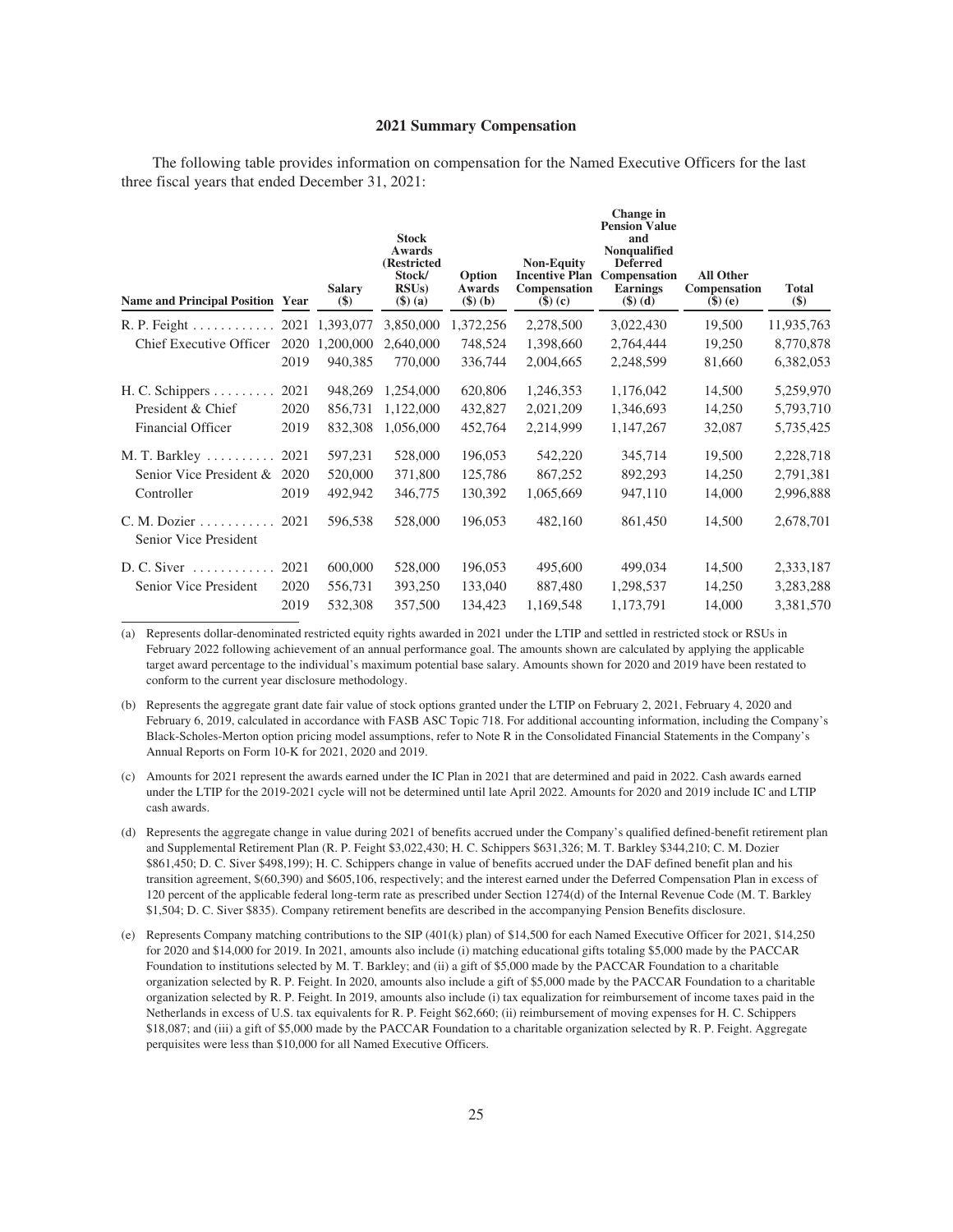# **2021 Grants of Plan-Based Awards**

|  |  |  |  |  | The following table shows all plan-based awards granted to the Named Executive Officers during 2021: |  |  |
|--|--|--|--|--|------------------------------------------------------------------------------------------------------|--|--|
|  |  |  |  |  |                                                                                                      |  |  |

<span id="page-28-0"></span>

|                                                                                                                                                                  |               | <b>Estimated Future Payouts Under</b><br><b>Non-Equity Incentive</b><br>Plan Awards (a) |                                                            |                          | <b>Estimated Future</b><br><b>Payouts Under</b><br><b>Equity Incentive</b><br>Plan Awards |                          | <b>All Other</b><br>Option<br>Awards:<br><b>Securities</b><br>Underlying Option and Option | Price of         | <b>Exercise Grant Date</b><br>Number of or Base Fair Value<br>of Stock |
|------------------------------------------------------------------------------------------------------------------------------------------------------------------|---------------|-----------------------------------------------------------------------------------------|------------------------------------------------------------|--------------------------|-------------------------------------------------------------------------------------------|--------------------------|--------------------------------------------------------------------------------------------|------------------|------------------------------------------------------------------------|
| <b>Name</b>                                                                                                                                                      | Grant<br>Date | <b>Threshold</b><br>$($)$                                                               | <b>Target</b><br>$\overline{\textbf{(S)}}$                 | <b>Maximum</b><br>$(\$)$ | <b>Target</b><br>$($ \$)                                                                  | <b>Maximum</b><br>$(\$)$ | <b>Options</b><br>#                                                                        | Awards<br>(S/Sh) | Awards<br>$($)$                                                        |
| R. P. Feight<br>Restricted Equity Rights (b) 2/2/2021<br>Stock Options (c) $\ldots \ldots \ldots 2/2/2021$<br>LTIP Cash $(c)$<br>Annual Incentive Cash $(d)$     |               |                                                                                         | 238,636 3,500,000 7,000,000<br>350,000 3,500,000 7,000,000 |                          |                                                                                           | 3,500,000 3,850,000      | 96,508                                                                                     |                  | 91.89 1,372,257                                                        |
| H. C. Schippers<br>Restricted Equity Rights (b) 2/2/2021<br>Stock Options (c) $\ldots \ldots \ldots 2/2/2021$<br>LTIP Cash $(c)$<br>Annual Incentive Cash $(d)$  |               | 54.150                                                                                  | 47,500 1,045,000 2,090,000                                 | 902,500 1,805,000        |                                                                                           | 1,140,000 1,254,000      | 43,660                                                                                     | 91.89            | 620,806                                                                |
| M. T. Barkley<br>Restricted Equity Rights (b) 2/2/2021<br>Stock Options (c) $\dots \dots \dots \dots 2/2/2021$<br>LTIP Cash $(c)$<br>Annual Incentive Cash $(d)$ |               | 17,455<br>50,400                                                                        | 480,000<br>420,000                                         | 960,000<br>840,000       | 480,000                                                                                   | 528,000                  | 13,788                                                                                     | 91.89            | 196,053                                                                |
| C. M. Dozier<br>Restricted Equity Rights (b) 2/2/2021<br>Stock Options (c) $\ldots \ldots \ldots 2/2/2021$<br>LTIP Cash $(c)$<br>Annual Incentive Cash $(d)$     |               | 21,818<br>16,800                                                                        | 480,000<br>420,000                                         | 960,000<br>840,000       | 480,000                                                                                   | 528,000                  | 13,788                                                                                     | 91.89            | 196,053                                                                |
| D. C. Siver<br>Restricted Equity Rights (b) 2/2/2021<br>Stock Options (c)  2/2/2021<br>LTIP Cash $(c)$<br>Annual Incentive Cash $(d)$                            |               | 21,818<br>25,200                                                                        | 480,000<br>420,000                                         | 960,000<br>840,000       | 480,000                                                                                   | 528,000                  | 13,788                                                                                     | 91.89            | 196,053                                                                |

(a) See the Compensation Discussion and Analysis for how these amounts are determined.

(c) Represents stock options granted or cash awards made under the LTIP.

(d) Represents awards under the Company's IC Plan described on page 18.

<sup>(</sup>b) Represents dollar-denominated rights that are settled in restricted stock/RSUs under the LTIP described on page 19 following satisfaction of an annual performance goal. The restricted equity rights were settled on February 7, 2022 based on the average closing price of the Company's stock on the first five trading days of 2022, as follows: R. P. Feight 37,898; H. C. Schippers 12,994; M. T. Barkley 5,198; C. M. Dozier 5,198; D. C. Siver 5,198. The grant date fair value of the restricted stock/RSUs, calculated using the closing price of Company stock on February 7, 2022 of \$94.30, is as follows: R. P. Feight \$3,573,781; H. C. Schippers \$1,225,334; M. T. Barkley \$490,171; C. M. Dozier \$490,171; D. C. Siver \$490,171.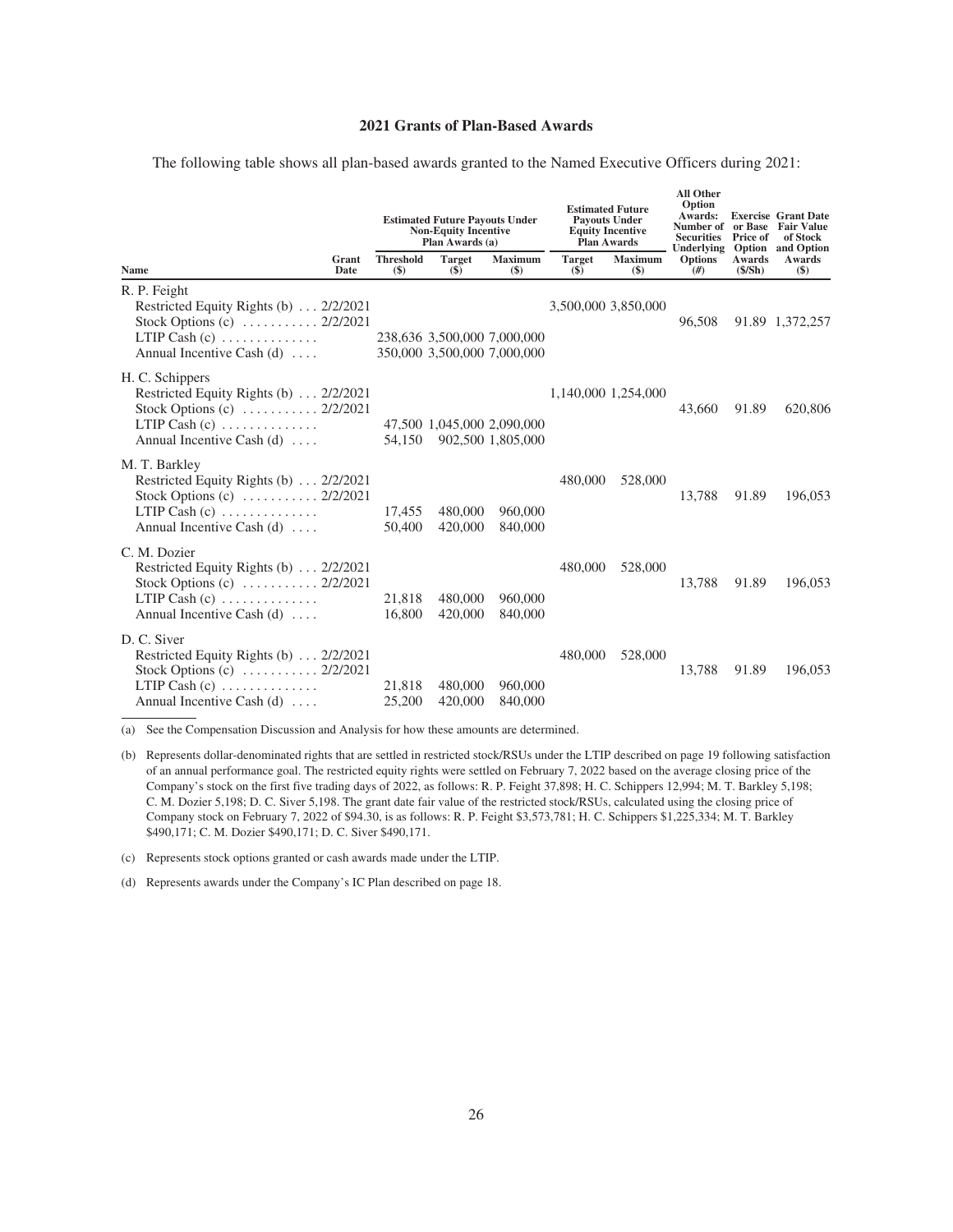# **2021 Outstanding Equity Awards at Fiscal Year-End**

<span id="page-29-0"></span>The following table shows all outstanding stock option and restricted stock or RSU awards held by the Named Executive Officers on December 31, 2021:

|                                                               |                                                                                                    |                                                                                               | <b>Option Awards (a)</b>                  | <b>Stock Awards</b>              |                                     |                                                                                                                 |                                                                                                                                  |
|---------------------------------------------------------------|----------------------------------------------------------------------------------------------------|-----------------------------------------------------------------------------------------------|-------------------------------------------|----------------------------------|-------------------------------------|-----------------------------------------------------------------------------------------------------------------|----------------------------------------------------------------------------------------------------------------------------------|
| Name                                                          | Number of<br><b>Securities</b><br>Underlying<br>Unexercised<br>Options $(H)$<br><b>Exercisable</b> | Number of<br><b>Securities</b><br>Underlying<br>Unexercised<br>Options $(H)$<br>Unexercisable | Option<br><b>Exercise</b><br>Price<br>\$) | Option<br><b>Vesting</b><br>Date | Option<br><b>Expiration</b><br>Date | Number of<br><b>Shares</b> or<br><b>Units</b><br>of Stock<br><b>That Have</b><br><b>Not Vested</b><br>$(h)$ (b) | <b>Market</b><br>Value of<br><b>Shares</b> or<br>Units of<br><b>Stock That</b><br><b>Have Not</b><br><b>Vested</b><br>$(\$)$ (c) |
| $R. P. Feight \dots \dots \dots \dots \dots \dots \dots$      | 5,352                                                                                              | $\theta$                                                                                      | 59.15                                     | 1/1/2017                         | 2/7/2024                            | 1,166                                                                                                           | 102,911                                                                                                                          |
|                                                               | 7,046                                                                                              | $\theta$                                                                                      | 62.46                                     | 1/1/2018                         | 2/4/2025                            | 4,892                                                                                                           | 431,768                                                                                                                          |
|                                                               | 12,474                                                                                             | $\boldsymbol{0}$                                                                              | 50.00                                     | 1/1/2019                         | 2/4/2026                            | 22,749                                                                                                          | 2,007,827                                                                                                                        |
|                                                               | 9,958                                                                                              | $\mathbf{0}$                                                                                  | 67.63                                     | 1/1/2020                         | 2/7/2027                            |                                                                                                                 |                                                                                                                                  |
|                                                               | 8,778                                                                                              | $\Omega$                                                                                      | 68.69                                     | 1/1/2021                         | 2/7/2028                            |                                                                                                                 |                                                                                                                                  |
|                                                               | 0                                                                                                  | 40,768                                                                                        | 65.56                                     | 1/1/2022                         | 2/6/2029                            |                                                                                                                 |                                                                                                                                  |
|                                                               | $\mathbf{0}$                                                                                       | 74,706                                                                                        | 76.18                                     | 1/1/2023                         | 2/4/2030                            |                                                                                                                 |                                                                                                                                  |
|                                                               | $\theta$                                                                                           | 96,508                                                                                        | 91.89                                     | 1/1/2024                         | 2/2/2031                            |                                                                                                                 |                                                                                                                                  |
| H. C. Schippers                                               | 8,654                                                                                              | $\theta$                                                                                      | 62.46                                     | 1/1/2018                         | 2/4/2025                            | 3,426                                                                                                           | 302,379                                                                                                                          |
|                                                               | 11,568                                                                                             | $\theta$                                                                                      | 50.00                                     | 1/1/2019                         | 2/4/2026                            | 6,480                                                                                                           | 571,925                                                                                                                          |
|                                                               | 29,052                                                                                             | $\theta$                                                                                      | 68.69                                     | 1/1/2021                         | 2/7/2028                            | 9,669                                                                                                           | 853,386                                                                                                                          |
|                                                               | $\boldsymbol{0}$                                                                                   | 54,814                                                                                        | 65.56                                     | 1/1/2022                         | 2/6/2029                            |                                                                                                                 |                                                                                                                                  |
|                                                               | $\theta$                                                                                           | 43,198                                                                                        | 76.18                                     | 1/1/2023                         | 2/4/2030                            |                                                                                                                 |                                                                                                                                  |
|                                                               | $\theta$                                                                                           | 43,660                                                                                        | 91.89                                     | 1/1/2024                         | 2/2/2031                            |                                                                                                                 |                                                                                                                                  |
|                                                               | 12,324                                                                                             | $\theta$                                                                                      | 67.63                                     | 1/1/2020                         | 2/7/2027                            | 1,350                                                                                                           | 119,151                                                                                                                          |
|                                                               | 11,372                                                                                             | $\Omega$                                                                                      | 68.69                                     | 1/1/2021                         | 2/7/2028                            | 2,148                                                                                                           | 189,582                                                                                                                          |
|                                                               | 0                                                                                                  | 15,786                                                                                        | 65.56                                     | 1/1/2022                         | 2/6/2029                            | 3,204                                                                                                           | 282,785                                                                                                                          |
|                                                               | $\boldsymbol{0}$                                                                                   | 12,554                                                                                        | 76.18                                     | 1/1/2023                         | 2/4/2030                            |                                                                                                                 |                                                                                                                                  |
|                                                               | $\Omega$                                                                                           | 13,788                                                                                        | 91.89                                     | 1/1/2024                         | 2/2/2031                            |                                                                                                                 |                                                                                                                                  |
|                                                               | 8,290                                                                                              | $\Omega$                                                                                      | 68.69                                     | 1/1/2021                         | 2/7/2028                            | 1,060                                                                                                           | 93,556                                                                                                                           |
|                                                               | $\overline{0}$                                                                                     | 11,178                                                                                        | 65.56                                     | 1/1/2022                         | 2/6/2029                            | 1,730                                                                                                           | 152,690                                                                                                                          |
|                                                               | $\overline{0}$                                                                                     | 12,070                                                                                        | 76.18                                     | 1/1/2023                         | 2/4/2030                            | 3,081                                                                                                           | 271,929                                                                                                                          |
|                                                               | $\theta$                                                                                           | 13,788                                                                                        | 91.89                                     | 1/1/2024                         | 2/2/2031                            |                                                                                                                 |                                                                                                                                  |
| $D. C. Siver \dots \dots \dots \dots \dots \dots \dots \dots$ | 12,778                                                                                             | $\theta$                                                                                      | 68.69                                     | 1/1/2021                         | 2/7/2028                            | 1,392                                                                                                           | 122,858                                                                                                                          |
|                                                               | 0                                                                                                  | 16,274                                                                                        | 65.56                                     | 1/1/2022                         | 2/6/2029                            | 2,270                                                                                                           | 200,350                                                                                                                          |
|                                                               | $\overline{0}$                                                                                     | 13,278                                                                                        | 76.18                                     | 1/1/2023                         | 2/4/2030                            | 3,361                                                                                                           | 296.642                                                                                                                          |
|                                                               | $\theta$                                                                                           | 13,788                                                                                        | 91.89                                     | 1/1/2024                         | 2/2/2031                            |                                                                                                                 |                                                                                                                                  |

(a) Represents stock options granted under the LTIP that vest in full on the third January 1 following the grant date. The vesting date may be accelerated if a change in control occurs. Options expire ten years from the date of grant unless employment is terminated earlier.

(b) Represents restricted stock/RSUs granted in settlement of restricted equity rights under the LTIP, which vest in four equal tranches commencing on March 1 following the grant date and then on January 1 of each year.

(c) The amount shown represents the number of shares multiplied by the closing price of the Company's stock on December 31, 2021 of \$88.26.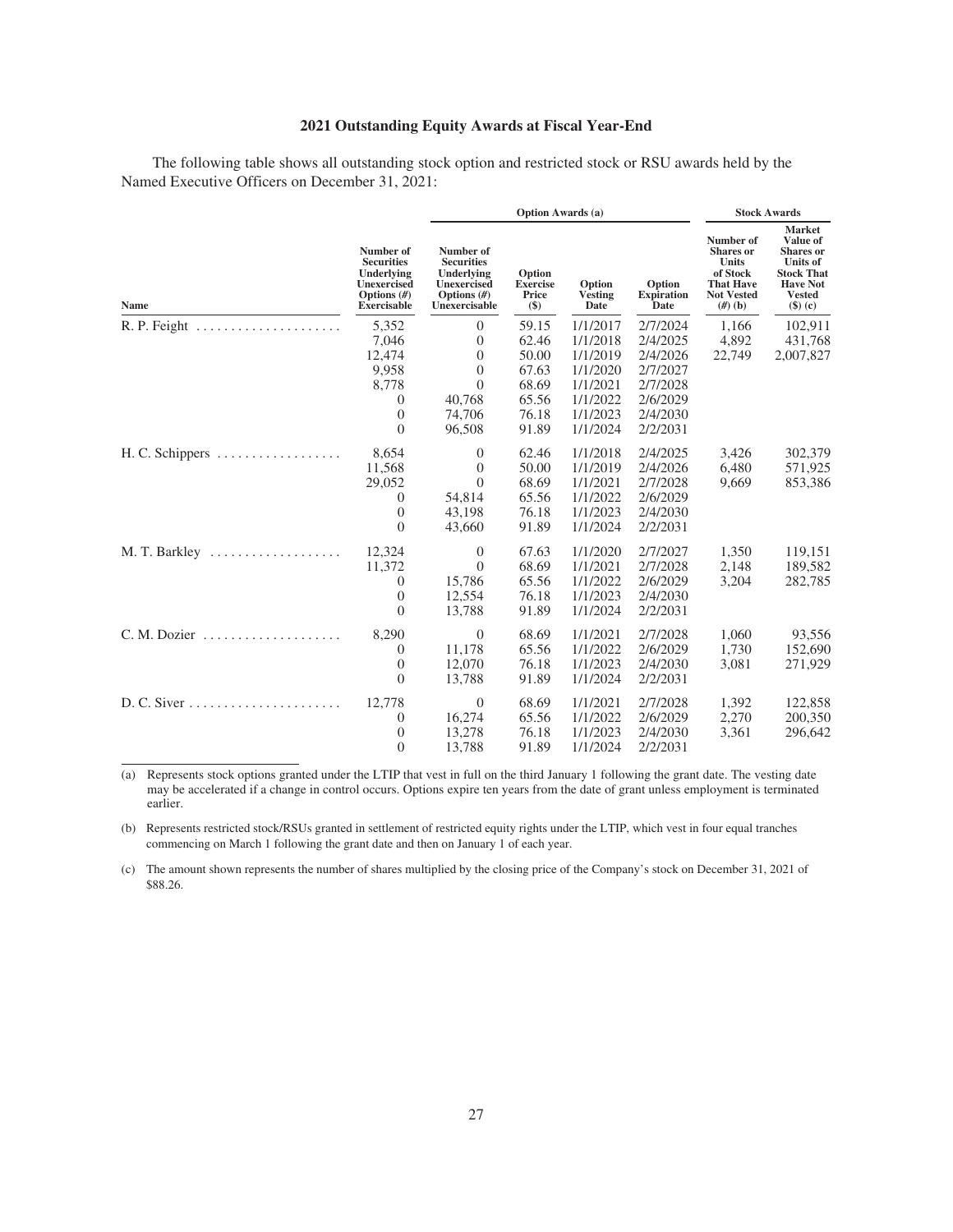#### **2021 Option Exercises and Stock Vested**

<span id="page-30-0"></span>The following table shows all stock options exercised and restricted stock or RSU awards that vested during 2021 for the Named Executive Officers and the value realized upon exercise or vesting:

|                                           | <b>Option Awards</b>                                     |                                                                       | <b>Stock Awards</b>                                              |                                                                                |  |  |
|-------------------------------------------|----------------------------------------------------------|-----------------------------------------------------------------------|------------------------------------------------------------------|--------------------------------------------------------------------------------|--|--|
| <b>Name</b>                               | Number of<br><b>Shares Acquired</b><br>on Exercise $(H)$ | <b>Value</b><br><b>Realized</b><br>on Exercise<br>$(\mathsf{\$})$ (a) | Number of<br><b>Shares</b><br><b>Acquired on</b><br>Vesting $#)$ | <b>Value</b><br><b>Realized</b><br>on Vesting<br>$(\mathbf{\$})\ (\mathbf{b})$ |  |  |
|                                           | 12,208                                                   | 574,671                                                               | 12,027                                                           | 1,073,405                                                                      |  |  |
| $H. C. Schippers \dots \dots \dots$       | 32,420                                                   | 936,036                                                               | 12,219                                                           | 1,069,436                                                                      |  |  |
| M. T. Barkley                             | 10,000                                                   | 475,907                                                               | 4,465                                                            | 390,270                                                                        |  |  |
| $C. M. Dozier \ldots \ldots \ldots$       | 14,220                                                   | 441,903                                                               | 3,738                                                            | 327,352                                                                        |  |  |
| $D. C. Siver \ldots \ldots \ldots \ldots$ | $\Omega$                                                 | 0                                                                     | 4,742                                                            | 414,420                                                                        |  |  |

(a) The dollar amounts shown are determined by multiplying the number of shares of the Company's common stock by the difference between the per-share market price of the Company's common stock at the time of exercise and the exercise price of the options.

<span id="page-30-1"></span>(b) The dollar amounts are determined by multiplying the number of restricted shares or RSUs that vested by the per-share closing price of the Company's common stock on the vesting date.

## **2021 Pension Benefits**

The following table shows the present value of the retirement benefit payable to the Named Executive Officers as of December 31, 2021:

| <b>Name</b>                         | <b>Plan Name</b>             | Number of<br><b>Years</b><br><b>Credited</b><br><b>Service</b><br>$(\#)$ | <b>Present</b><br>Value of<br><b>Accumulated</b><br><b>Benefit</b><br>(\$) | <b>Payments</b><br><b>During Last</b><br><b>Fiscal Year</b><br>$\left( \text{\$}\right)$ |
|-------------------------------------|------------------------------|--------------------------------------------------------------------------|----------------------------------------------------------------------------|------------------------------------------------------------------------------------------|
| $R. P. Feight \ldots \ldots \ldots$ | Retirement Plan              | 23                                                                       | 1,201,466                                                                  |                                                                                          |
|                                     | Supplemental Retirement Plan | 23                                                                       | 8,882,669                                                                  |                                                                                          |
| H. C. Schippers                     | Retirement Plan (DAF)        | 31                                                                       | 571,640                                                                    |                                                                                          |
|                                     | Retirement Plan (US)         |                                                                          | 346,699                                                                    |                                                                                          |
|                                     | Supplemental Retirement Plan |                                                                          | 2,190,719                                                                  |                                                                                          |
|                                     | <b>Transition Agreement</b>  |                                                                          | 2,238,884                                                                  |                                                                                          |
| M. T. Barkley                       | Retirement Plan              | 30                                                                       | 1,847,090                                                                  |                                                                                          |
|                                     | Supplemental Retirement Plan | 30                                                                       | 4,946,330                                                                  |                                                                                          |
| $C. M. Dozier \ldots \ldots$        | Retirement Plan              | 33                                                                       | 1,811,717                                                                  |                                                                                          |
|                                     | Supplemental Retirement Plan | 33                                                                       | 4,648,011                                                                  |                                                                                          |
| $D. C. Siver \dots \dots \dots$     | Retirement Plan              | 28                                                                       | 1,476,909                                                                  |                                                                                          |
|                                     | Supplemental Retirement Plan | 28                                                                       | 4.432.296                                                                  |                                                                                          |

The Company's U.S. qualified noncontributory retirement plan has been in effect since 1947. The Named Executive Officers participate in this plan on the same basis as other U.S. salaried employees. Employees are eligible to become a member in the plan after completion of 12 months of employment with at least 1,000 hours of service. The plan provides benefits based on years of service and salary. Participants are vested in their retirement benefits after five years of service.

The benefit for each year of service, up to a maximum of 35 years, is equal to one percent of the highest average salary plus 0.5 percent of highest average salary in excess of the Social-Security-covered compensation level. Highest average salary is defined as the average of the highest 60 consecutive months of an employee's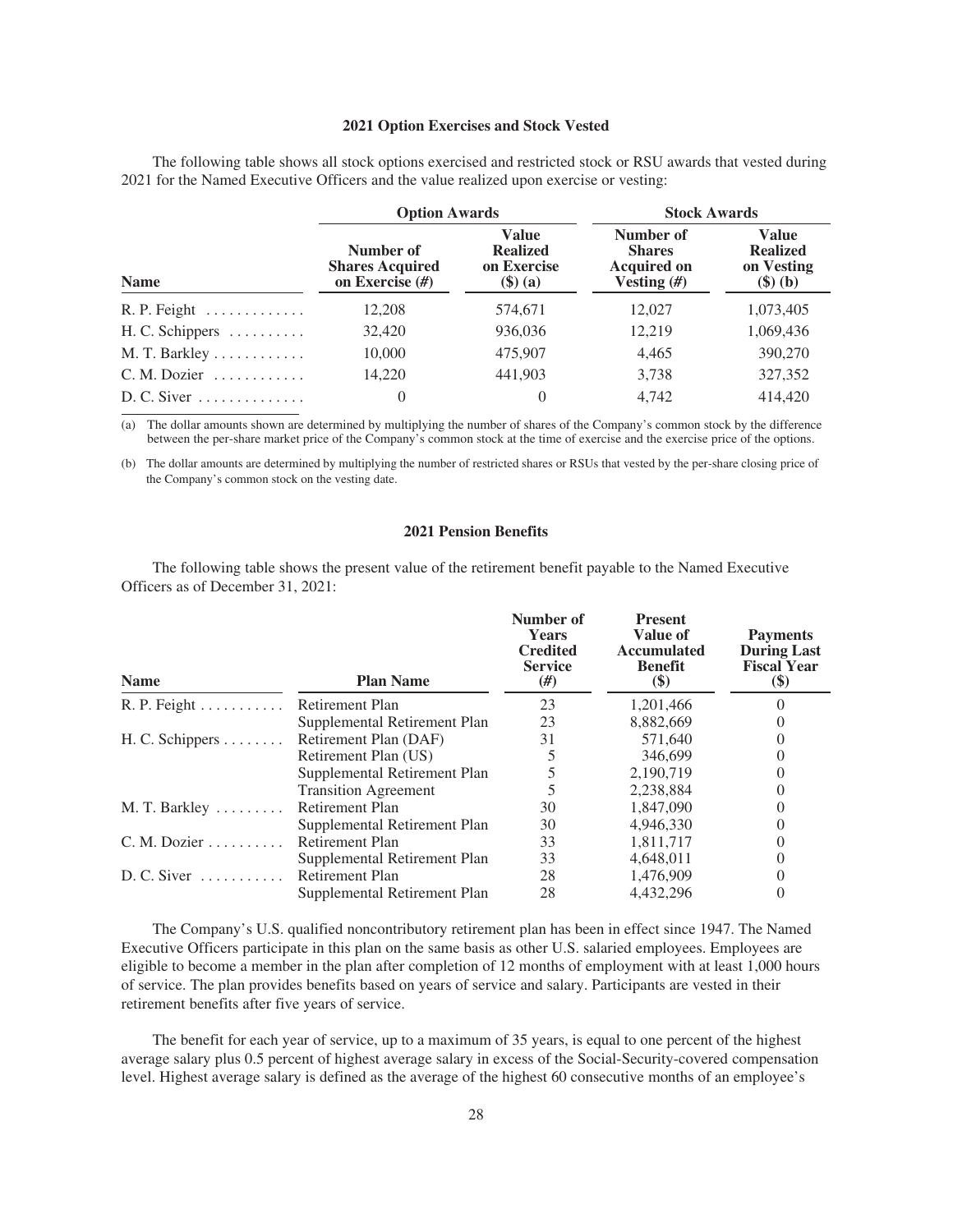cash compensation, which includes base salary and annual incentive cash compensation, but it excludes compensation under the LTIP. The benefits are not subject to any deduction for Social Security or other offset amounts. Benefits from the plan are paid as a monthly single-life annuity or, if married, actuarially-equivalent 50 percent, 75 percent or 100 percent joint and survivor annuity options are also available. Survivor benefits based on the 50 percent joint and survivor option will be paid to an eligible spouse if the employee is a vested member in the plan and dies before retirement.

The Company's unfunded U.S. Supplemental Retirement Plan ("SRP") provides a retirement benefit to those affected by the maximum benefit limitations permitted for qualified plans by the Internal Revenue Code and to those deferring incentive compensation bonuses. The benefit is equal to the amount of normal pension benefit reduction resulting from the application of maximum benefit and salary limitations and the exclusion of deferred incentive compensation bonuses from the retirement plan benefit formula. Benefits from the plan are paid as a lifetime monthly annuity or a single lump-sum distribution at the executive's election and the benefits will be paid at the later of: (1) termination of employment or (2) the date the participant attains age 55. If the participant dies before the supplemental benefit commencement date, the participant's surviving spouse will be eligible to receive a survivor pension for the amount by which the total survivor pension benefit exceeds the surviving spouse's retirement plan benefit. Executives terminated for cause, as defined in the Plan, forfeit all SRP benefits.

Normal retirement age under both plans is 65, and participants may retire early between ages 55 and 65 if they have 15 years of service. For retirement at ages 55 through 61 with 15 years of service, pension benefits are reduced four percent per year from age 65. For retirement at or after age 62 with 15 years of service, there is no reduction in retirement benefits. As of December 31, 2021, M. T. Barkley is eligible for a normal retirement benefit and H. C. Schippers, C. M. Dozier and D. C. Siver are eligible for a reduced early retirement benefit.

H. C. Schippers' transition agreement provides that if he works for PACCAR in the United States for at least five years, then an additional year of credited service will be added to his nonqualified retirement benefit for each fully completed year of service.

H. C. Schippers participated in the Company's pension program in the Netherlands on the same basis as other DAF Eindhoven employees. DAF participates in the Metal and Electrical Engineering Industry Pension Fund (the "Fund"), a multi-employer defined benefit plan covering employees of the country's metal industry. The benefit is based on a percentage of the career average salary up to the annually indexed salary maximum multiplied by years of service up to age 68 per January 1, 2021. In 2021, the percentage of salary was 1.815 percent and the yearly indexed maximum salary was €79,719. Survivor benefits include a pension up to 70 percent of the participant's benefit. Participants contribute 50 percent of the premiums and are vested from date of hire. Normal retirement benefits begin at age 68 and participants may retire early at or after age 55 with reduced benefits.

The Pension Benefits table shows the present value of the accrued retirement benefits for the Named Executive Officers under the Company's retirement plan and Supplemental Retirement Plan based on highest average salary and service as of December 31, 2021 and the present value of H. C. Schippers' accrued benefits under the Fund and his transition agreement. Present value calculations for each Named Executive Officer under age 62 assumed that each remains employed until age 62, if eligible for unreduced benefits, or age 65 if not. Additional assumptions include the use of FTSE Discount Pension Curve as of December 31, 2021 and December 31, 2020 to discount future payouts (equivalent to a discount rate of 2.75 percent and 2.45 percent, respectively, for the Plan in aggregate). The mortality assumptions use the RP-2012 White Collar Male Mortality Table projected generationally with projection scale MP-2021 (MP-2020 for 2020).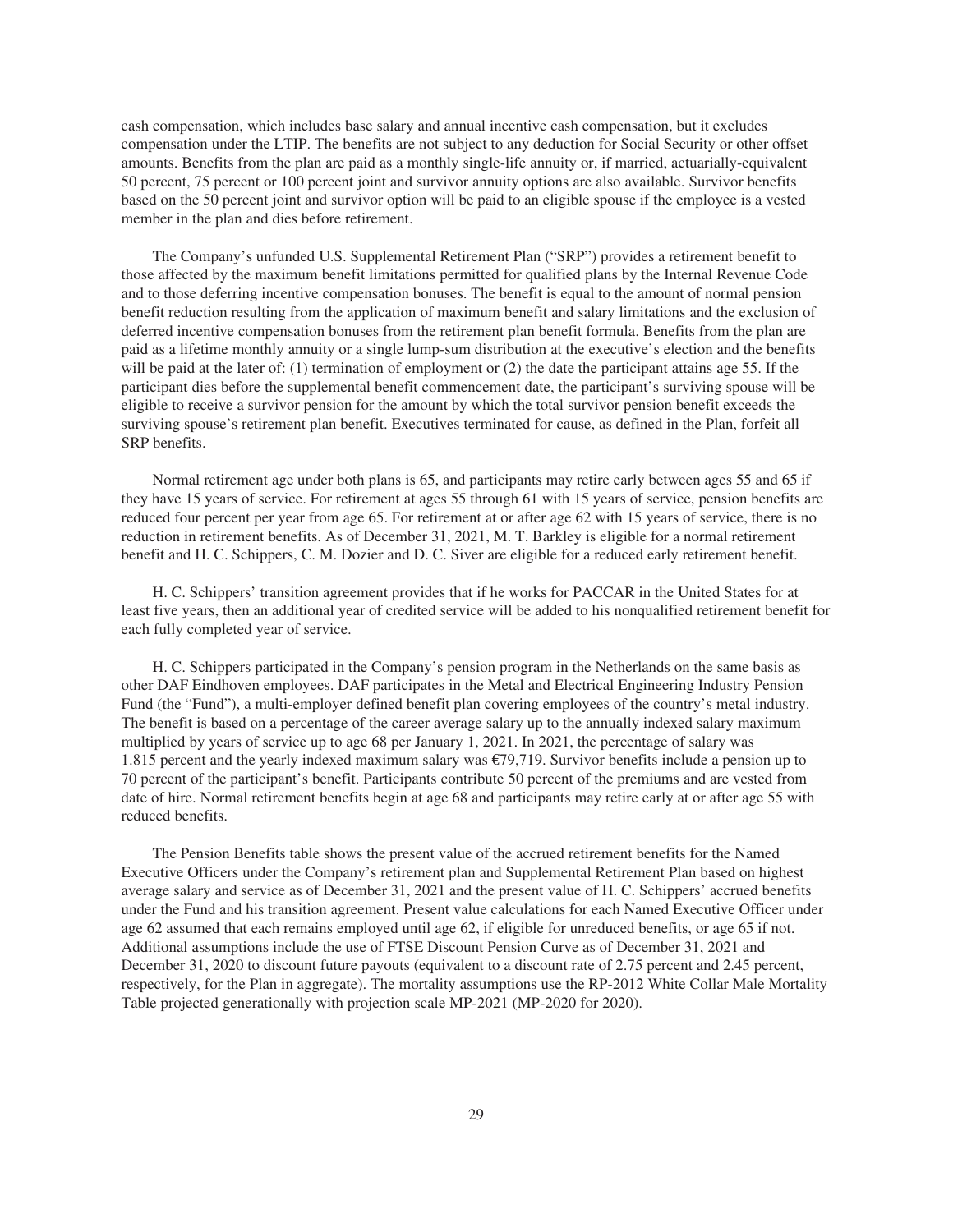#### **2021 Nonqualified Deferred Compensation**

<span id="page-32-0"></span>The following table provides information about the deferred compensation accounts of the Named Executive Officers as of December 31, 2021. Amounts deferred reflect cash awards payable in prior years but voluntarily deferred by the executive.

| <b>Name</b>                           | <b>Executive</b><br><b>Contribution in</b><br>2021<br>$\left( \mathcal{S}\right)$ | <b>Aggregate</b><br><b>Earnings</b> in<br>2021<br>$\left( \mathbb{S}\right)$ | <b>Aggregate</b><br>Withdrawals/<br><b>Distributions</b> | <b>Aggregate</b><br><b>Balance as of</b><br>12/31/2021<br>$(a)(\$)$ |
|---------------------------------------|-----------------------------------------------------------------------------------|------------------------------------------------------------------------------|----------------------------------------------------------|---------------------------------------------------------------------|
|                                       |                                                                                   |                                                                              |                                                          |                                                                     |
| $H. C. Schippers \dots \dots \dots$   |                                                                                   |                                                                              |                                                          |                                                                     |
| $M. T.$ Barkley                       |                                                                                   | 11.984                                                                       |                                                          | 388,453                                                             |
| $C. M. Dozier \ldots \ldots \ldots$   |                                                                                   |                                                                              |                                                          |                                                                     |
| $D. C. Siver \dots \dots \dots \dots$ |                                                                                   | 13.619                                                                       |                                                          | 371.896                                                             |

(a) To the extent required to be reported, all cash awards were reported as compensation to the Named Executive Officer in the Summary Compensation Table for previous years.

The Company's Deferred Compensation Plan provides all eligible employees, including the Named Executive Officers, an opportunity to voluntarily defer all or part of the cash awards earned and payable under the LTIP and the IC Plan. The Company makes no contributions to the Deferred Compensation Plan. Accounts are credited with interest or dividend equivalents as described below.

A portion of the amount in the 2021 Aggregate Earnings column is reported in the Summary Compensation Table for the Named Executive Officers as follows: M. T. Barkley \$1,504; D. C. Siver \$835. Certain of the Named Executive Officers have elected to defer into an income account, a stock unit account or any combination of each. Deferral elections were made in the year before the award was payable. Cash awards were credited to the income account on the date the award was payable and interest is compounded monthly on the account balance based on the simple combined average of the daily Aa Industrial Bond yield average for the immediately preceding month. The Named Executive Officer may elect to be paid out the balance in the income account in a lump sum or in up to 15 substantially equal annual installments. Cash awards credited to the stock unit account are treated as if they had been invested in the Company's common stock on the date the cash award is payable. Dividend equivalents are credited to the stock unit account and treated as if they had been invested in the Company's common stock on the date the dividend is paid to stockholders. A Named Executive Officer's stock unit account is paid out in Company stock either in a one-time distribution or in a maximum of 15 annual installments, at the election of the Named Executive Officer. Payment of a Named Executive Officers income account and stock unit account will be made or commence to be made in the first January following the Named Executive Officer's termination of employment, unless the Named Executive Officer elects to have payment occur or commence on an earlier date, except that payment on account of termination of employment to a participant who is a specified employee for purposes of Section 409A on the Internal Revenue Code will not be made prior to the first day of the month following the six-month anniversary of termination of employment. If the Named Executive Officer dies before his or her interest under the Deferred Compensation Plan has been distributed, his or her interest will be distributed to his or her beneficiary. A Named Executive Officer will forfeit his or her entire interest under the Deferred Compensation Plan if he or she is terminated by the Company for cause or if the Named Executive Officer refuses to provide advice or counsel to the Company or any of its subsidiaries after the Named Executive Officer's termination of employment.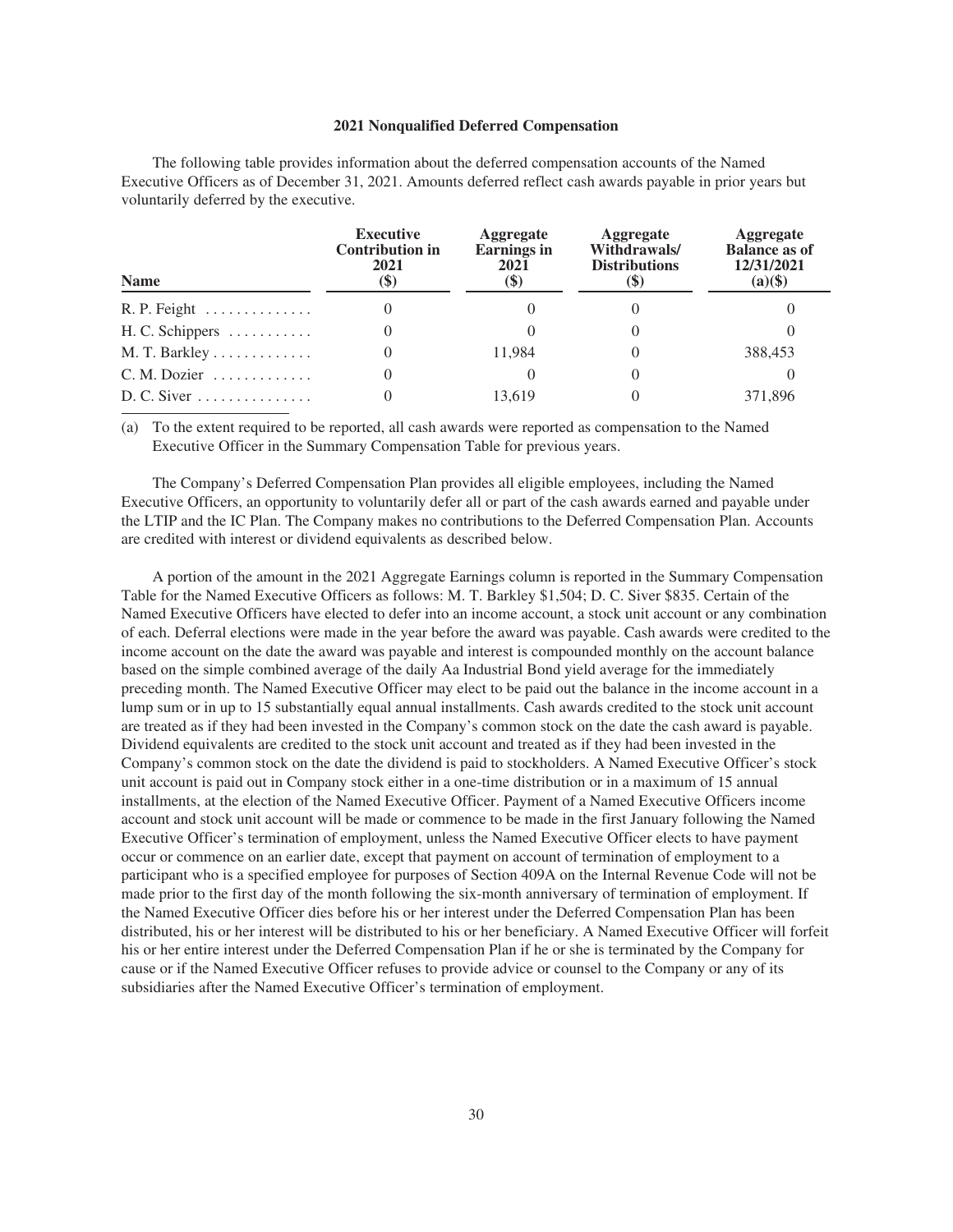#### **Potential Payments Upon Termination or Change in Control**

<span id="page-33-0"></span>The Named Executive Officers do not have severance or change in control agreements with the Company. The information below describes certain compensation that would become payable under existing plans if each Named Executive Officer's employment terminated or a change in control occurred on December 31, 2021. These payments do not include deferred compensation balances and the present value of accumulated Supplemental Retirement Plan benefits reported in the "Nonqualified Deferred Compensation" and "Pension Benefits" tables.

|                                  | <b>R.P.</b><br>Feight<br>$\left( \mathbb{S}\right)$ | H. C.<br><b>Schippers</b><br>$\left( \mathbf{S} \right)$ | M. T.<br><b>Barkley</b><br>$\left( \text{\$}\right)$ | C. M.<br><b>Dozier</b><br>\$) | D. C.<br><b>Siver</b><br>\$) |
|----------------------------------|-----------------------------------------------------|----------------------------------------------------------|------------------------------------------------------|-------------------------------|------------------------------|
| <b>Termination for Cause</b>     | $\overline{0}$                                      | $\theta$                                                 | $\theta$                                             | $\theta$                      | $\overline{0}$               |
| <b>Termination Without Cause</b> | $\theta$                                            | $\theta$                                                 | $\theta$                                             | $\theta$                      | $\theta$                     |
| <b>Retirement</b>                |                                                     |                                                          |                                                      |                               |                              |
| Annual Incentive Plan            | N/A                                                 | 902,500                                                  | 420,000                                              | 420,000                       | N/A                          |
| <b>Stock Options</b>             | N/A                                                 | N/A                                                      | 509,994                                              | N/A                           | N/A                          |
| Long-Term Cash Award             | N/A                                                 | 880,000                                                  | 388,000                                              | 315,000                       | N/A                          |
| <b>Restricted Stock/RSUs</b>     | N/A                                                 | 1,727,690                                                | 591,519                                              | 518,174                       | N/A                          |
| <b>Total</b>                     | N/A                                                 | 3,510,190                                                | 1,909,513                                            | 1,253,174                     | N/A                          |
| Death                            |                                                     |                                                          |                                                      |                               |                              |
| Annual Incentive Plan            | 3,500,000                                           | 902,500                                                  | 420,000                                              | 420,000                       | 420,000                      |
| Long-Term Cash Award             | 3,236,667                                           | 1,851,667                                                | 825,333                                              | 741,667                       | 853,333                      |
| <b>Restricted Stock/RSUs</b>     | 2,542,506                                           | 1,727,690                                                | 591,519                                              | 518,174                       | 619,850                      |
| <b>Total</b>                     | 9,279,173                                           | 4,481,857                                                | 1,836,852                                            | 1,679,841                     | 1,893,183                    |
| Change in control                |                                                     |                                                          |                                                      |                               |                              |
| Annual Incentive Plan            | 7,000,000                                           | 1,805,000                                                | 840,000                                              | 840,000                       | 840,000                      |
| Long-Term Cash Award             | 6,473,333                                           | 3,703,333                                                | 1,650,667                                            | 1,483,333                     | 1,706,667                    |
| <b>Restricted Stock/RSUs</b>     | 2,542,506                                           | 1,727,690                                                | 591,519                                              | 518,174                       | 619,850                      |
| <b>Total</b>                     | 16,015,839                                          | 7,236,023                                                | 3,082,186                                            | 2,841,507                     | 3,166,517                    |

*Termination for Cause.* If a Named Executive Officer had been terminated for "cause," as defined in the Company's LTIP Administrative Guidelines, all unpaid cash incentives under the IC Plan and the LTIP, stock options (vested and unvested), restricted stock/RSUs, deferred compensation balances and accrued Supplemental Retirement Plan benefits would have been immediately forfeited.

*Resignation or Termination Without Cause.* If a Named Executive Officer had resigned or been terminated without cause, all unpaid incentives under the IC Plan and the LTIP, unvested stock options and restricted stock/RSUs would have been immediately forfeited. Vested stock options would remain exercisable for one month from the date of termination.

Deferred compensation balances, as described in the Nonqualified Deferred Compensation Table, would be paid in a lump sum or in installments according to the payment election filed by the Named Executive Officer. The Named Executive Officer may elect to have such payments made or commence in any January that is at least 12 months from the date of such payment election, but no later than the first January following the year in which the executive attains age 70-1/2.

Accrued Supplemental Retirement Plan ("SRP") benefits described under the Pension Benefits Table would be paid in a form previously elected by the Named Executive Officer. R. P. Feight would receive a single lump-sum cash payment. H. C. Schippers, M. T. Barkley C. M. Dozier and D. C. Siver would receive monthly annuities payable for life. If termination occurred on December 31, 2021, these payments would be made or would commence in accordance with the terms of the SRP on July 1, 2022 for each Named Executive Officer.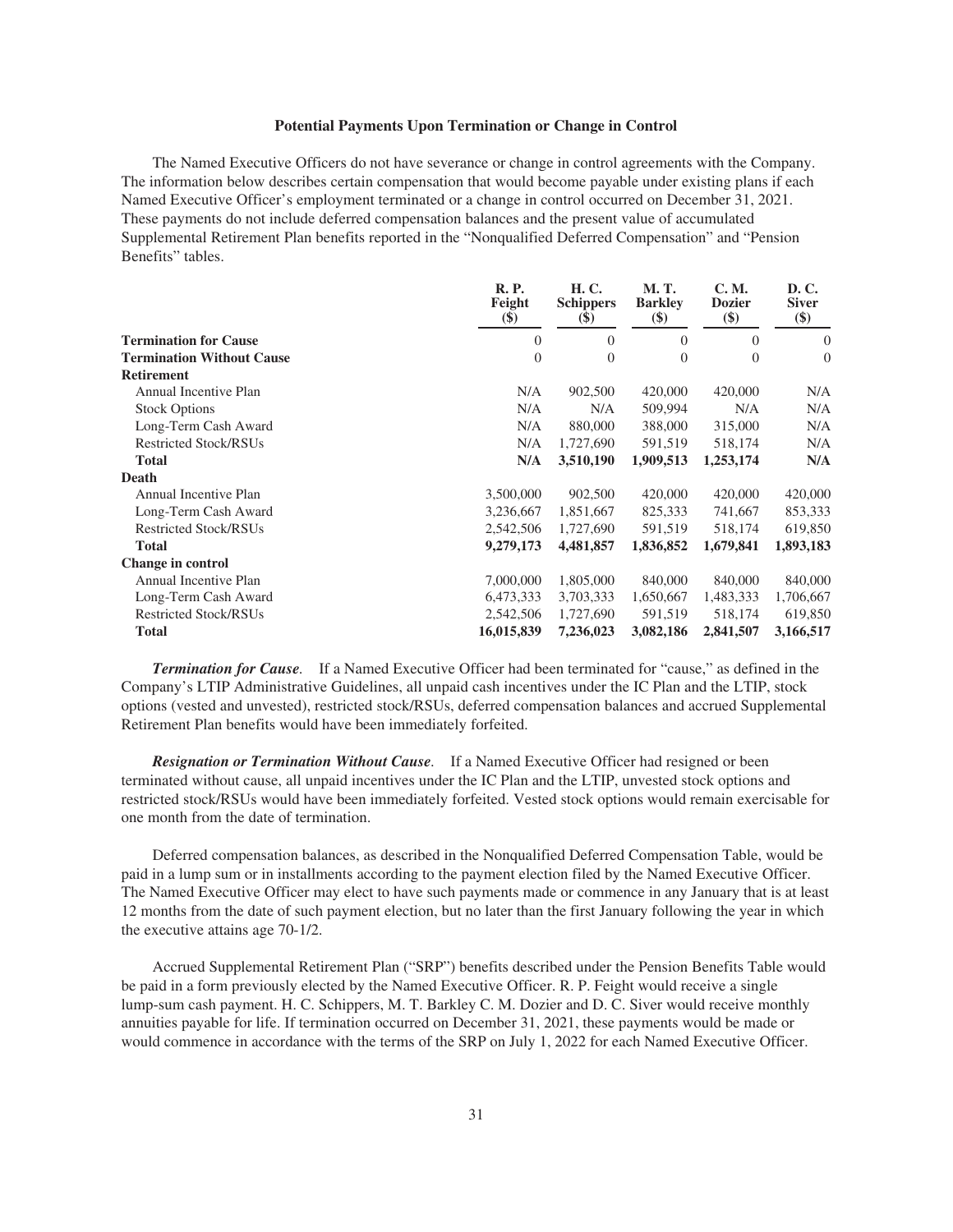*Retirement.* M. T. Barkley was eligible for normal retirement benefits and H. C. Schippers, C. M. Dozier and D. C. Siver were eligible for early retirement benefits. R. P. Feight was not eligible for early retirement benefits. Deferred compensation balances and accumulated SRP benefits would have been payable for the Named Executive Officers as described above under "Resignation or Termination Without Cause". Annual incentive compensation earned in 2021 would have been paid in the first quarter of 2022 and long-term incentive cash awards earned under the 2019-2021 performance cycle would be paid by May 2022 based on actual performance against goals. The long-term performance awards in the table reflect target awards. LTIP cash awards for incomplete cycles are prorated for retirement after age 62, with 15 or more years of service. For the one officer over age 65 (M. T. Barkley), unvested stock options would continue to vest on their original vesting schedule and, along with vested stock options, be exercisable through their original expiration date. The stock options value in the table reflects the difference between the closing market price on December 31, 2021 and the exercise price multiplied by the number of unvested stock options. All outstanding restricted stock/RSUs for the Named Executive Officers who were (i) over age 62 or (ii) over age 55 with at least 15 years of service would vest in full upon retirement. The amount listed for restricted stock/RSUs in the table reflects vesting of all unvested restricted stock/RSUs for those eligible for normal or early retirement at the closing market price on December 31, 2021. The closing market price on December 31, 2021 was \$88.26 per share.

*Death.* In the event of the death of a Named Executive Officer on December 31, 2021, beneficiaries of the Named Executive Officer would have been entitled to receive all of the benefits that would have been paid to a Named Executive Officer who had retired on that date as described above, with the following exceptions:

- Long-term incentive cash awards earned under the 2020-2022 LTIP performance cycle and the 2021- 2022 LTIP performance cycle would have been paid on a prorated basis (2/3 and 1/3, respectively) following completion of the cycle, based on actual performance against goals.
- All outstanding restricted stock/RSUs would vest immediately.

*Change in control.* Benefits payable in the event of a change in control on December 31, 2021 are the same as benefits payable in the event of death on the same date (as described above) with the following exceptions:

- Named Executive Officers employed on December 31, 2021 would have been entitled to a maximum IC award for 2021 (200 percent of target), a maximum long-term incentive cash award under the 2019- 2021 performance cycle of the LTIP and a maximum prorated award under the 2020-2022 and the 2021-2023 performance cycles based on the number of full or partial months completed in the performance cycle. The maximum payment amounts are shown in the table above and would have been paid in a lump sum immediately following the change in control.
- All outstanding restricted stock/RSUs would vest immediately.

Deferred compensation balances would have been paid as a single lump sum in cash from the "income account" and whole shares of the Company's common stock from the "stock account" immediately following the change in control. The Compensation Committee of the Board of Directors has the discretionary authority to provide the following benefits in the event of a change in control:

- Immediate vesting of all unvested stock options. The value of unvested options that could have been immediately vested upon a change in control on December 31, 2021 was: R. P. Feight \$1,827,882; H. C. Schippers \$1,766,110; M. T. Barkley \$509,994; C. M. Dozier \$399,547; D. C. Siver \$529,818.
- The Supplemental Retirement Plan benefits that would have been paid had the plan been terminated following a change in control on December 31, 2021 are less than the amounts shown in the 2021 Pension Benefits Table on page 28 by the following amounts: R. P. Feight \$250,974; H. C. Schippers \$217,074; M. T. Barkley \$386,626; C. M. Dozier 248,825; D. C. Siver \$252,823. Under his transition agreement, H. C. Schippers could be entitled to \$47,106 more than the amount shown in the 2021 Pension Benefits Table.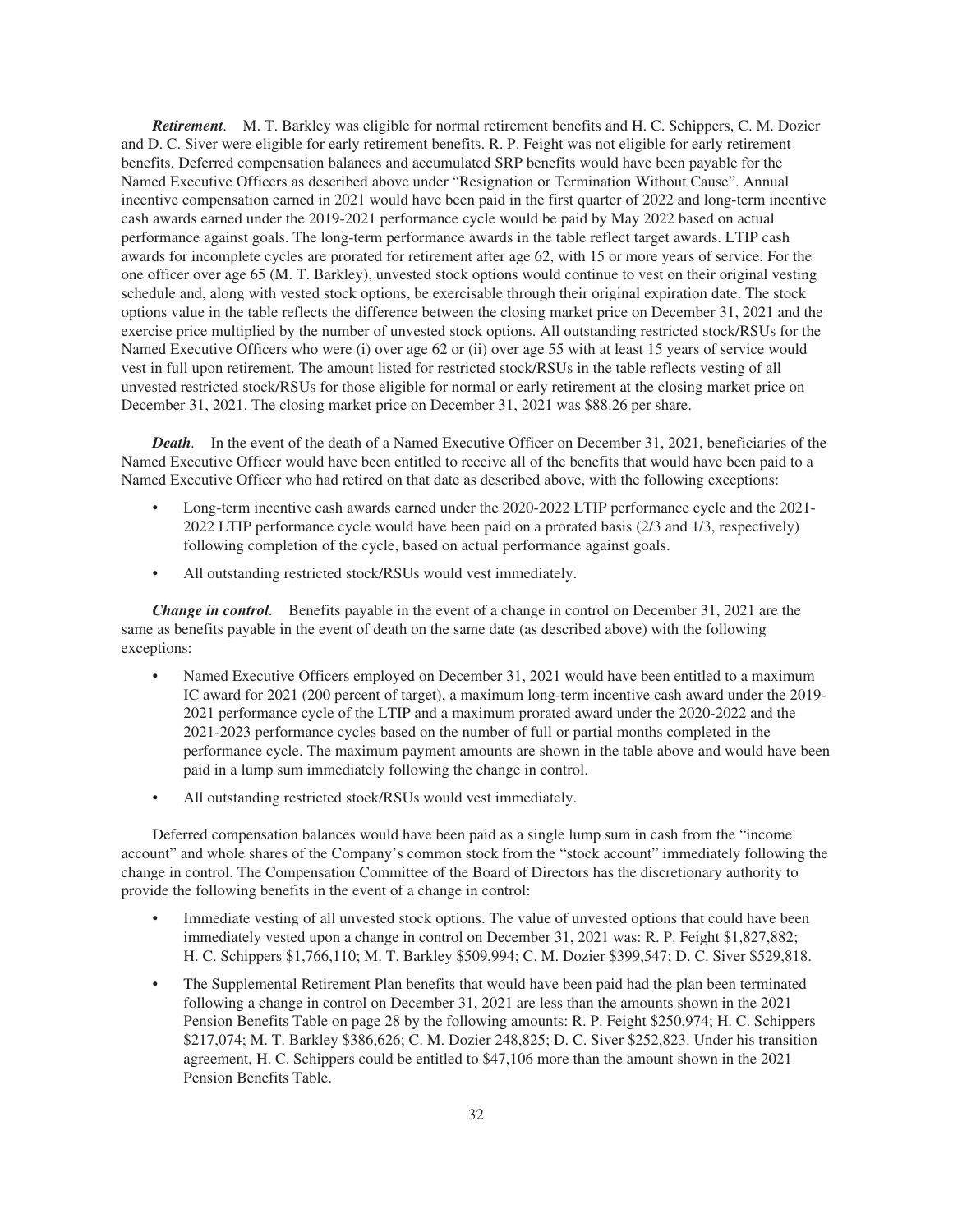#### **CEO PAY RATIO DISCLOSURE**

<span id="page-35-0"></span>PACCAR identified its median employee using the employee population on October 1, 2020, and used total cash compensation as the appropriate "consistently applied compensation measure" in order to determine the median paid employee. Total cash compensation paid to each employee for the period from January 1, 2020 to September 30, 2020 was reviewed for all global employees. PACCAR believes total cash compensation reasonably reflects annual compensation. PACCAR used the same employee for 2021 because there has been no change in its employee population or employee compensation arrangements that it reasonably believes would result in a significant change to its pay ratio disclosure. The identified median employee's total annual compensation will be compared to the CEO's total annual compensation, both as calculated in accordance with the requirements of the Summary Compensation Table. The CEO's cash award earned for the 2019-2021 LTIP cycle will not be determined until April 25, 2022. The CEO pay ratio for 2021 will be disclosed in the Form 8-K when the LTIP payment is made. The CEO pay ratio for 2020 was 111 to 1.

## **AUDIT COMMITTEE REPORT**

The Audit Committee of the Board of Directors has furnished the following report:

<span id="page-35-1"></span>The Audit Committee is comprised of four members, each of whom meets the independence and financial literacy requirements of SEC and Nasdaq rules. It adopted a written charter outlining its responsibilities that was approved by the Board of Directors. A current copy of the Audit Committee's charter is posted at www.paccar.com/about-us/board-of-directors/audit-committee-charter. The Board of Directors designated all Audit Committee members as Audit Committee financial experts.

Among the Committee's responsibilities are the selection and evaluation of the independent auditors and the review of the financial statements. The Committee reviewed and discussed the audited consolidated financial statements for the most recent fiscal year with management. In addition, the Committee discussed all matters required to be discussed by applicable requirements of the Public Company Accounting Oversight Board with the independent auditors Ernst & Young LLP. The Committee received from Ernst & Young LLP the written disclosures and letter required by the applicable requirements of the Public Company Accounting Oversight Board regarding the independent accountant's communications with the Audit Committee concerning independence and discussed with them their independence. Based on the Audit Committee's review of the audited financial statements and its discussions with management and the independent auditors, the Committee recommends to the Board of Directors that the audited consolidated financial statements be included in the Company's Annual Report on Form 10-K for the year ended December 31, 2021, and be filed with the Securities and Exchange Commission.

### **THE AUDIT COMMITTEE**

R. C. McGeary, Chairman A. J. Carnwath F. L. Feder G. M. E. Spierkel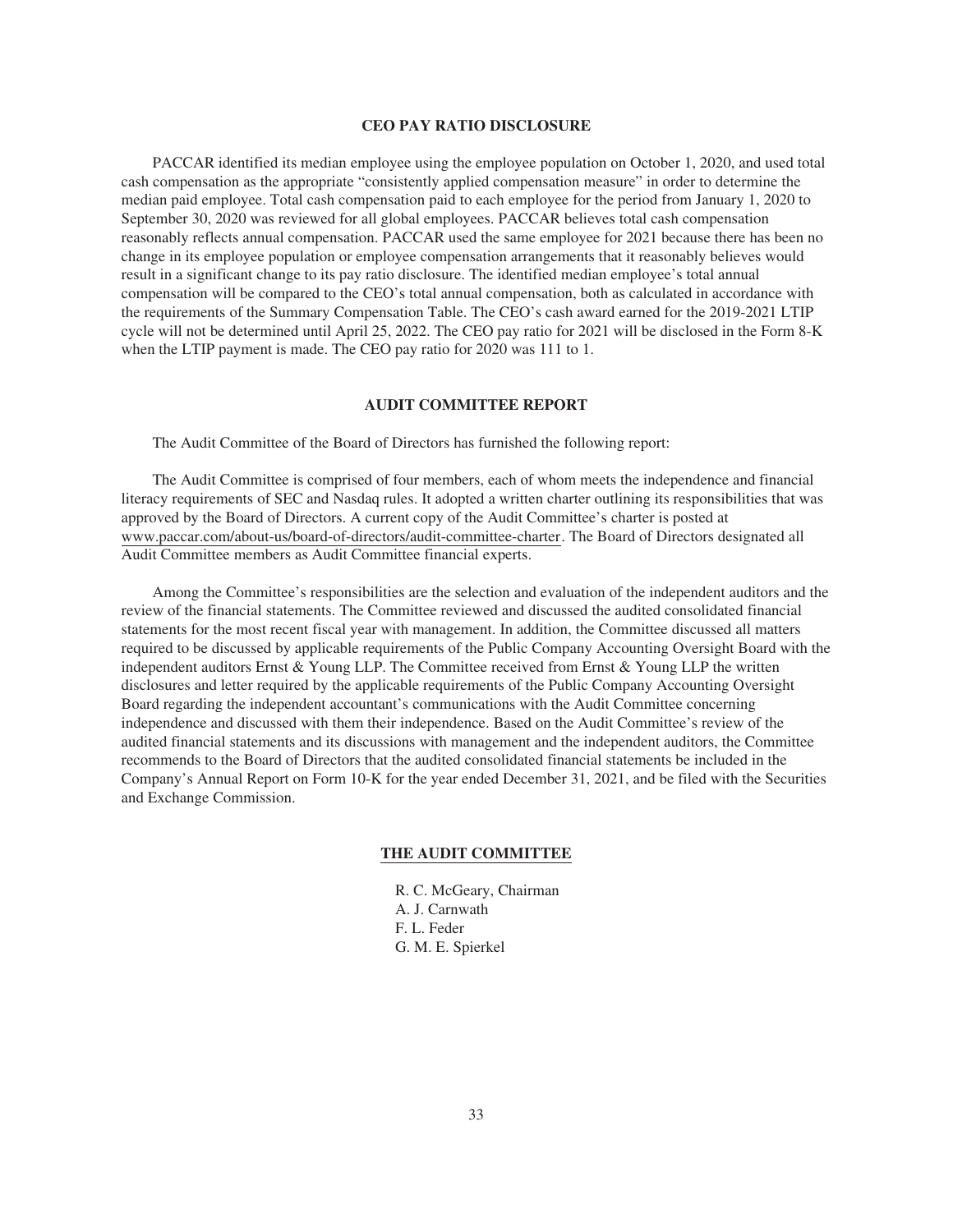#### **INDEPENDENT AUDITORS**

<span id="page-36-0"></span>Ernst & Young LLP performed the audit of the Company's financial statements for 2021 and has been selected to perform this function for 2022. Partners from the Seattle office of Ernst & Young LLP will attend the Annual Meeting and will have the opportunity to make statements if they desire and will be available to respond to appropriate questions.

The Audit Committee approved the engagement of the independent auditors, Ernst & Young LLP. The Audit Committee has also adopted policies and procedures for preapproving all audit and non-audit work performed by Ernst & Young LLP. The audit services engagement terms and fees and any changes to them require Audit Committee preapproval. The Committee has also preapproved the use of Ernst & Young LLP for specific categories of non-audit, audit-related and tax services up to a specific annual limit. Any proposed services exceeding preapproved limits require specific Audit Committee preapproval. Ernst & Young LLP has served as the Company's independent auditor since 1945. The Company's complete preapproval policy was attached to the Company's 2004 proxy statement as Appendix E, available upon request.

The services provided for the years ended December 31, 2021 and December 31, 2020 are as follows:

|                                                                                                       |      | (in millions) |
|-------------------------------------------------------------------------------------------------------|------|---------------|
|                                                                                                       | 2021 | 2020          |
|                                                                                                       |      |               |
| .30 .30 .30 .30 .31 .39 .30 .30 .39 .30 .39 .30 .39 .30 .39 .30 .39 .30 .39 .30 .39 .30 .39 .30 .39 . |      |               |
|                                                                                                       |      |               |
|                                                                                                       |      |               |
|                                                                                                       |      |               |

**Audit Fees.** In the year ended December 31, 2021, the independent auditors, Ernst & Young LLP, charged the Company \$8.41 million for professional services rendered for the audit of the Company's annual financial statements included in the Company's Annual Report on Form 10-K, audit of the effectiveness of the Company's internal control over financial reporting, reviews of the financial statements included in the Company's Quarterly Reports on Form 10-Q, and services provided in connection with statutory and regulatory filings.

**Audit-Related Fees.** In the year ended December 31, 2021, the independent auditors, Ernst & Young LLP, billed the Company \$.38 million for audit-related professional services. These services included employee benefit plan (pension and 401(k)) audits and other assurance services not directly related to the audit of the Company's consolidated financial statements.

**Tax.** In the year ended December 31, 2021, the independent auditors, Ernst & Young LLP, billed the Company \$.19 million for tax services, which included fees for tax return preparation for the Company, consulting on audits and inquiries by taxing authorities and the effects that the tax law changes and present and future transactions may have on the Company's tax liabilities.

**All Other Fees.** In the year ended December 31, 2021, Ernst & Young LLP was not engaged to perform professional services other than those authorized above.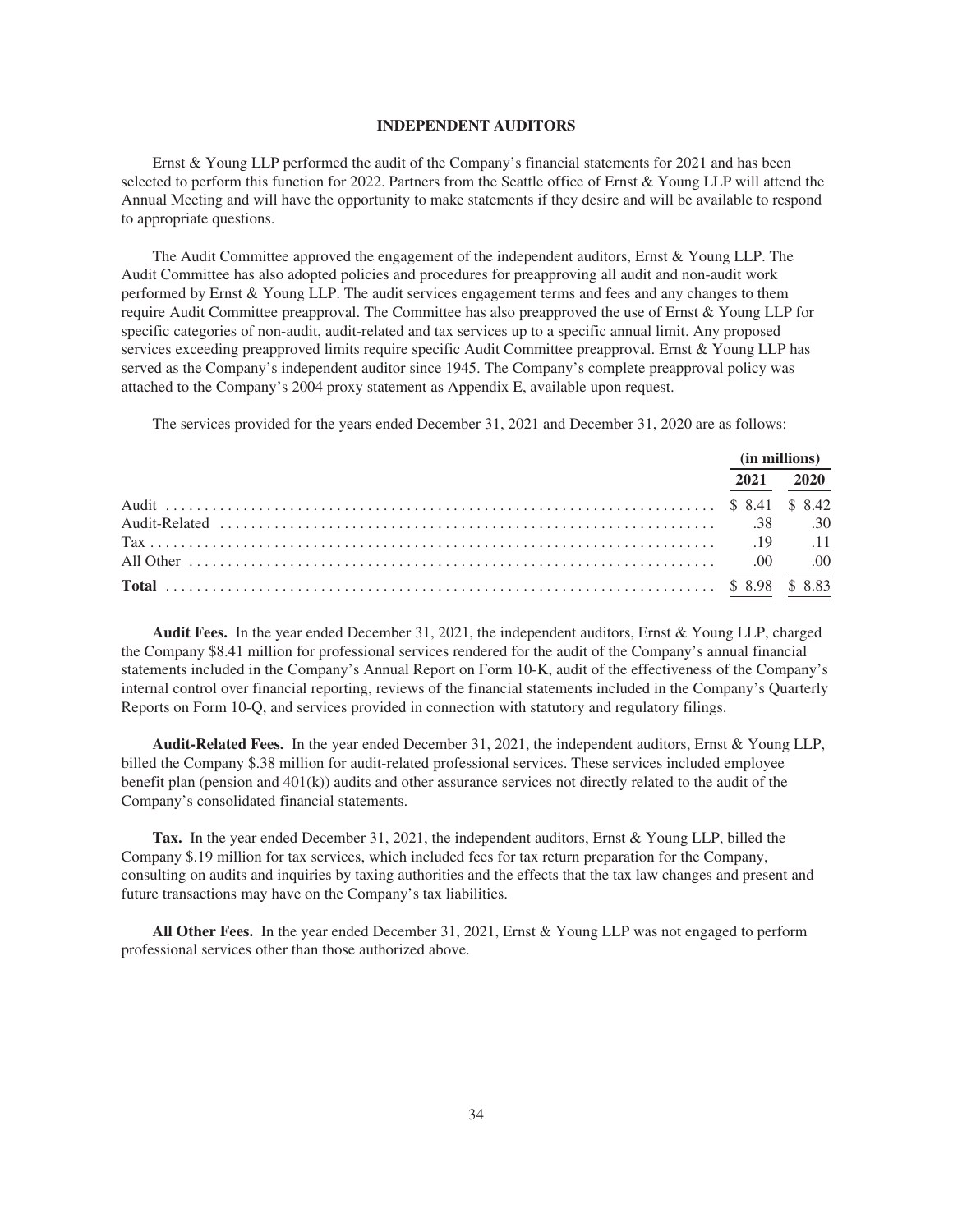#### **STOCKHOLDER RETURN PERFORMANCE GRAPH**

<span id="page-37-0"></span>The following line graph compares the yearly percentage change in the cumulative total stockholder return on the Company's common stock, to the cumulative total return of the Standard & Poor's Composite 500 Stock Index and the cumulative total return of the industry peer group of companies identified below (the "Peer Group Index") for the last five fiscal years ended December 31, 2021. Standard & Poor's has calculated a return for each company in the Peer Group Index weighted according to its respective capitalization at the beginning of each period with dividends reinvested on a monthly basis. Management believes that the identified companies and methodology used in the graph for the Peer Group Index provides a better comparison than other indices available. The Peer Group Index consists of AGCO Corporation, Caterpillar Inc., CNH Industrial N.V., Cummins Inc., Dana Incorporated, Deere & Company, Eaton Corporation, Meritor Inc., Navistar International Corporation (from 2016 through 2020), Oshkosh Corporation, TRATON SE (effective January 1, 2021) and AB Volvo. TRATON SE acquired Navistar International Corporation in 2021. The comparison assumes that \$100 was invested December 31, 2016, in the Company's common stock and in the stated indices and assumes reinvestment of dividends.

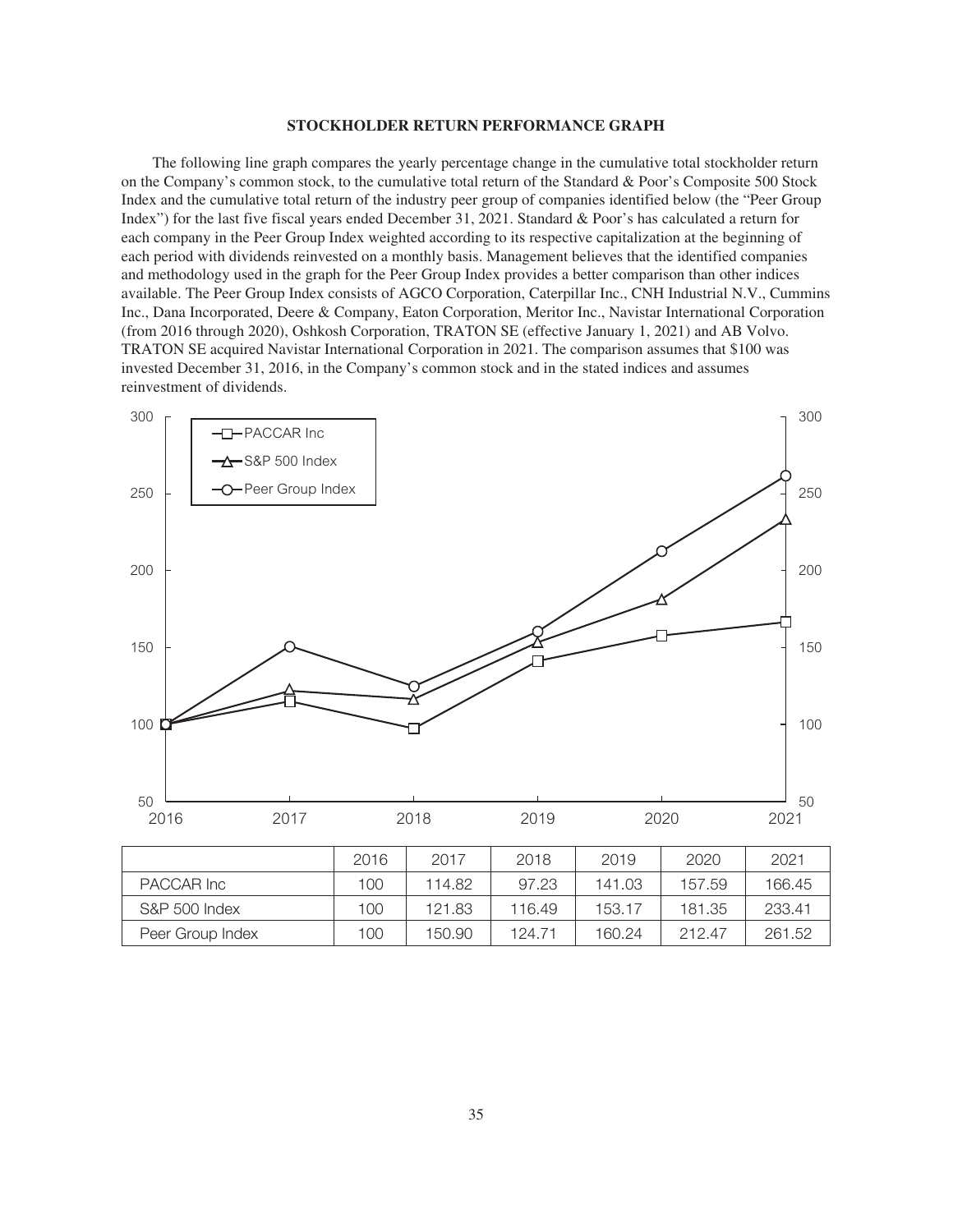#### <span id="page-38-0"></span>**ITEM 2: APPROVAL OF AMENDMENT TO CERTIFICATE OF INCORPORATION**

After careful consideration and upon the recommendation of the Board's Nominating and Governance Committee, which is comprised entirely of independent directors, the Board has unanimously determined that the Company and its stockholders should amend PACCAR's Amended and Restated Certificate of Incorporation to eliminate supermajority vote requirements, as described below.

The vote of two-thirds (2/3) of the outstanding shares are currently required to: (i) amend the Certificate of Incorporation; (ii) adopt an agreement of merger or consolidation; (iii) sell, lease or exchange all or substantially all of the Company's property and assets; (iv) dissolve the Company; and (v) approve a stockholder action to make, alter or repeal the Bylaws. **The amendment would reduce the vote requirement to a majority of the outstanding shares for these important matters.**

**The amendment to the Amended and Restated Certificate of Incorporation, attached as Appendix A, requires the vote of two-thirds (2/3) of the outstanding shares.** If PACCAR stockholders approve the amendment, it will become effective upon the filing of a certificate of amendment with the Delaware Secretary of State. If PACCAR stockholders do not approve the amendment, there will be no change to the supermajority vote requirements.

An abstention will have the same effect as a vote against the amendment.

# **THE BOARD OF DIRECTORS RECOMMENDS A VOTE FOR ITEM 2.**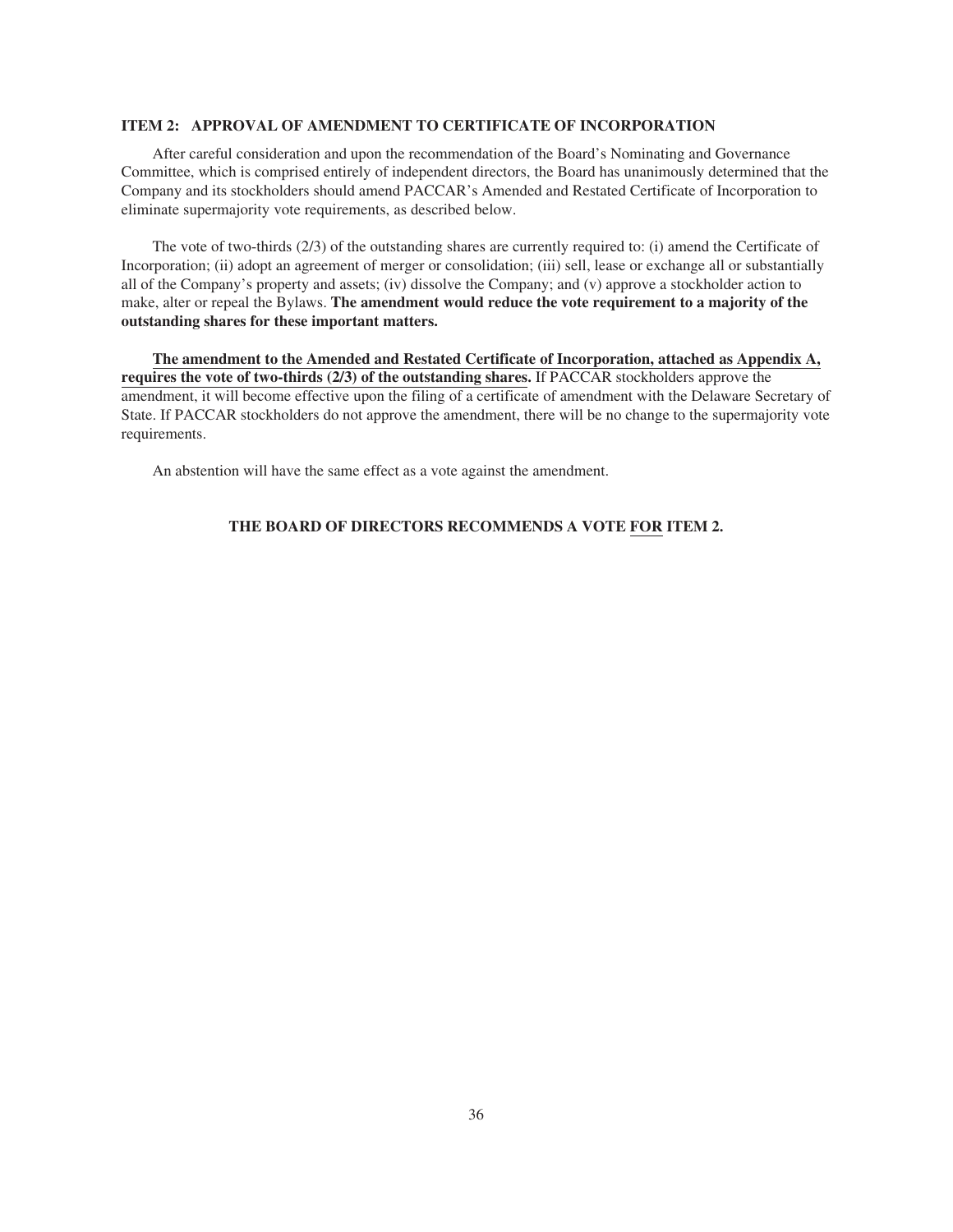#### **STOCKHOLDER PROPOSAL**

The Company has been advised that one stockholder intends to present a proposal at the Annual Meeting. The Company will furnish the name, address and number of shares held by the proponent upon receipt of a request for such information to the Secretary.

In accordance with the proxy regulations, the following is the complete text of the proposal exactly as submitted. **The stockholder proposal includes some assertions the Company believes are incorrect. The Company has not addressed these inaccuracies. The Company accepts no responsibility for the proposal.**

# <span id="page-39-0"></span>**ITEM 3: STOCKHOLDER PROPOSAL REGARDING SPECIAL STOCKHOLDER MEETINGS**

**Proposal 3 – Special Shareholder Meeting Improvement**



Shareholders ask our board to take the steps necessary to amend the appropriate company governing documents to give the owners of a combined 10% of our outstanding common stock the power to call a special shareholder meeting.

It is important to adopt this proposal to make up for our complete lack of a shareholder right to act by written consent. Many companies provide for both a shareholder right to call a special shareholder meeting and a shareholder right to act by written consent.

PCAR shareholders gave 33%-support to a shareholder proposal for the shareholder right to act by written consent at the 2020 annual meeting. This 33%-suport likely represented 40% support from the shares that have access to independent proxy voting advice and are not forced to rely too much on the biased voting advice of management.

Target and Southwest Airlines are a companies that do not provide for shareholder written consent and yet provide for 10% of shares to call for a special shareholder meeting.

A reasonable shareholder right to call for a special shareholder meeting can make shareholder engagement meaningful. If management is insincere in its shareholder engagement, a right for shareholders to call for a special meeting can make management think twice about insincerity.

Our bylaws give no assurance that any engagement with shareholders will take place. There is no protection in the PCAR bylaws for shareholder engagement. A more reasonable shareholder right to call for a special shareholder meeting will help ensure that management engages with shareholders in good faith because shareholders will have a viable Plan B as an alternative.

This is a corporate governance improvement proposal like the 2021 shareholder proposal to eliminate our undemocratic 67% shareholder voting thresholds that won outstanding 65% support from PCAR shareholders. Mr. Mark Schulz, Chair of the PCAR Governance Committee, should have been proactive and put this matter to a vote of shareholders. Instead Mr. Schulz in effect outsourced this governance improvement to a shareholder by Mr. Schulz's default.

On the topic of improvement PCAR shareholders are also at a disadvantage because they cannot vote on management pay each year and on the auditors like the shareholders at the vast majority of companies.

# Please vote yes: **Special Shareholder Meeting Improvement – Proposal 3**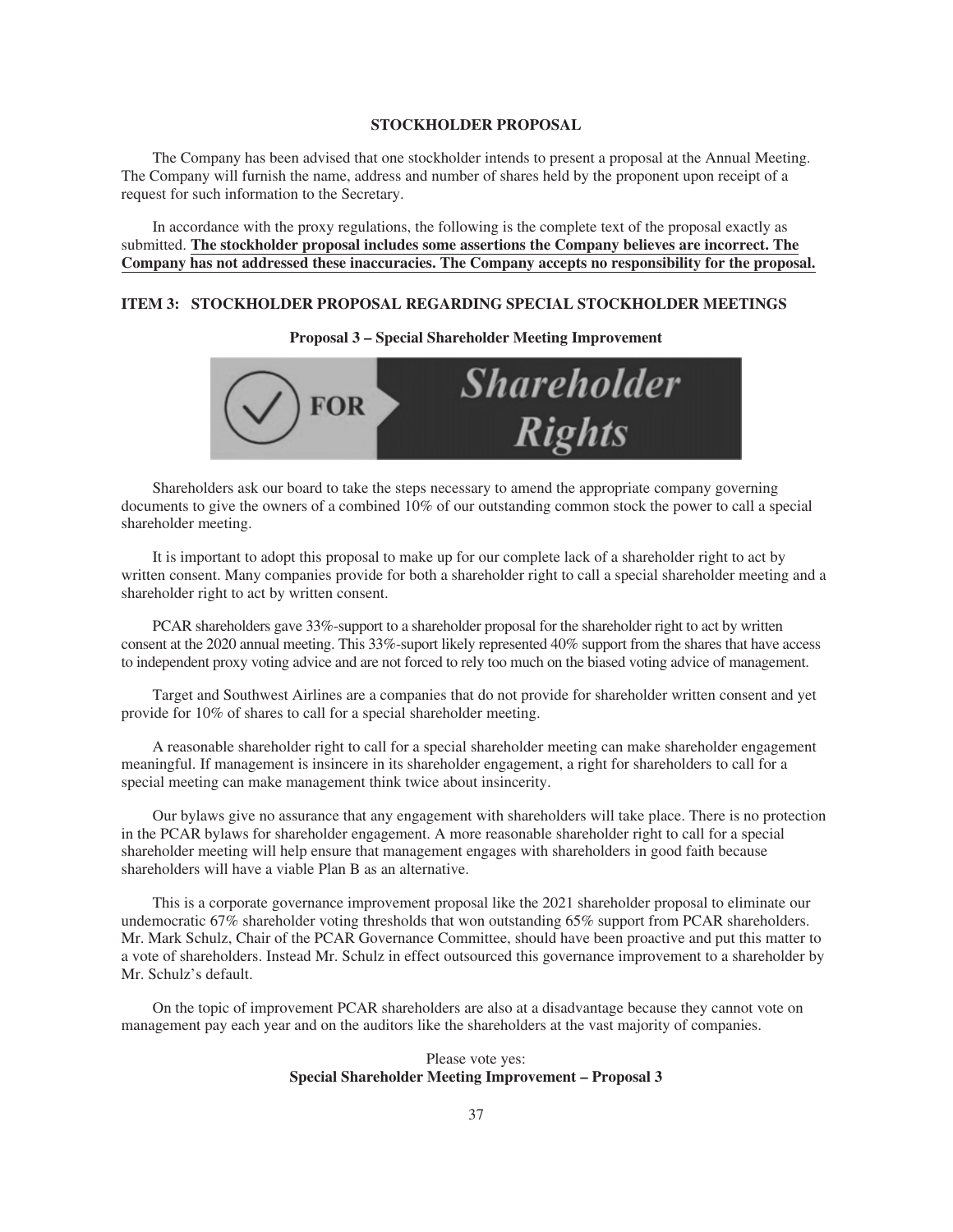# <span id="page-40-0"></span>*BOARD OF DIRECTORS' RESPONSE*

# **THE BOARD OF DIRECTORS OPPOSES THE PROPOSED RESOLUTION AND UNANIMOUSLY RECOMMENDS A VOTE AGAINST ITEM 3 FOR THE FOLLOWING REASONS:**

The stockholder proposal makes an egregious omission by failing to acknowledge that PACCAR stockholders owning at least 25% of the outstanding shares have the right to call a special stockholder meeting. Such a threshold is common among public companies, including 3M Company, Amazon.com, Danaher Corporation, Johnson & Johnson, The Coca-Cola Company and Weyerhaeuser Company. More than one-third of S&P 500 companies have a special meeting threshold of at least 25%. **The 25% threshold is reasonable, appropriate, and aligned with stockholder interests and sound corporate governance principles.**

Special meetings should be convened only for extraordinary matters. The approved 25% threshold ensures that a special meeting should be called only for matters that are important to a significant number of stockholders.

PACCAR has excellent corporate governance policies and practices that enhance stockholder returns. Its conservative policies ensure that the Company is governed in accordance with the highest standards of integrity and in the best interest of its stockholders. After careful consideration, the Board of Directors believes that the resolution to give holders of 10% of the Company's outstanding shares the right to call a stockholder meeting is not in the best interests of the stockholders.

# **Implementation of the 10% Ownership Threshold May Significantly Disrupt Company and Board Operations and Increase the Company's Costs**

Special stockholder meetings can (1) divert the Board and management from their duties and responsibilities to the Company, (2) encourage a short-term focus at the expense of long-term stockholder value and (3) require significant time and expenditures to convene the special meeting. The Company has proven its ability to deliver long-term results for its stockholders. Stockholder returns have averaged 13.7% per year for the last 20 years compared to an average of 9.5% for the S&P 500.

# **PACCAR's Corporate Governance Structure Provides Meaningful Stockholder Participation**

The Company's current corporate governance structure provides for meaningful and significant stockholder input in director elections and governance. Stockholders have the opportunity to include their own proposals and director nominees for election in the Company's proxy and to present them at the annual meeting of stockholders. **Stockholders holding 25% of the Company's outstanding shares have the right to call a special meeting of stockholders.**

PACCAR has excellent stockholder rights and corporate governance practices which include:

- Annual election of directors
- Majority voting for directors
- Proxy access right
- Rigorous director selection and evaluation process
- New director candidates include racially/ ethnically and gender diverse individuals
- Majority (73%) of independent directors
- Lead independent director
- Fully independent Board committees
- Stock ownership policy for directors and executive officers
- Separate CEO and Chairman roles
- Board oversight of ESG issues

The Board regularly reviews developments in corporate governance and thoughtfully evaluates which practices would serve the best interests of the Company and its stockholders. The Company has excellent corporate governance practices. The stockholder proposal to lower the stock ownership threshold to 10% to call a stockholder meeting is not in the best interests of the Company and its stockholders.

# **THE BOARD OF DIRECTORS RECOMMENDS A VOTE AGAINST ITEM 3.**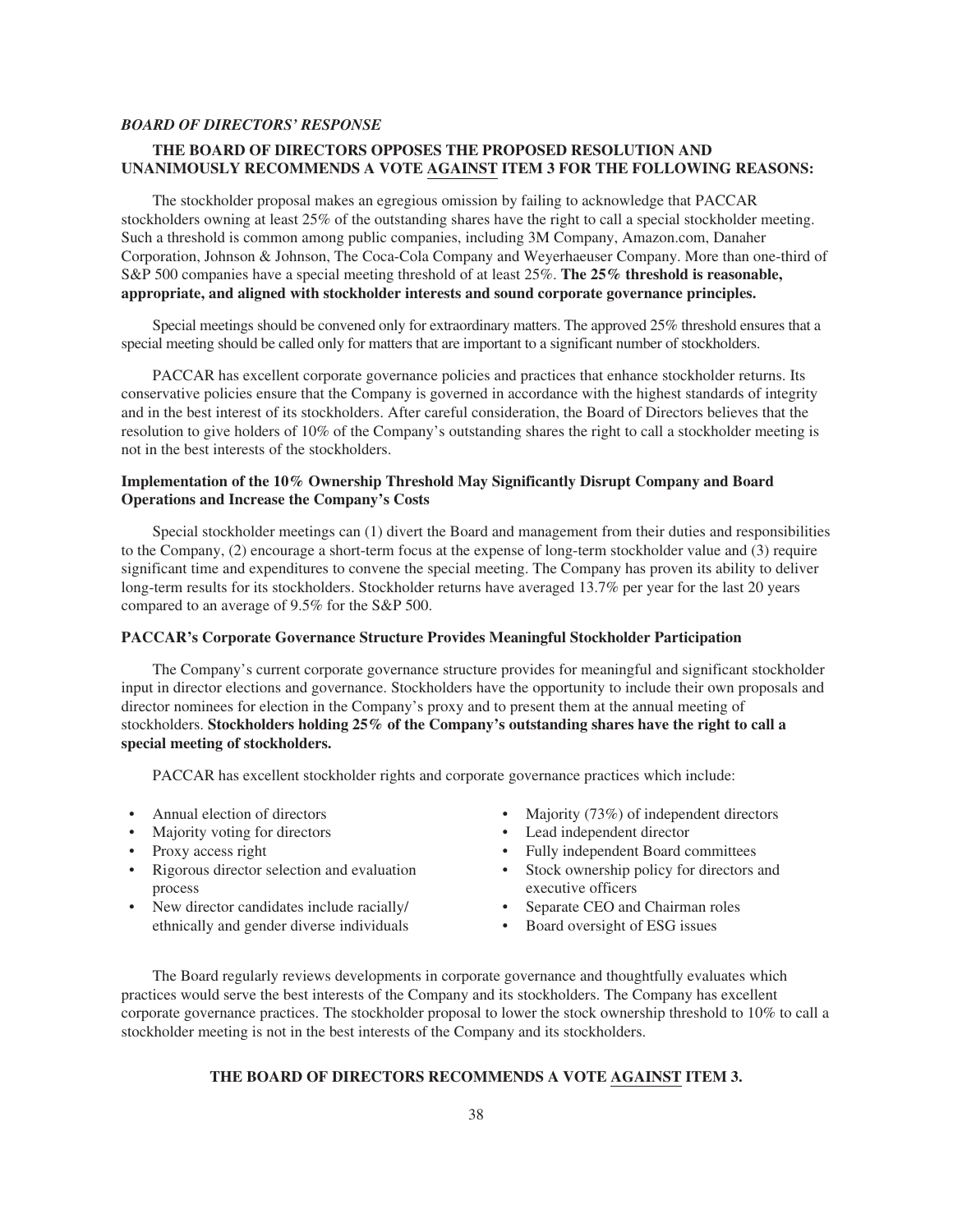#### **STOCKHOLDER PROPOSALS AND DIRECTOR NOMINATIONS FOR 2023**

<span id="page-41-0"></span>A stockholder proposal must be addressed to the Corporate Secretary and received at the principal executive offices of the Company, P.O. Box 1518, Bellevue, Washington 98009, by the close of business on November 15, 2022, to be considered for inclusion in the proxy materials for the Company's 2023 Annual Meeting of Stockholders. A stockholder nomination by an eligible stockholder for one or more director candidates for the Company's 2023 Annual Meeting of Stockholders may be included in the proxy if the Company receives information and notice of the nomination in compliance with Art. III, Section 7 of the Company's Bylaws no later than November 15, 2022, and no earlier than October 16, 2022.

For business to be brought before the Annual Meeting of Stockholders by a stockholder, other than those proposals or nominees included in the proxy materials, the Company's Bylaws (Art. III, Section 5 and Section 6) provide that notice of such business, including director nominations, must be received at the Company's principal executive offices not less than 90 days and not more than 120 days prior to the first anniversary of the prior year's annual meeting. The notice must include the information stated in the Bylaws. A copy of the pertinent Bylaw provision is available upon request to the Corporate Secretary, PACCAR Inc, P.O. Box 1518, Bellevue, Washington 98009. To comply with universal proxy rules, stockholders who intend to solicit proxies in support of director nominees other than the Company's nominees must also provide notice that contains the information required by Rule 14a-19 of the Exchange Act no later than February 25, 2023.

#### **OTHER BUSINESS**

The Company knows of no other business likely to be brought before the meeting.

<span id="page-41-1"></span>We will furnish to any stockholder upon request, without charge, a copy of any information that has been incorporated by reference in this proxy statement.

> M. R. Beers Secretary

March 15, 2022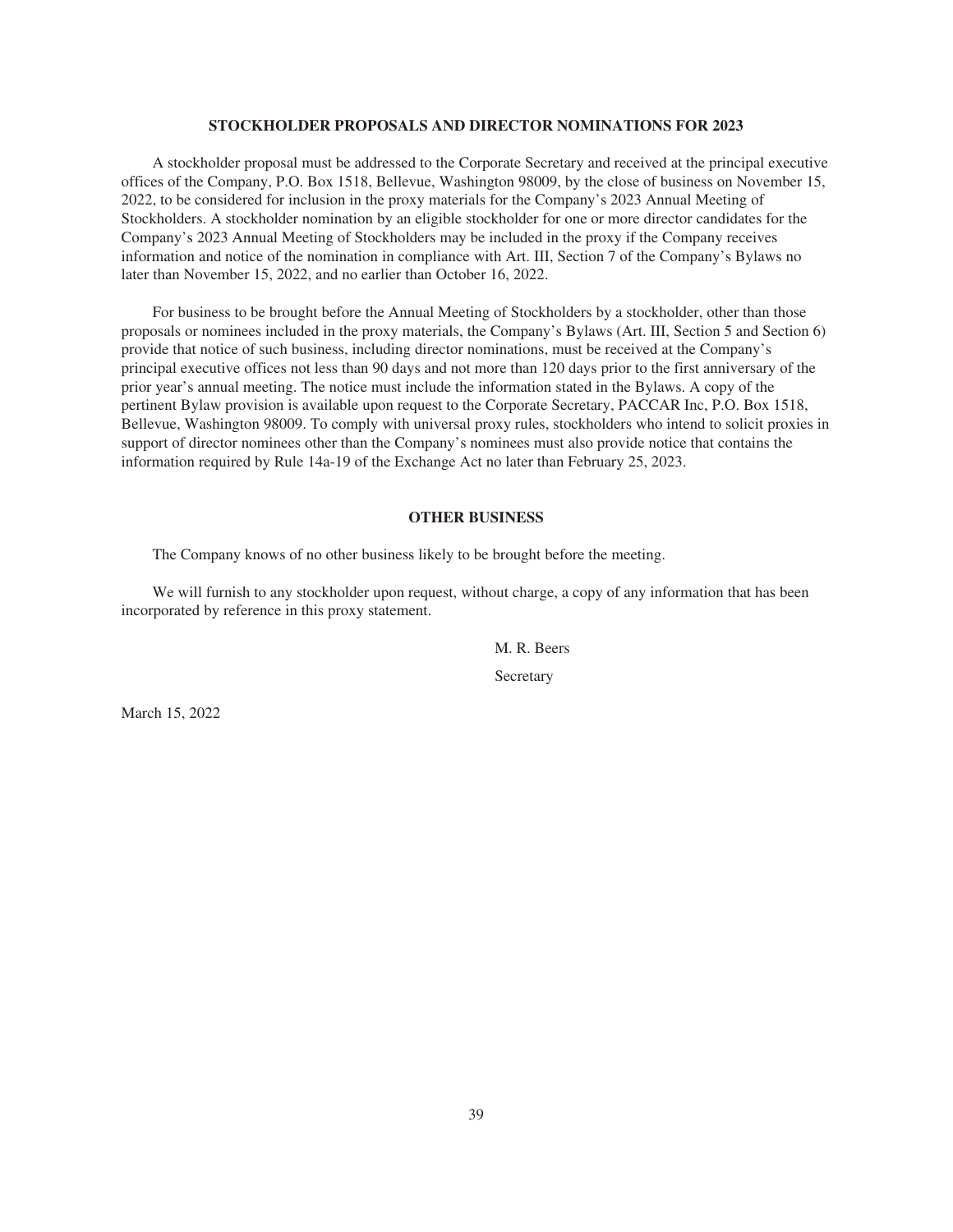#### <span id="page-42-0"></span>**The proposed amendments to Articles Seventh and Eighth are marked below.**

# AMENDED AND RESTATED CERTIFICATE OF INCORPORATION OF PACCAR Inc

The Corporation's original certificate of incorporation was filed with the Secretary of State of the State of Delaware on November 19, 1971. The following Amended and Restated Certificate of Incorporation was duly proposed by the Corporation's Board of Directors and adopted by the Corporation's stockholders in accordance with the provisions of Sections 242 and 245 of the General Corporation Law of the State of Delaware. As a result of the foregoing, the certificate of incorporation of the Corporation is restated in its entirety as follows:

FIRST: The name of this Corporation shall be

#### "PACCAR Inc".

SECOND: The Corporation's Registered Office shall be at 251 Little Falls Drive, Wilmington, County of New Castle, Delaware 19808. The Corporation's Registered Agent shall be The Prentice-Hall Corporation System, Inc., a Delaware corporation, the business office of which is identical with the Corporation's Registered Office.

THIRD: The purpose of the Corporation is to engage in any lawful act or activity for which corporations may be organized under the General Corporation Law of the State of Delaware.

FOURTH: The Corporation is authorized to issue 1,201,000,000 shares of stock of all classes, consisting of 1,200,000,000 shares of common stock having a par value of \$1 per share and 1,000,000 shares of preferred stock having no par value. Each holder of record of shares of common stock shall be entitled to one vote for each share of stock outstanding in his name of record on the books of the Corporation. The holders of shares of preferred stock shall have no vote other than as may be provided by resolution of the Board of Directors. Other than as here expressly provided, the Board of Directors of the Corporation is expressly granted the authority to fix by resolution or resolutions, the voting power, designations, preferences and relative participating optional or other special rights and the qualifications, limitations or restrictions thereof in respect of any class or classes of stock or any shares of any class of stock of the Corporation to the full extent permitted by the General Corporation Law of the State of Delaware.

Pursuant to the foregoing authority, the Board of Directors has previously authorized the issuance of Series A Junior Participating Preferred Stock by filing a Certificate of Designations of Series A Junior Participating Preferred Stock dated January 22, 1990 with the Secretary of State of the State of Delaware on January 31, 1990, and amended same by filing an Amended Certificate of Designations of Series A Junior Participating Preferred Stock dated February 25, 1999 with the Delaware Secretary of State on March 1, 1999. The number of shares included in the Series A Junior Participating Preferred Stock, and the rights, qualifications, limitations and restrictions thereof are set forth in Appendix A hereto.

FIFTH: The original Bylaws of the Corporation may be adopted by the incorporator. Thereafter the power to make, alter or repeal Bylaws is conferred upon the Directors of the Corporation.

SIXTH: The Corporation shall have and may exercise all powers and rights, including but not limited to the power to indemnify its directors, officers, employees and agents, or any of them, in all respects as and to the full extent authorized or permitted by the General Corporation Law of the State of Delaware as the same has been heretofore or may be hereafter amended and by the provisions of this Certificate.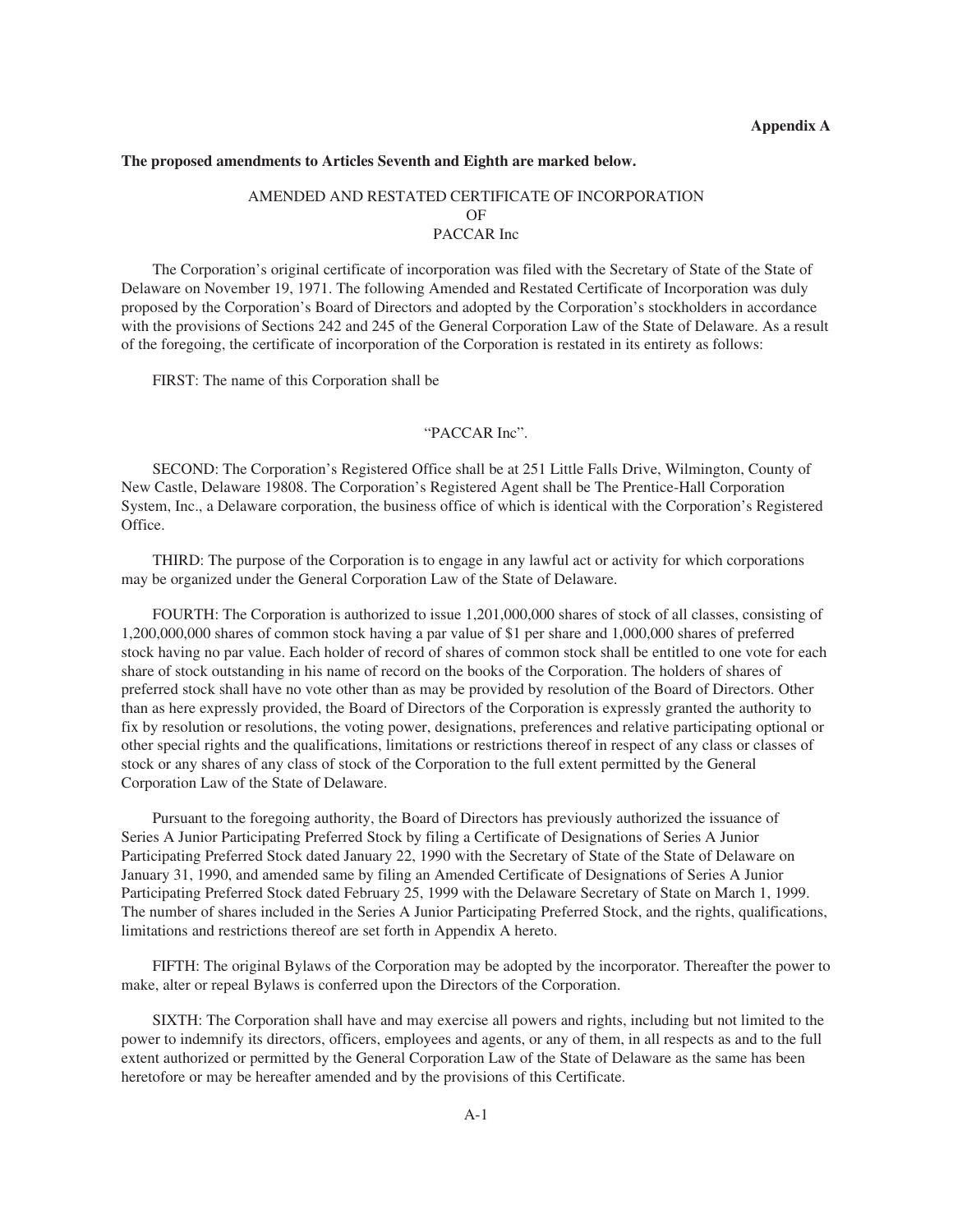SEVENTH: The affirmative vote of holders of **a majority two-thirds (2/3)** of the outstanding shares of stock entitled to vote shall be necessary for the following corporate actions:

- 1. Amendment of this Certificate of Incorporation;
- 2. Adoption of an agreement of merger or consolidation;
- 3. The sale, lease or exchange of all or substantially all of the Corporation's property and assets;
- 4. Dissolution of the Corporation; and
- 5. Approval of a stockholder action to make, alter or repeal the Bylaws.

EIGHTH: If any "Unfriendly Suitor" (as described below, hereafter "Suitor") becomes the beneficial owner after the record date for the 1986 stockholders' meeting, directly or indirectly, of twenty percent (20%) or more of the outstanding shares of stock of the Corporation, then in addition to the **two-thirds (2/3)** voting requirement for any transactions described in paragraphs 2, 3 or 4 of Article SEVENTH (each called "a Business Combination"), the following shall also be necessary:

- 1. The cash, or fair market value of other consideration, to be received per share by stockholders of the Corporation in any Business Combination in which the Suitor has a direct or indirect material interest, other than solely as a Stockholder of the Corporation, shall not be less than the highest per share price (including brokerage commissions and/or soliciting dealers' fees) paid by the Suitor in acquiring any of its holdings of the Corporation's common stock.
- 2. The Suitor shall not have received the benefit, directly or indirectly of any loans, advances, guarantees, pledges or other financial assistance or tax benefits provided by the Corporation.

The term Suitor includes any person, corporation, or affiliate and any party with which the Suitor has a direct or indirect agreement, understanding or arrangement for the purpose of acquiring, holding or voting stock of the Corporation.

The affirmative vote of **a majority two-thirds (2/3)** of the outstanding shares of stock entitled to vote, other than stock held by the Suitor, shall be necessary to amend this Article EIGHTH.

#### NINTH:

- 1. The number of the directors of the Corporation shall be fixed from time to time by or pursuant to the Bylaws of the Corporation. At each annual meeting of the stockholders of the Corporation, the successors of each director whose term expires at that meeting shall be elected to hold office for a term expiring at the next annual meeting of stockholders and until such director's successor shall have been elected and qualified.
- 2. Newly created directorships resulting from any increase in the number of directors and any vacancies on the Board of Directors resulting from death, resignation, disqualification, removal or other cause shall be filled by the affirmative vote of a majority of the remaining directors then in office, even though less than a quorum of the Board of Directors. Any director elected in accordance with the preceding sentence shall hold office for a term expiring at the next annual meeting of stockholders and until such director's successor shall have been elected and qualified. No decrease in the number of directors constituting the Board of Directors shall shorten the term of any incumbent director.

TENTH: Any action required or permitted to be taken by the stockholders of the Corporation must be effected at a duly called annual or special meeting of stockholders and may not be effected by any consent in writing by the stockholders. Except as otherwise required by law and subject to the rights of the holders of any class or series of stock having a preference over the Common Stock as to dividends or upon liquidation, special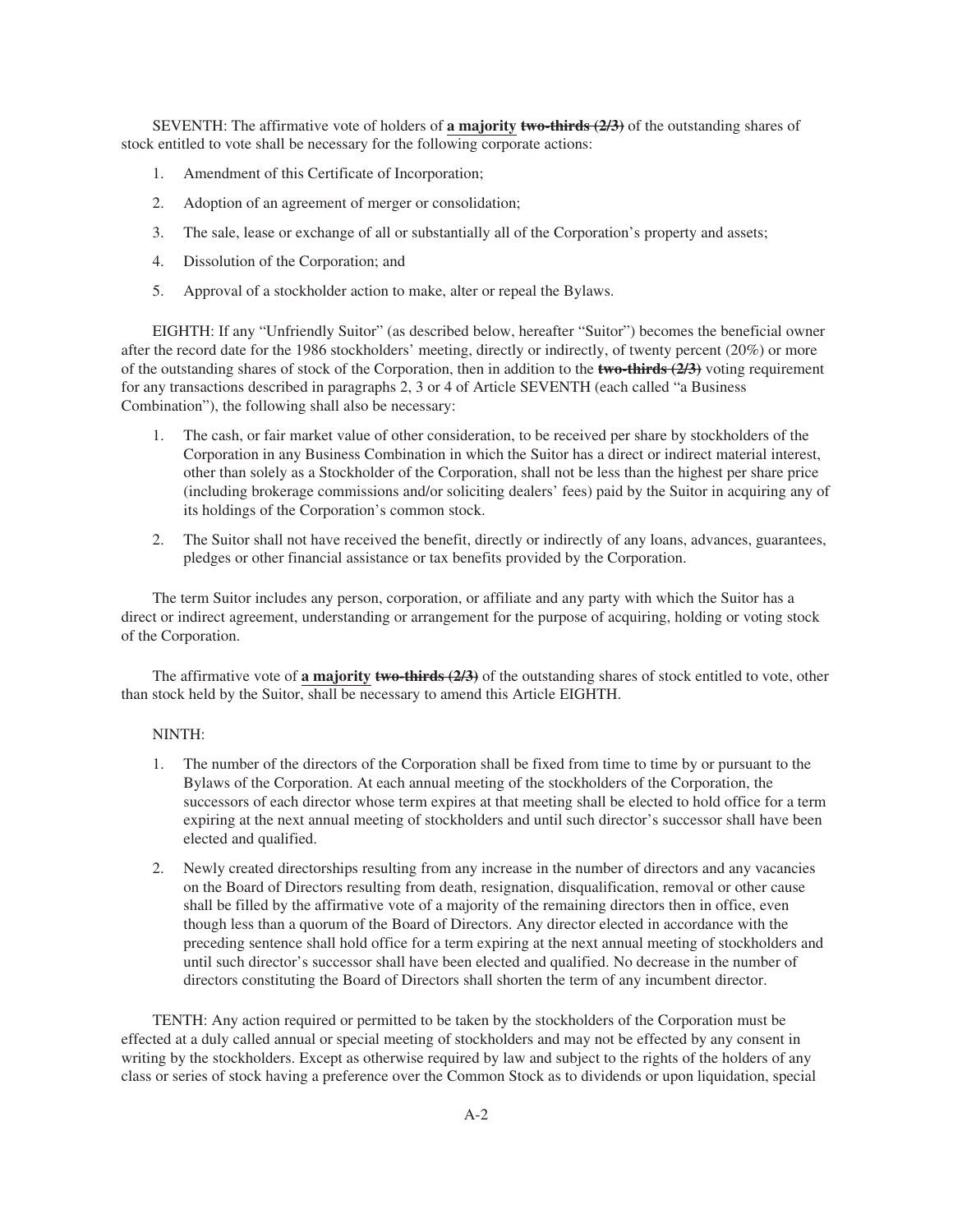meetings of stockholders of the Corporation may be called by the Board of Directors pursuant to a resolution approved by a majority of the entire Board of Directors or by a written request of the holders of at least twentyfive percent of the Corporation's outstanding stock.

ELEVENTH: The liability of the Corporation's directors to the Corporation or its stockholders shall be eliminated or limited to the fullest extent permitted by the Delaware General Corporation Law as amended from time to time. Any amendment or repeal of this Article ELEVENTH shall not adversely affect any right or protection of a director for acts or omissions prior to such amendment or repeal.

# TWELFTH:

- 1. Right to Indemnification. Each person made or threatened to be made a party to or involved in any action, suit or proceeding, whether civil, criminal, administrative or investigative (a "proceeding"), by reason of the fact that he or she (or a person of whom he or she is the legal representative) is or was a director or officer of the Corporation or is or was serving at the request of the Corporation as a director, officer, employee or agent of another corporation or of a partnership, joint venture, trust or other enterprise, including service with respect to employee benefit plans, whether the basis of the proceeding is alleged action in an official capacity as a director, officer, employee or agent or in any other capacity while serving as a director, officer, employee or agent, shall be indemnified and held harmless by the Corporation to the fullest extent authorized by the Delaware General Corporation Law, as it now exists or may be amended, against all expense, liability and loss (including attorneys' fees, judgments, fines, ERISA excise taxes or penalties and amounts paid or to be paid in settlement) reasonably incurred or suffered by a person in connection with a proceeding. The indemnification shall continue as to a person who has ceased to be a director, officer, employee or agent and shall inure to the benefit of his or her heirs, executors and administrators; provided, however, that, except as provided in paragraph 2 of this Article TWELFTH, the Corporation shall indemnify any person seeking indemnification in connection with a proceeding (or part thereof) initiated by such person only if the proceeding (or part thereof) was authorized by the Board of Directors of the Corporation. The right to indemnification conferred in this Article TWELFTH shall be a contract right and shall include the right to be paid by the Corporation the expenses incurred in defending any proceeding in advance of its final disposition; provided, however, that, if the Delaware General Corporation Law requires, the payment of expenses incurred by a director or officer in his or her capacity as a director or officer (and not in any other capacity in which service was or is rendered by a person while a director or officer, including, without limitation, service to an employee benefit plan) in advance of the final disposition of a proceeding, shall be made only upon delivery to the Corporation of an undertaking, by or on behalf of the director or officer, to repay all amounts so advanced if it shall ultimately be determined that the director or officer is not entitled to be indemnified under this Article TWELFTH or otherwise. The Corporation may, by action of its Board of Directors, provide indemnification to employees and agents of the Corporation with the same scope and effect as the foregoing indemnification of directors and officers.
- 2. If a claim under paragraph 1 of this Article TWELFTH is not paid in full by the Corporation within thirty days after a written claim has been received by the Corporation, the claimant may at any time thereafter bring suit against the Corporation to recover the unpaid amount of the claim and, if successful in whole or in part, the claimant shall be entitled to be paid also the cost and expense (including attorneys' fees) of prosecuting the claim. It shall be a defense to an action (other than an action brought to enforce a claim for expenses incurred in defending any proceeding in advance of its final disposition where the required undertaking, if any is required, has been tendered to the Corporation) that the claimant has not met the standards of conduct which make it permissible under the Delaware General Corporation Law for the Corporation to indemnify the claimant for the amount claimed, but the burden of proving such defense shall be on the Corporation. Neither the failure of the Corporation (including its Board of Directors, independent legal counsel, or its stockholders) to have made a determination prior to the commencement of the action that indemnification of the claimant is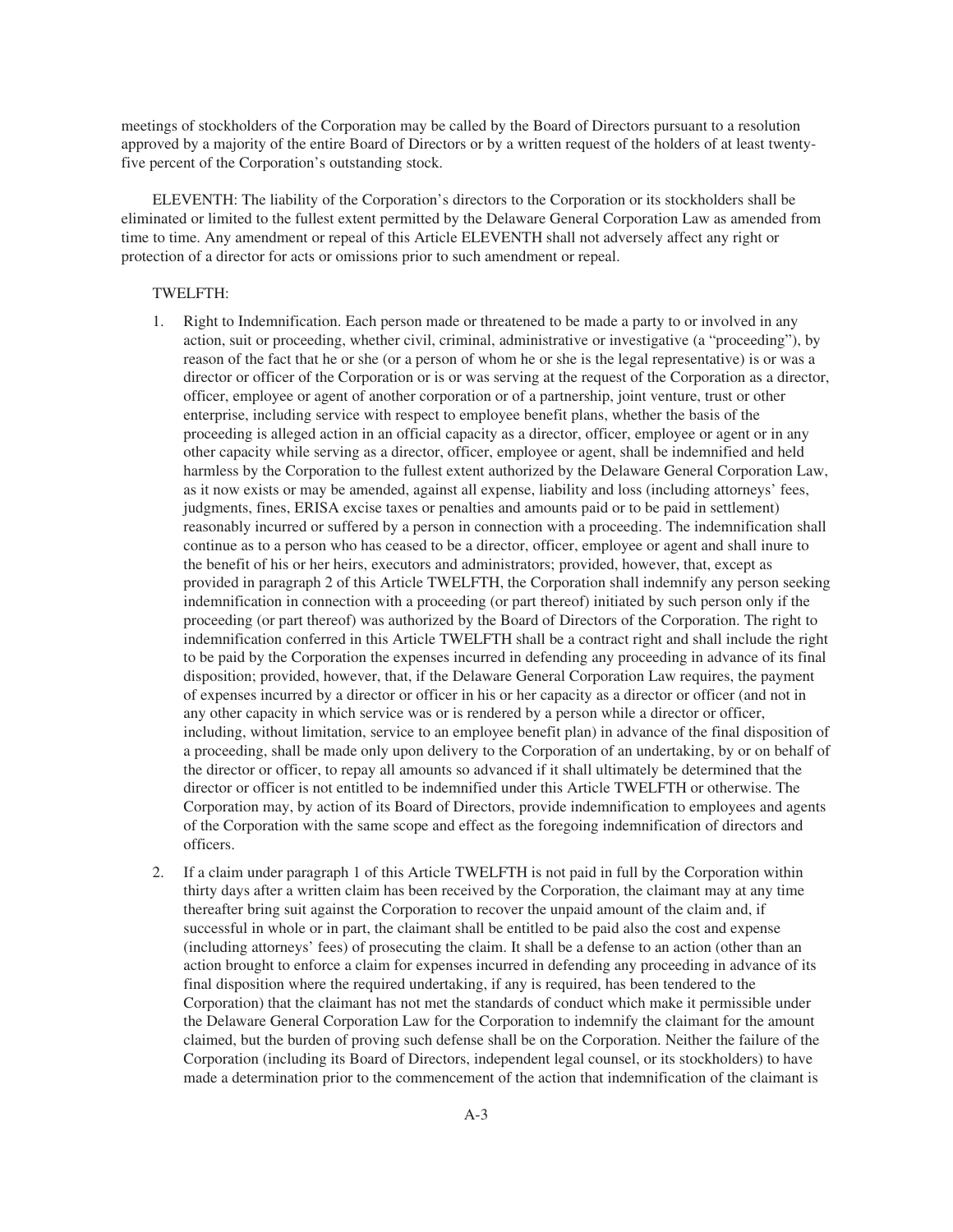proper in the circumstances because he or she has met the applicable standard of conduct set forth in the Delaware General Corporation Law, nor an actual determination by the Corporation (including its Board of Directors, independent legal counsel, or its stockholders) that the claimant has not met the applicable standard of conduct, shall be a defense to the action or create a presumption that the claimant has not met the applicable standard of conduct.

- 3. The right to indemnification and the payment of expenses incurred in defending a proceeding in advance of its final disposition conferred in this Article TWELFTH shall not be exclusive of any other right which any person may have or hereafter acquire under any statute, provision of the Certificate of Incorporation, bylaw, agreement, vote of stockholders or disinterested directors or otherwise.
- 4. The Corporation may maintain insurance, at its expense, to protect itself and any director, officer, employee or agent of the Corporation or another corporation, partnership, joint venture, trust or other enterprise against any expense, liability or loss, whether or not the Corporation would have the power to indemnify such person against the expense, liability or loss under the Delaware General Corporation Law.